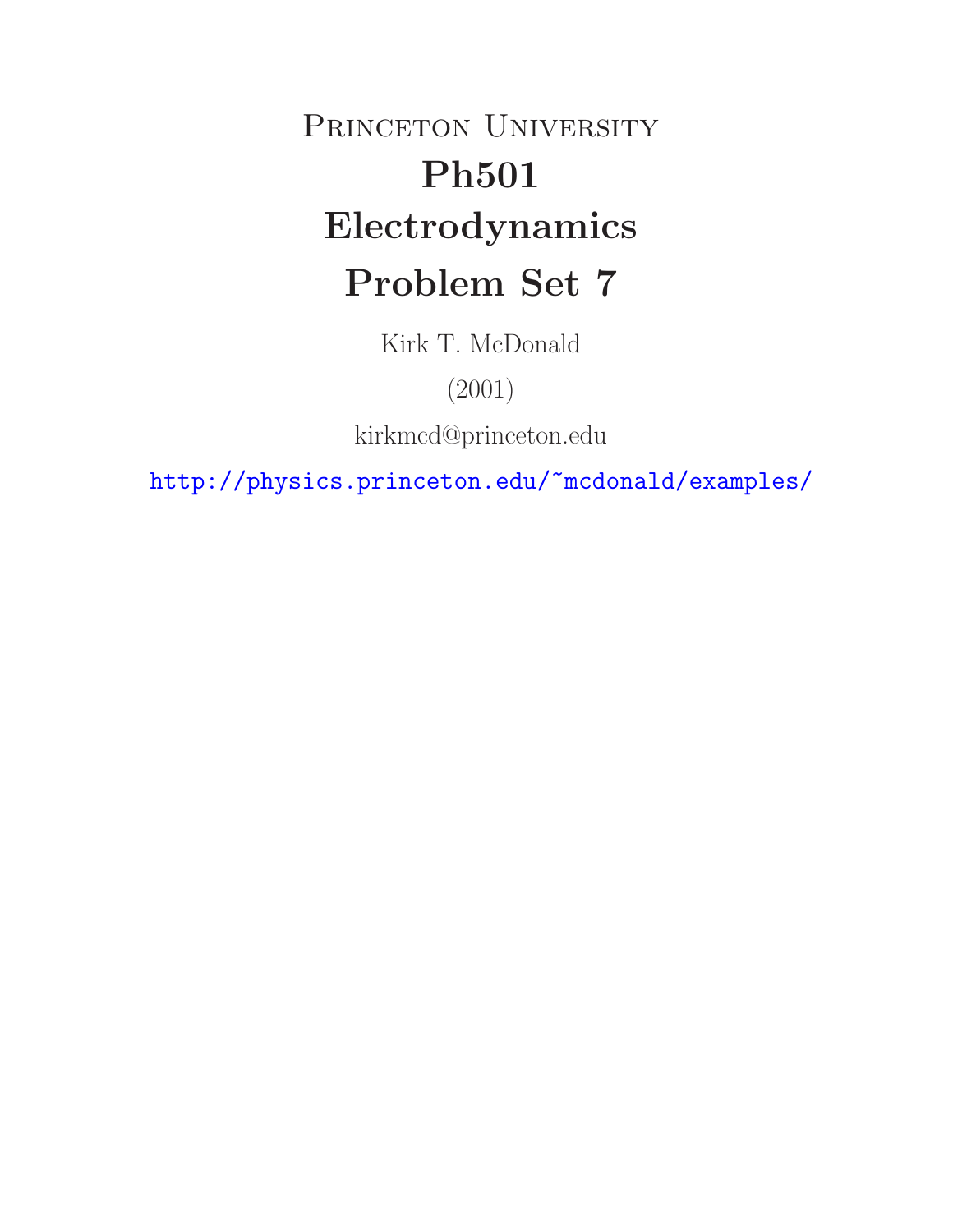## 1. **Polarization Dependence of Emissivity**

Deduce the emissive power  $P_{\nu}$  of radiation of frequency  $\nu$  into vacuum at angle  $\theta$  to the normal to the surface of a good conductor at temperature  $T$ , for polarization both parallel and perpendicular to the plane of emission.

Recall Kirchhoff's law of heat radiation (as clarified by Planck, *The Theory of Heat Radiation*, chap. II, especially sec. 28) that

$$
\frac{P_{\nu}}{A_{\nu}} = K(\nu, T) = \frac{h\nu^3/c^2}{e^{h\nu/kT} - 1},
$$
\n(1)

where  $P_{\nu}$  is the emissive power per unit area per unit frequency interval (emissivity) and

$$
A_{\nu} = 1 - \mathcal{R} = 1 - \left| \frac{E_{0r}}{E_{0i}} \right|^2 \tag{2}
$$

is the absorption coefficient  $(0 \leq A_{\nu} \leq 1)$ , c is the speed of light, h is Plank's constant and k is Boltzmann's constant.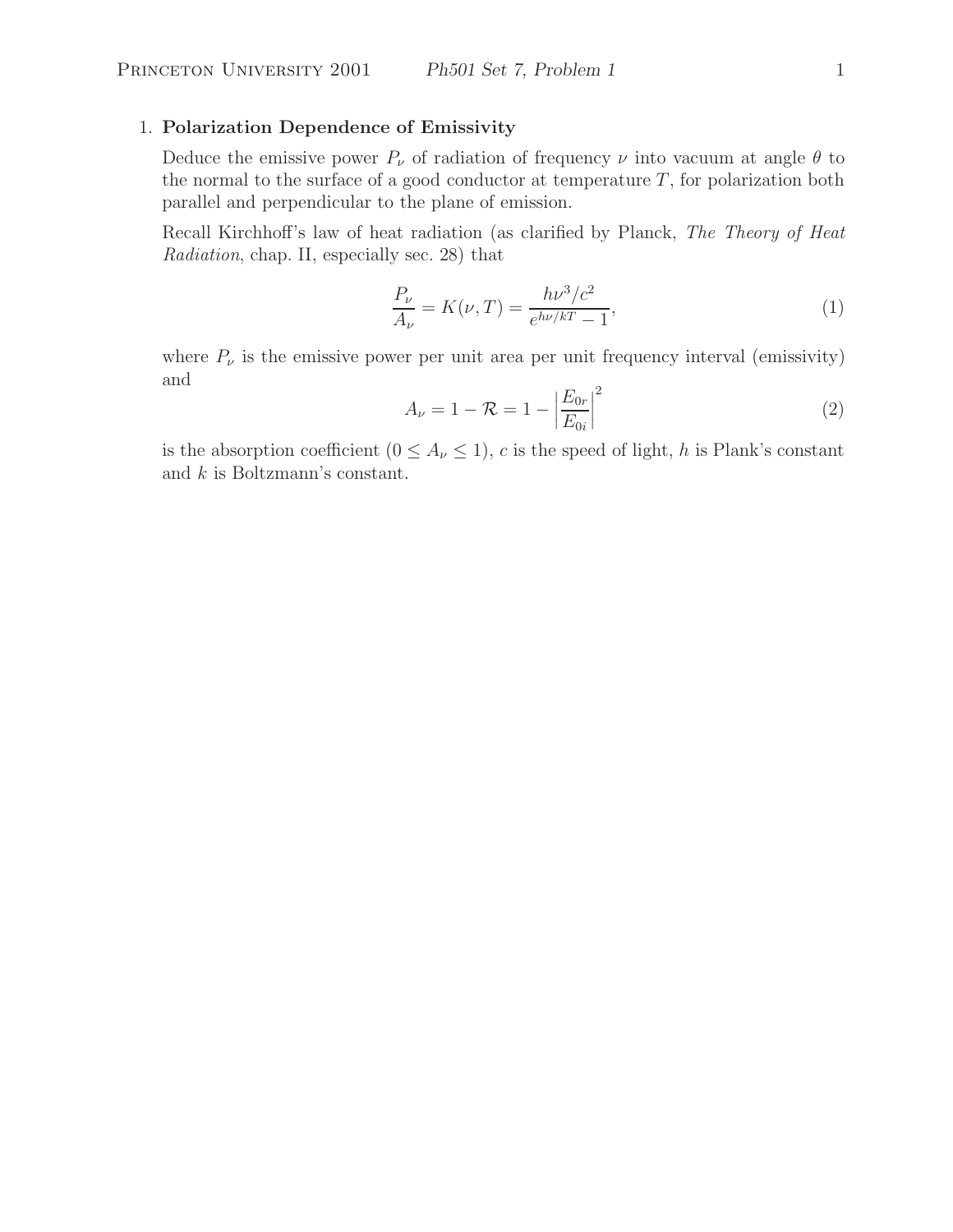# 2. **Rayleigh Resistance**

A circular wire of conductivity  $\sigma$  and radius  $a \ll d$ , where  $d(\omega) \ll \lambda$  is the skin depth, carries current that varies as  $I(t) = I_0 e^{-i\omega t}$ . As in prob. 9, set 6, consider the timeaveraged Poynting vector at the surface of the wire. Relate this to the Joule loss  $\langle I^2R \rangle$ to show that

$$
R(\omega) = \frac{a}{2d}R_0
$$
, where  $R_0 = \frac{1}{\pi a^2 \sigma}$  is the dc resistance per unit length. (3)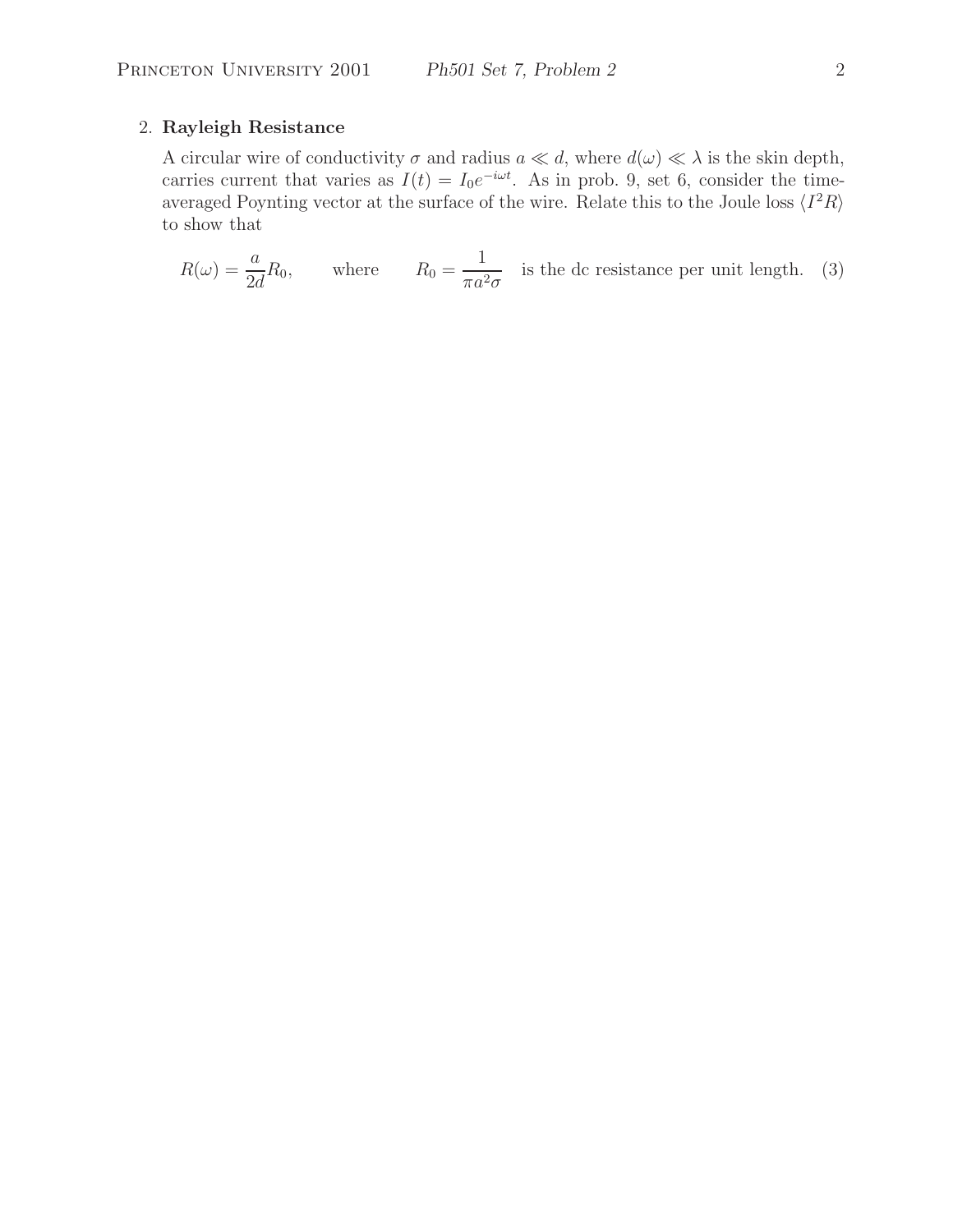### 3. **Telegrapher's Equation**

Deduce the differential equation for current (or voltage) in a two-conductor transmission line that is characterized by resistance  $R$  (summed over both conductors), inductance  $L$ , capacitance  $C$  and leakage conductivity  $K$ , all defined per unit length. The leakage conductivity describes the undesirable current that flows directly from one conductor to the other across the dielectric that separate them according to

$$
I_{\text{leakage}} = KV,\tag{4}
$$

where  $V(x, t)$  is the voltage between the two conductors, taken to be along the x axis.



Deduce a relation among  $R, L, C$  and  $K$  that permits 'distortionless' waves of the form

$$
e^{-\gamma x} f(x - vt) \tag{5}
$$

to propagate along the transmission line. Give expressions for v and  $\gamma$  in terms of R, L and C; relate  $\gamma$  to the transmission line impedance defined by  $Z = V/I$  in the limit that  $R$  and  $K$  vanish.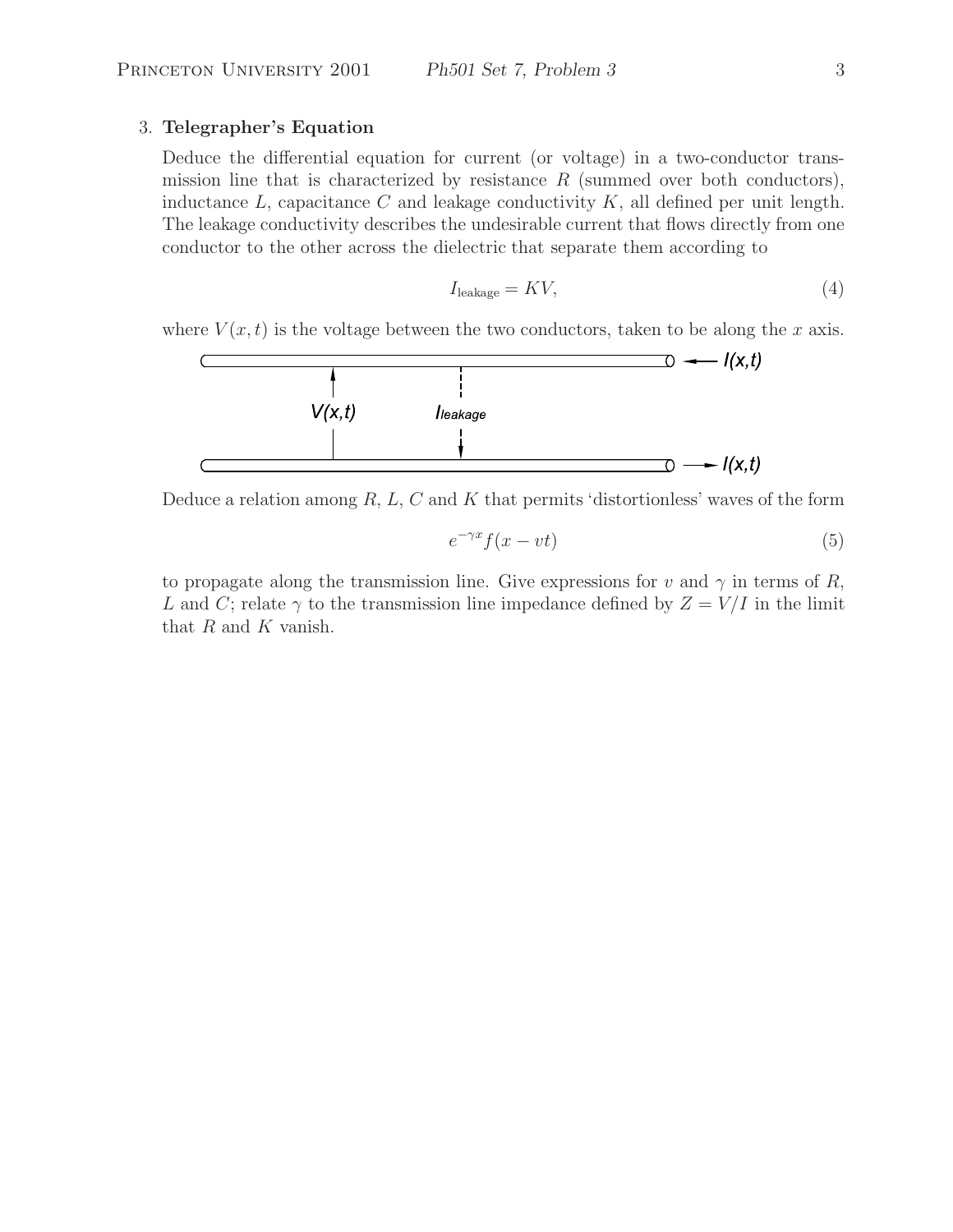#### 4. **Transmission Line Impedance**

a) Consider a two-wire transmission line with zero resistance (and zero leakage current) that lies along the z axis in vacuum. We define the line impedance Z by  $V = ZI$ , where  $I(z, t)$  is the current in each of the wires  $(+I \text{ in one}, -I \text{ in the other}),$  and  $V(z, t)$  is the voltage difference between the two wires. Show that Z is real ( $\Rightarrow$  V and I are in phase), and that  $Z = \sqrt{L/C}$ , where C and L are the capacitance and inductance per unit length.

#### b) **Impedance Matching**

A transmission line of impedance  $Z_1$  for  $z < 0$  is connected to a line of impedance  $Z_2$ for  $z > 0$ . A wave  $V_i e^{i(k_1 z - \omega t)}$  is incident from  $z = -\infty$ .

Show that the reflected wave  $V_re^{-i(k_1z+\omega t)}$  ( $z < 0$ ) and the transmitted wave  $V_te^{i(k_2z-\omega t)}$  $(z>0)$  obey

$$
\frac{V_r}{V_i} = \frac{Z_2 - Z_1}{Z_2 + Z_1}, \quad \text{and} \quad \frac{V_t}{V_i} = \frac{2Z_2}{Z_2 + Z_1}.
$$
 (6)

Note the boundary conditions on I and Z at  $z = 0$ .

Since  $Z_1$  and  $Z_2$  are real, the transmission line of impedance  $Z_2$  could be replaced by a pure resistance  $R = Z_1$  and no reflection would occur.

Even when line 2 is present, we can avoid a reflection by a kind of "antireflection" coating as discussed in prob. 5, set 6. Another way to deduce this is by consideration of the complex impedance  $Z(z) = V(z)/I(z)$  where V and I are the total voltage and total current. If the line for  $z < z_0 < 0$  were replaced by a source whose impedance is exactly  $Z(z_0)$ , then the waves for  $z>z_0$  would be unchanged.

Show that

$$
Z(-l) = Z_1 \frac{Z_2 - iZ_1 \tan k_1 l}{Z_1 - iZ_2 \tan k_1 l}.
$$
\n(7)

Also show that when  $l = \lambda_1/4$  then  $Z(-l) = Z_1^2/Z_2$ , which is real. Hence, the source at  $z = -l$  could be a transmission line of impedance  $Z_0 = Z_1^2/Z_2$ .

That is, a quarter-wave section of impedance  $Z_1 = \sqrt{Z_0 Z_2}$  matches lines of impedances  $Z_0$  and  $Z_2$  with no reflections.

#### c) **Impedance Matching with Resistors**

The quarter-wave matching of part b) works only at a single frequency. Impedance matching of transmission lines over a broad range of frequencies can be accomplished with appropriate resistors, as illustrated in the following examples. The key to an analysis is that a transmission line of impedance  $Z$  acts on an input signal like a pure resistance of  $R = Z$  which is connected to ground potential.

Thus, a resistor of value  $R = Z_1 - Z_2$  matches signals that moves from a line of impedance  $Z_1$  into one of impedance  $Z_2 < Z_1$ , as shown below

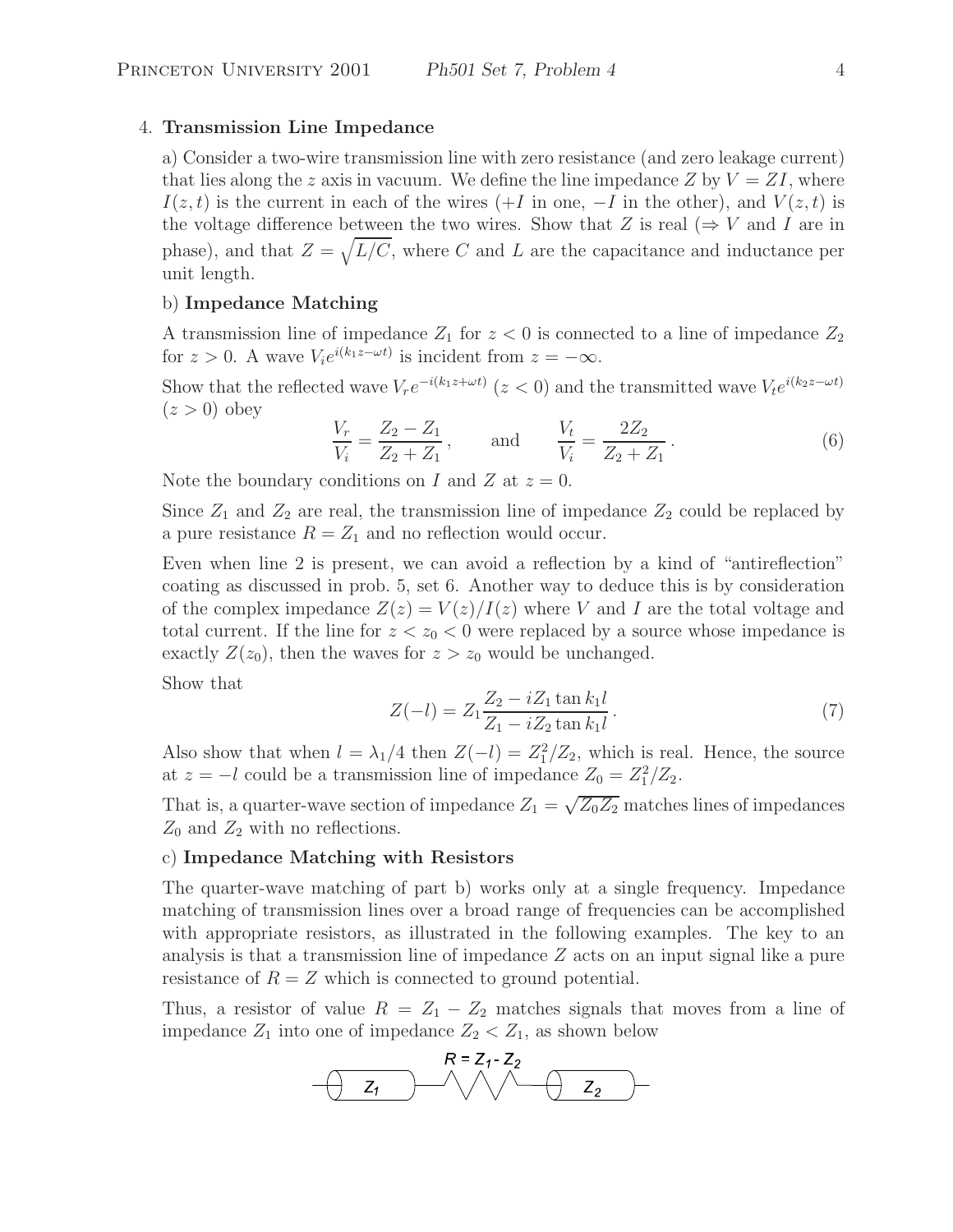However, if  $Z_1 < Z_2$ , then a matching circuit (for signals moving from line 1 into line 2) can be based on a resistor  $R = Z_1 Z_2/(Z_2 - Z_1)$  the connects the junction to ground, as shown below.



It might be desirable to have a circuit that matches lines 1 and 2 no matter which direction the signals are propagating. This could be accomplished with resistors  $R_1 =$  $\sqrt{Z_1(Z_1 - Z_2)}$  and  $R_2 = Z_2\sqrt{Z_1/(Z_1 - Z_2)}$  as shown below, assuming  $Z_1 > Z_2$ .



Another type of matching problem involves lines of a single impedance Z, where it is desired to split the signal into two parts with ratio A between the currents and voltages. This could be accomplished with resistors  $R_1 = Z/A$  and  $R_2 = AZ$  as shown below.



In case of a 1:1 split, then  $R_1 = R_2 = Z$ . In this case, a reflectionless split could also be accomplished with three identical resistors of value  $R = Z/3$  arranged as in the figure below. If these resistors are mounted in a box with three terminals, the split is accomplished properly no matter how the lines are connected.

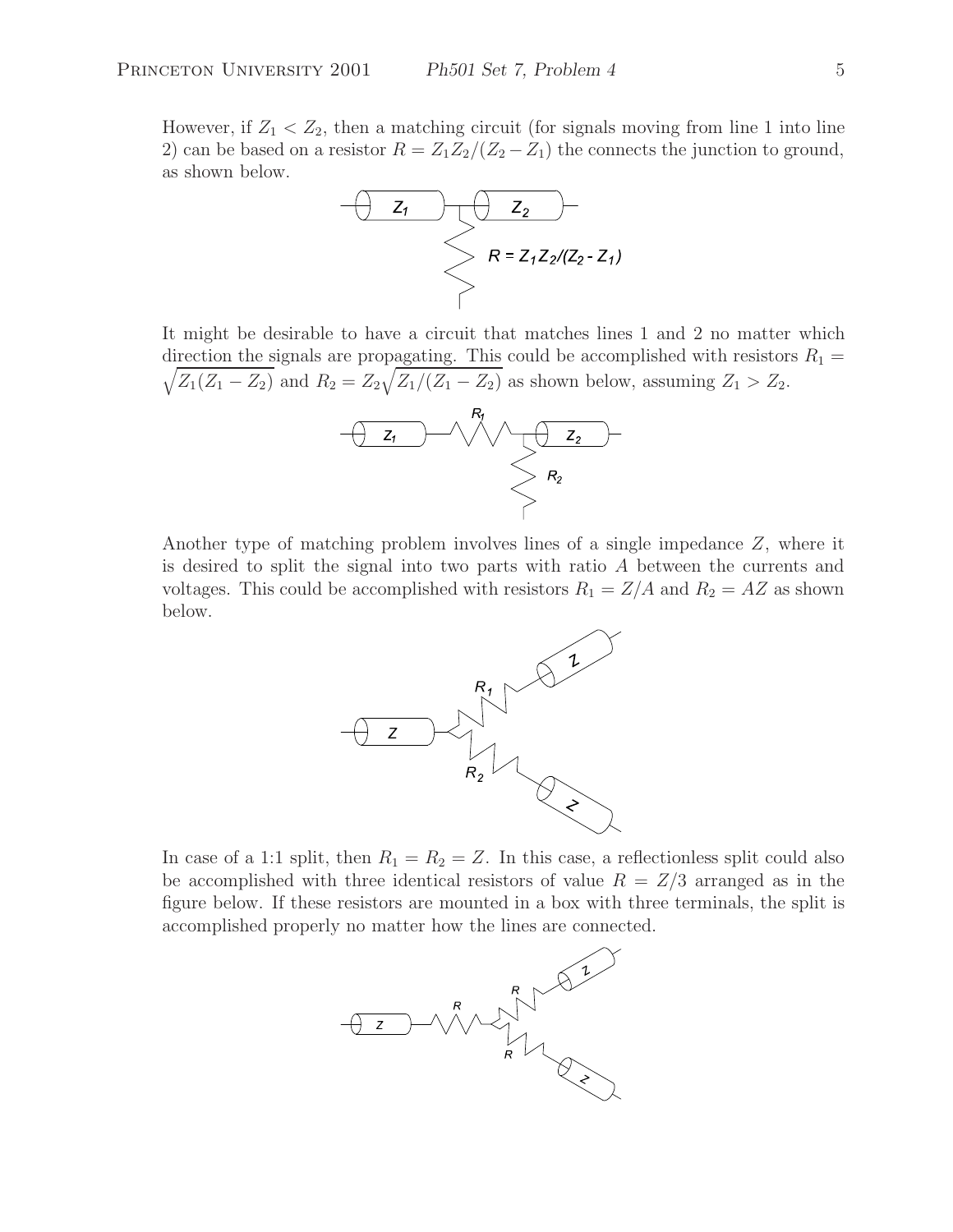- 5. In the manufacture of printed circuit boards it is common to construct transmission lines consisting of a "wire" separated from a "ground plane" by a layer of dielectric. Estimate the transmission line impedance for two typical configurations:
	- a) **Wire over Ground**



The wire has diameter d, centered at height  $h \gg d$  above the conducting ground plane. The other space above the ground plane is filled with a dielectric of constant  $\epsilon$  (= 4.7) for G-10, a fiberglass-epoxy composite often used in circuit boards).

Estimate the capacitance  $C$  per unit length, and from this show the transmission line impedance is

$$
Z \approx \frac{60 \ \Omega}{\sqrt{\epsilon}} \ln \frac{4h}{d} \,. \tag{8}
$$

b) **Stripline**



A conducting strip of width  $w$  is at height  $h$  above the conductor.

It may be difficult to estimate the capacitance for  $w \lesssim h$ , so consider the case that  $w \gg h$  to show that

$$
Z \approx 377 \ \Omega \frac{h}{\sqrt{\epsilon w}} \,. \tag{9}
$$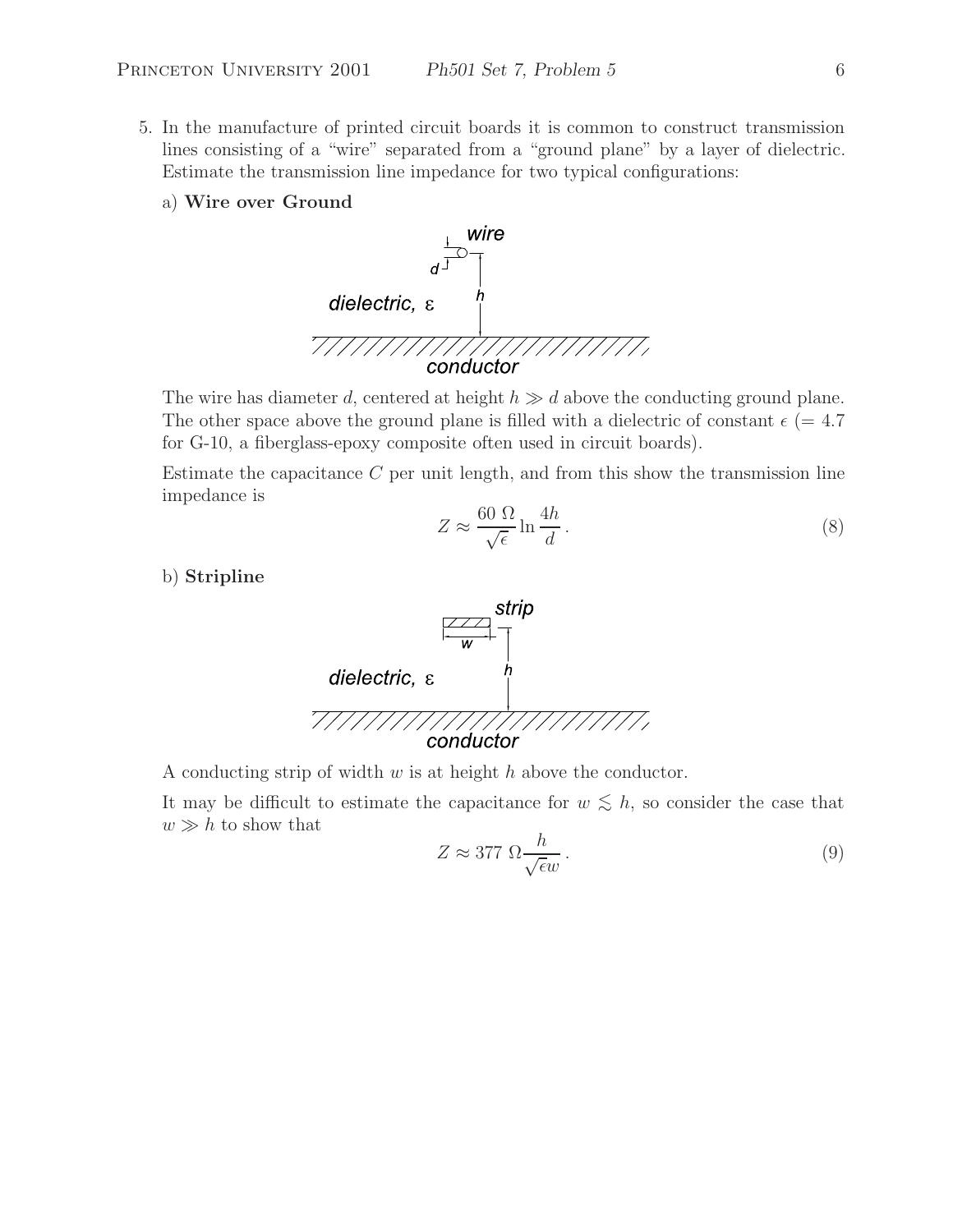## 6. **Off-Center Coaxial Cable**

A "coaxial" transmission line has inner conductor of radius a and outer conductor of radius b, but the axes of these two cylinders are offset by a small distance  $\delta \ll b$ . Deduce the capacitance and inductance per unit length, and the impedance Z, accurate to order  $\delta^2/b^2$ .

The (relative) dielectric constant and permeability of the medium between the two conductors both unity. The relevant frequencies and conductivities are so large that the skin depth is small compared to  $\delta$ .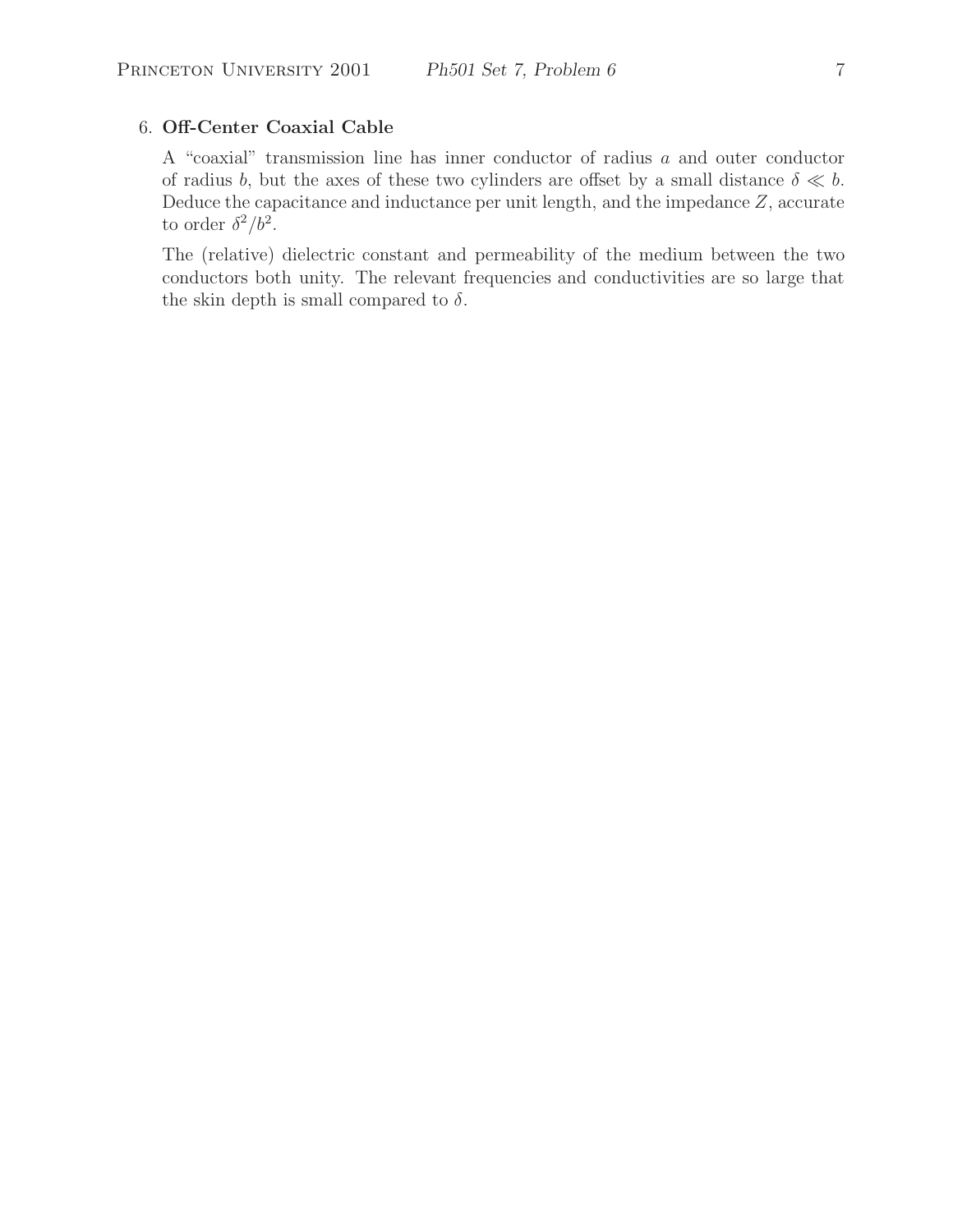# 7. **Cavity** Q

a) A rectangular cavity with conducting walls of length  $\Delta x = \Delta y = a, \Delta z = l$  is excited in the  $(1,1,0)$  mode:

$$
E_z = E_0 \sin \frac{\pi x}{a} \sin \frac{\pi y}{a} e^{-i\omega t}, \qquad E_x = E_y + H_z = 0. \tag{10}
$$



Calculate the time-averaged force on each of the six faces.

b) The cavity Q (quality factor) is defined by

$$
Q = \frac{\langle \text{stored energy} \rangle}{\langle \text{energy lost per cycle} \rangle}.
$$
 (11)

Show that

$$
Q = \frac{al}{2\pi d(a+2l)} \approx \frac{\text{volume}}{d \cdot \text{surface area}},
$$
\n(12)

where  $d$  is the skin depth. The approximate version of eq.  $(12)$  provides a reasonable estimate for the Q of the lowest mode of any cavity.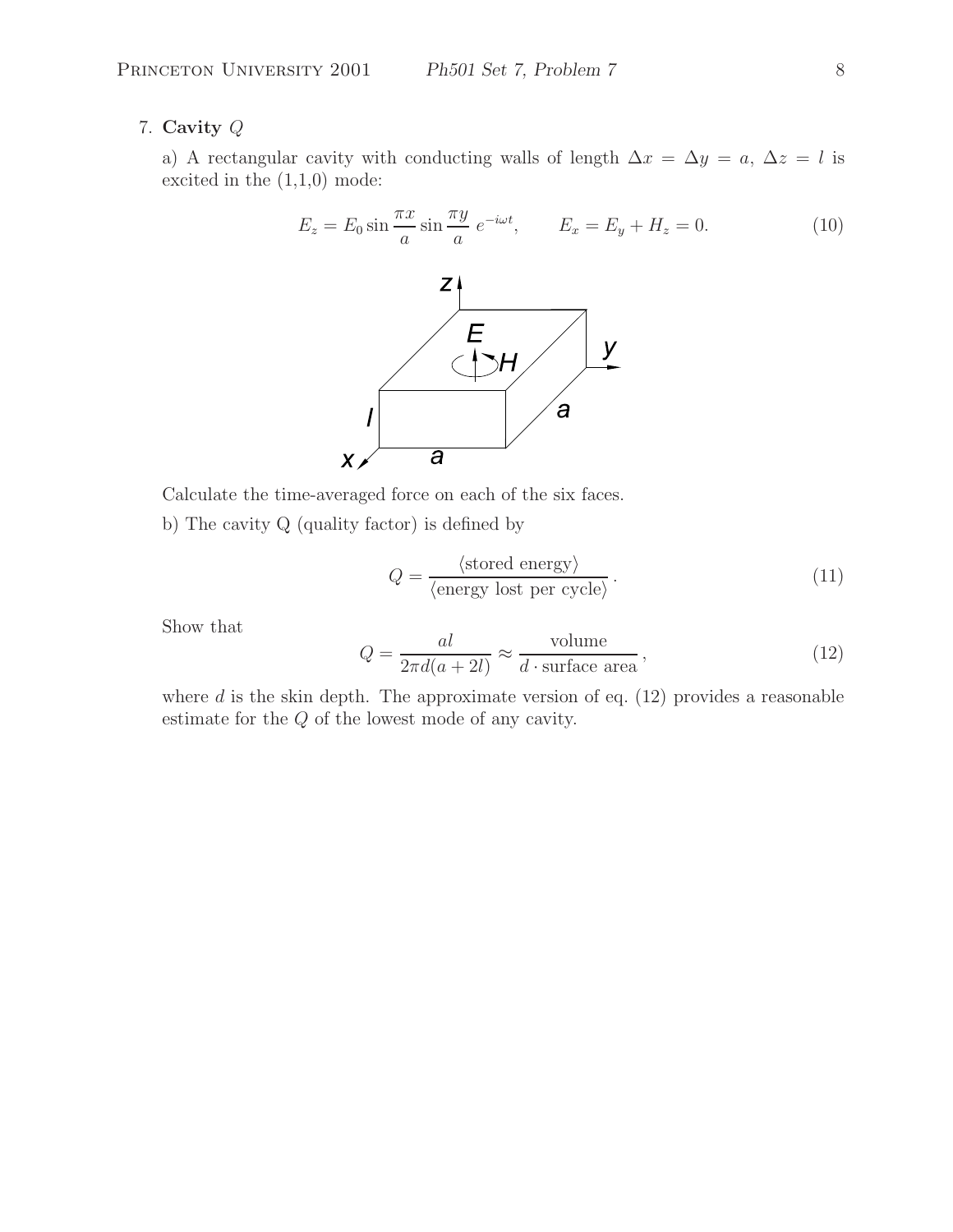# 8. **Cavity Line Broadening**

According to the definition of cavity Q given in prob. 4,

$$
\frac{dU}{dt} = -\frac{\omega_0}{2\pi Q}U,\tag{13}
$$

where  $U$  is the averaged energy stored in the cavity fields, whose angular frequency is  $\omega_0$ . Thus, if the cavity were left to itself, the energy would die away:

$$
U(t) = U_0 e^{-\omega_0 t/2\pi Q}.
$$
\n
$$
(14)
$$

Since the field energy  $U$  is proportional to the square of the electric field  $E$ , we have

$$
E(t) \propto E_0 e^{-\omega_0 t/4\pi Q} e^{-i\omega_0 t}.
$$
\n(15)

This is not the behavior of a pure frequency  $\omega_0$ .

Perform a Fourier analysis of the electric field:

$$
E(t) = \int E_{\omega} e^{-i\omega t} d\omega, \qquad (16)
$$

supposing that the cavity is turned on at  $t = 0$ , which implies that

$$
E_{\omega} = \frac{1}{2\pi} \int_0^{\infty} E(t)e^{i\omega t} dt.
$$
 (17)

Show that this leads to

$$
U_{\omega} \propto |E_{\omega}|^2 \propto \frac{1}{(\omega - \omega_0)^2 + (\omega_0/4\pi Q)^2},\tag{18}
$$

which has the form of a **resonance curve**.

The damping due to resistive wall losses gives a finite width to the resonance: FWHM  $\Delta \omega = \omega_0 / 2\pi Q$ . Thus, the relation

$$
Q = \frac{\omega_0}{2\pi\Delta\omega} \tag{19}
$$

gives additional meaning to the concept of cavity  $Q$ . That is, the  $Q$  is a measure of the sharpness of the cavity frequency spectrum.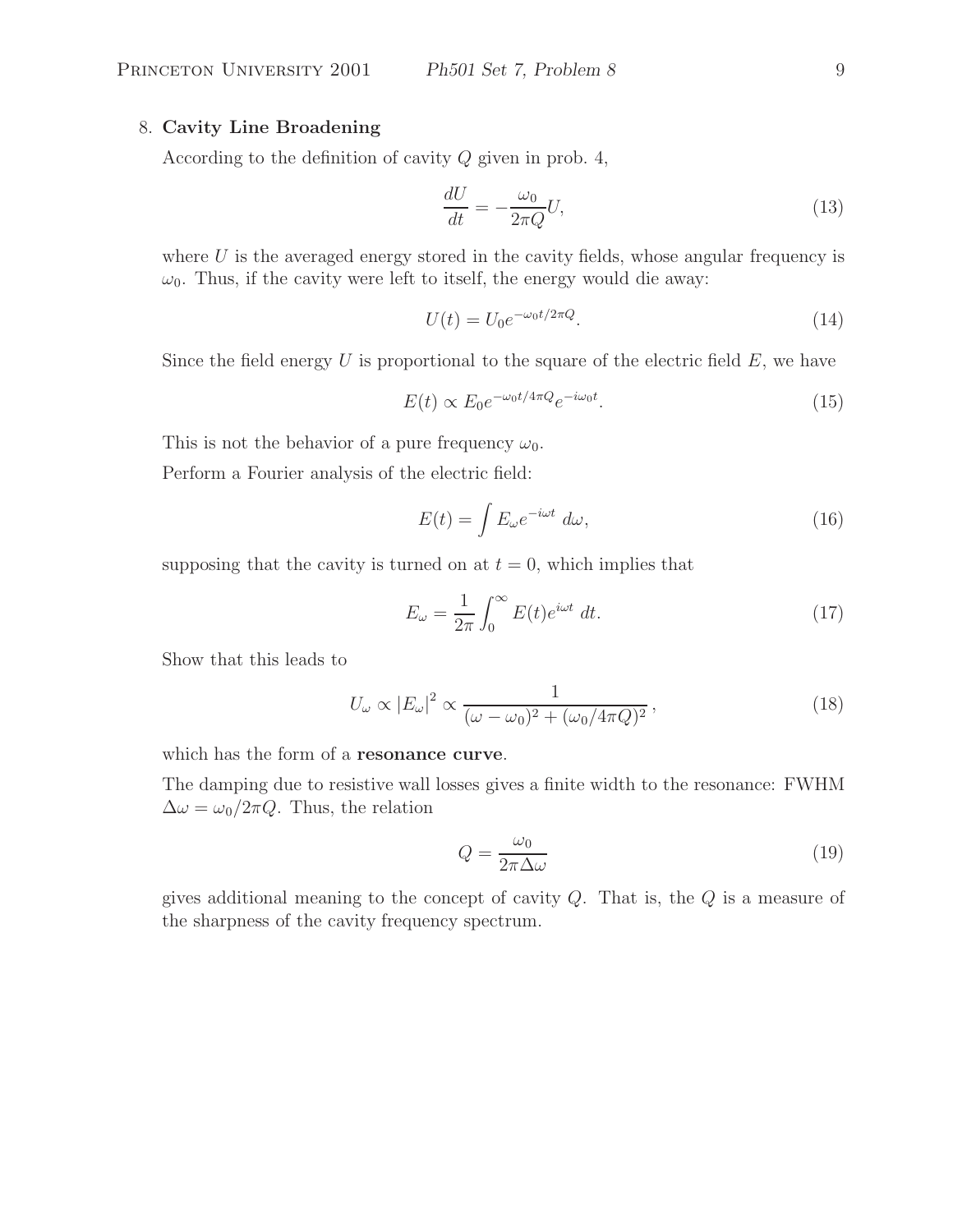# 9. **Rayleigh-Jeans Law**

One of the most significant uses of a cavity was the measurement of the spectrum of the waves inside when the walls were "red hot". Maxwell told us that if thermal equilibrium holds, each cavity mode carries energy  $kT$  (considering a mode as a kind of oscillator with two polarizations). Here,  $T$  is the temperature and  $k$  is Boltzmann's constant.

Show that the number of modes per unit interval of angular frequency in a cubical cavity of edge a is

$$
dN = \frac{a^3 \omega^2 d\omega}{\pi^2 c^3},\tag{20}
$$

for frequencies such that the mode indices  $l, m, n$  are all large compared to one.

The famous hint is that each mode  $(l, m, n)$  corresponds to a point on a cubical lattice.

Then, the energy spectrum of the cavity radiation would be

$$
dE = \frac{a^3 \omega^2 k T d\omega}{\pi^2 c^3} = \frac{8\pi a^3 \nu^2 k T d\nu}{c^3},\tag{21}
$$

where  $\nu = \omega/2\pi$  is the ordinary frequency.

The Rayleigh-Jeans expression (21) implies that the total energy of the cavity radiation grows arbitrarily large as one include the contributions at high frequency.

Such behavior was, of course, not observed in the laboratory. Planck saw that this requires a rather fundamental change in our thinking...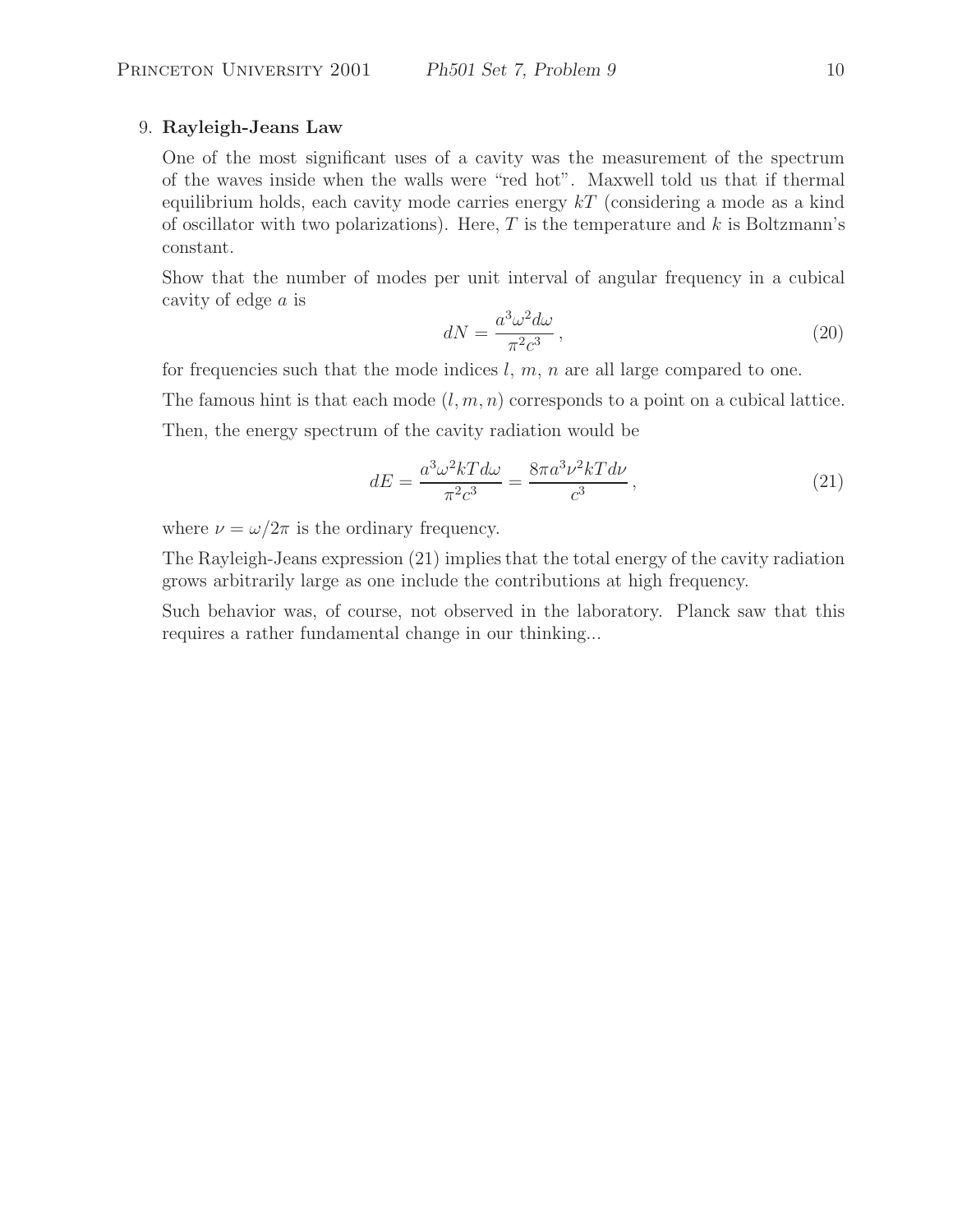# 10. **Right Circular Cavity**

A simple mode of a right circular cavity is sketched below:



We expect that the electric field of angular frequency  $\omega$  has the form

$$
\mathbf{E} = \hat{\mathbf{z}}E(r)e^{-i\omega t}.\tag{22}
$$

Plugging in to the wave equation

$$
\nabla^2 \mathbf{E} = \frac{1}{c^2} \frac{\partial^2 \mathbf{E}}{\partial t},\tag{23}
$$

we see that

$$
\frac{1}{r}\frac{\partial}{\partial r}\frac{r\partial E}{\partial r} + \frac{\omega^2}{c^2}E = 0,
$$
\n(24)

which we recognize as Bessel's equation of order zero,

$$
\Rightarrow \qquad E \sim J_0 \left(\frac{\omega r}{c}\right) \,. \tag{25}
$$

Alternatively, ignore the cylindrical walls initially, and simply consider the cavity to be a parallel plate capacitor. This suggests that the time-dependent electric field of angular frequency  $\omega$  has the form

$$
E_z = E_0 e^{-i\omega t}.\tag{26}
$$

Show, however, that the time dependence of the displacement current induces an azimuthal magnetic field

$$
H_{\phi} = -\frac{i\omega r}{2c} E_0 e^{-i\omega t}.
$$
\n(27)

Than, Faraday's law tells us that a correction to **E** is induced by the time variation of **H**...

Follow this logic enough to demonstrate the first and second corrections to  $E_z$ , which form the first terms of the series

$$
E_z = E_0 e^{-i\omega t} \sum_{n=0}^{\infty} \frac{(-1)^n}{(n!)^2} \left(\frac{\omega r}{2c}\right)^{2n} = E_0 J_0 \left(\frac{\omega r}{c}\right) e^{-i\omega t}.
$$
 (28)

 $J_0(x)$  oscillates, with zeros at  $x = 2.405, 5.520, 8.654, \dots$  Hence, the boundary condition that  $E_z = 0$  at  $r = a$  is satisfied if

$$
\frac{\omega a}{c} = 2.405, 5.520, 8.654, ..., \tag{29}
$$

which describes an important class of modes of a right circular cavity.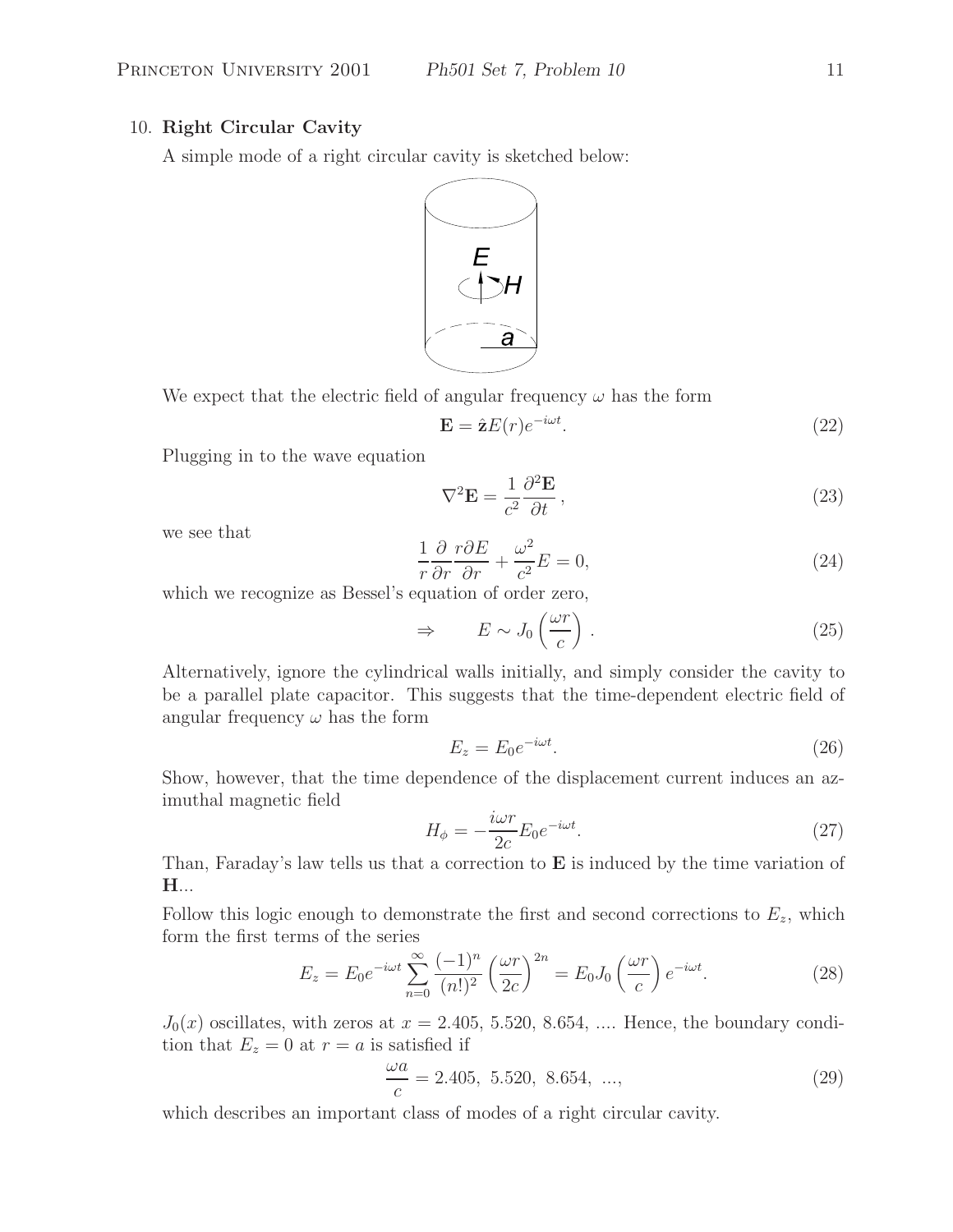### 11. **RF Cavity with Fields that vary Linearly with Radius**

A simple rf cavity is a right circular cylinder of radius  $a$  and length  $d$  (see the preceding problem), for which the  $TM_{0,1,0}$  mode has electromagnetic fields

$$
E_z(r, \theta, z, t) = E_0 J_0(kr) \cos \omega t, \qquad (30)
$$

$$
B_{\theta}(r, \theta, z, t) = E_0 J_1(kr) \sin \omega t, \qquad (31)
$$

where  $ka = 2.405$  is the first zero of the Bessel function  $J_0$ .

Such a cavity is potentially interesting for particle acceleration in that the electric field points only along the axis and is independent of z, so that a large fraction of the maximal energy  $eEd$  could be imparted to a particle of charge e as it traverses the cavity. However, such cavities are not useful in practice for at least two reasons: the particles must pass through the cavity wall to enter or exit the cavity and thereby suffer undesirable scattering; the magnetic field does not vary linearly with radius, and so acts like a nonlinear lens for particles whose motion is not exactly parallel to the axis.

Practical accelerating cavities have apertures (irises) of radius b in the entrance and exit surfaces, so that a beam of particles can pass through without encountering any material. In this case, the electric field can no longer be purely axial. Deduce the simplest electromagnetic mode of a cavity with apertures for which the transverse components of the electric and magnetic fields vary linearly with radius. Deduce also the shape of the wall of a perfectly conducting cavity that could support this mode.

Consider a cavity of extent  $-d < z < d$ , with azimuthal symmetry and symmetry about the plane  $z = 0$ , that could be a unit cell of a repetitive structure. This implies that either  $E_z = 0$  at  $(r, z) = (0, d)$  and  $(0, -d)$ , or  $\partial E_z / \partial z = 0$  at these points.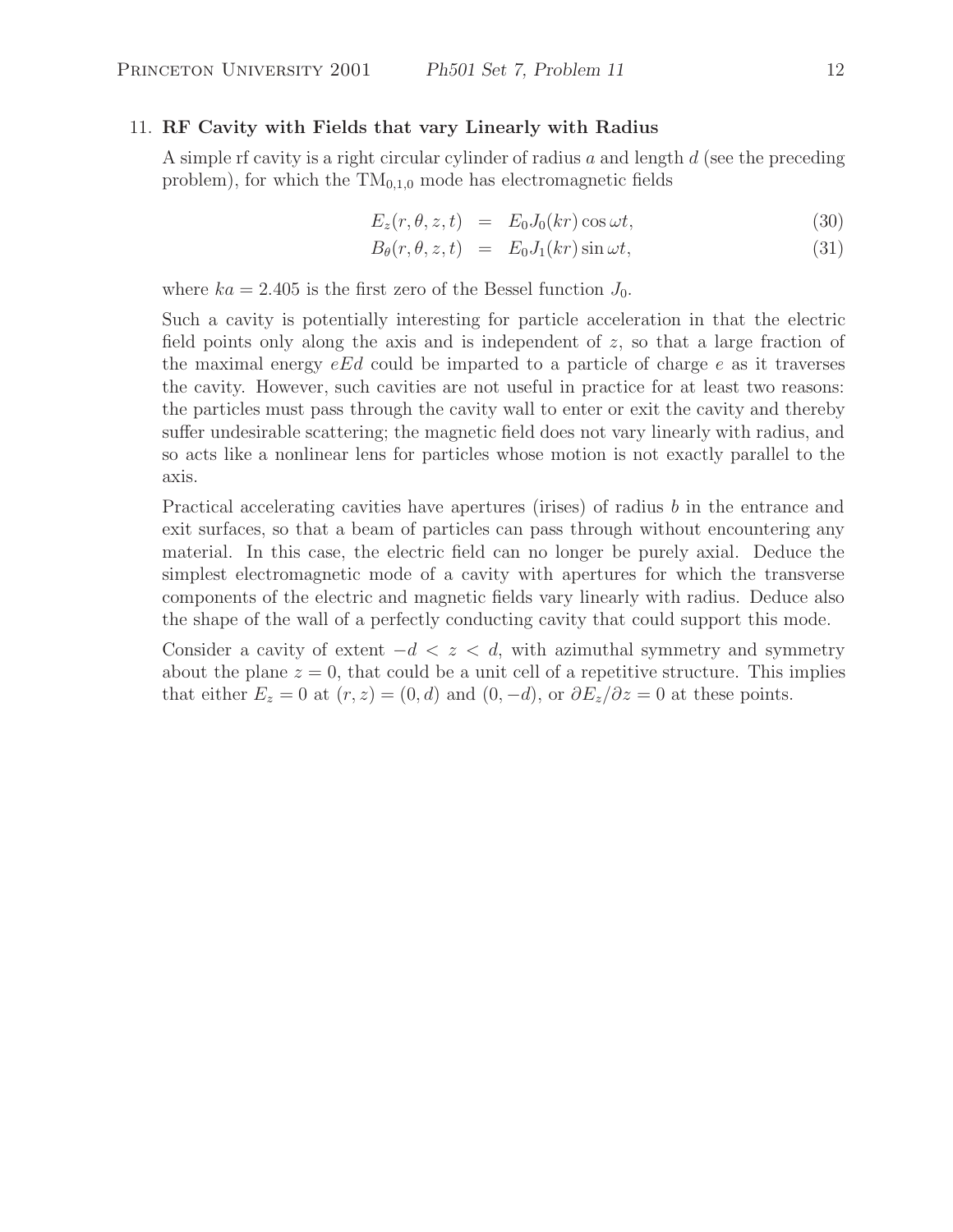## 12. **Reflex Klystron**

The figure below shows a slice through a kind of cylindrical cavity used in generation of high strength radio frequency fields, the so-called reflex klystron.



This is something like a piece of (vacuum) coaxial cable of length  $h$ , inner radius  $a$ and outer radius b terminated with a conducting plate on the right, but with a small gap d between the termination plate and the center conductor on the left. An electron beam is made to pass along the axis of the cavity through small holes. The beam is modulated at the cavity resonant frequency, and transforms its energy to the cavity field if it crosses the gap  $\approx 180^\circ$  out of phase with the cavity field.

**Estimate** the lowest resonant frequency of the cavity.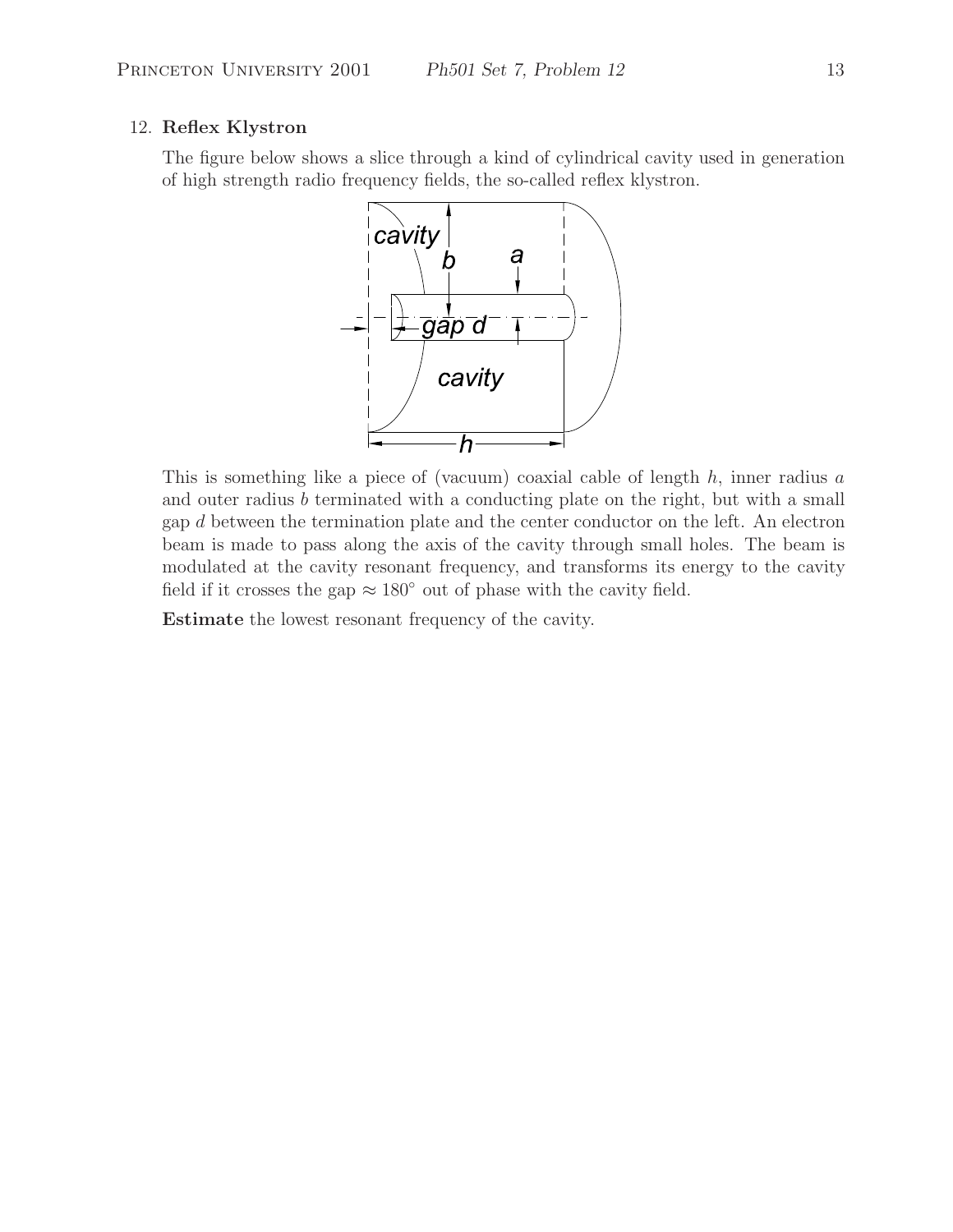## 13. **Guide Loss**

Consider propagation of waves in the lowest TE mode of a rectangular waveguide with edges  $a < b$ , as shown in the figure below. The walls have conductivity  $\sigma$  and the interior of the guide is at vacuum.



Due to Joule losses in the walls, the intensity of the propagating field dies out like  $e^{-\beta z}$ where

$$
\beta = \frac{\langle \text{power loss per unit length along guide} \rangle}{\langle \text{power transmitted down the guide} \rangle}.
$$
 (32)

For waves of wavelength  $\lambda$  show that

$$
\beta = \frac{c}{4\pi} \cdot \frac{4\pi}{a} \cdot \frac{1}{\sqrt{\sigma \lambda c}} \cdot \frac{1 + \frac{2a}{b} \left(\frac{\lambda}{2b}\right)^2}{\sqrt{1 - \left(\frac{\lambda}{2b}\right)^2}},\tag{33}
$$

which could be minimized to find the best choice for  $\lambda$ .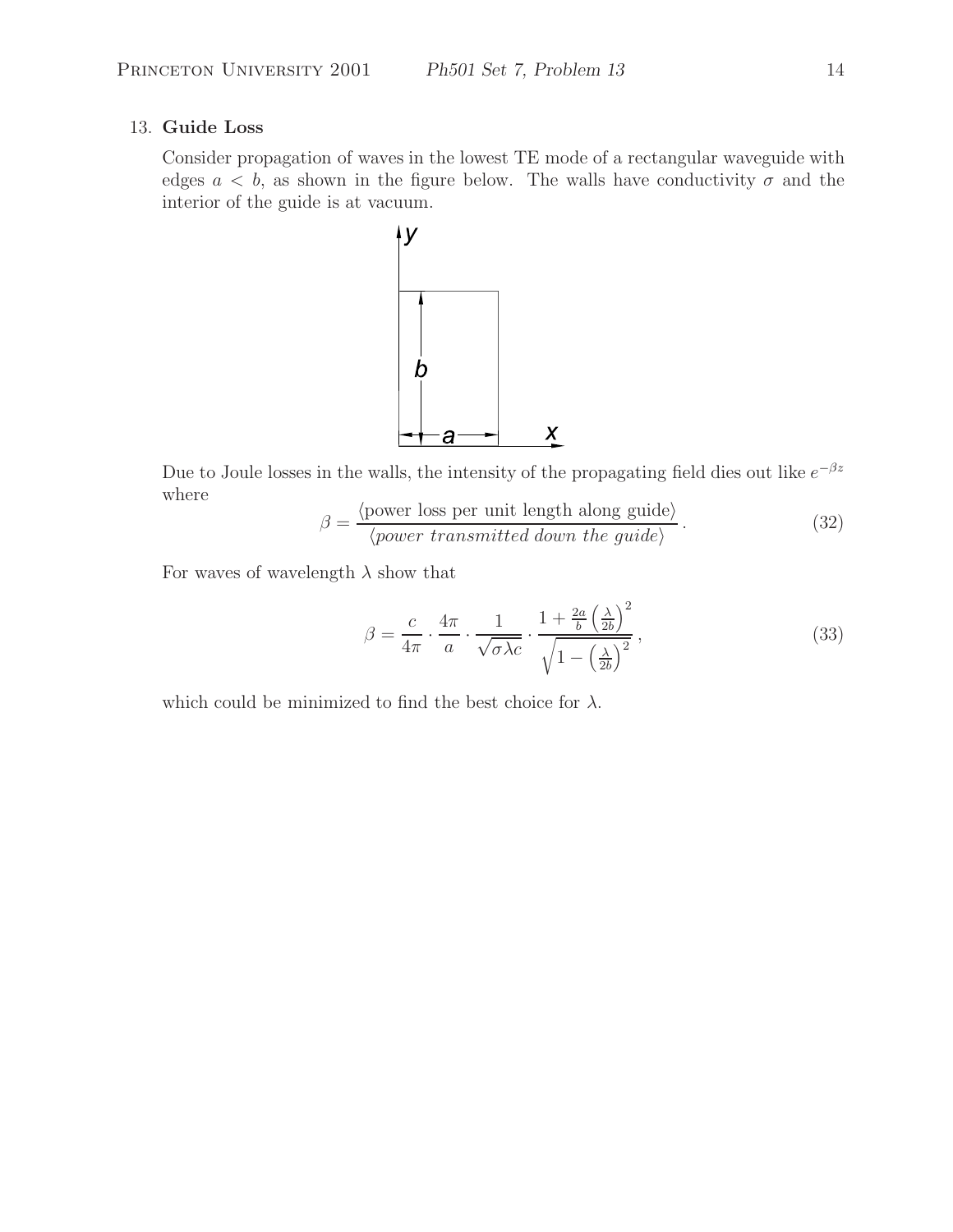# 14. **Loop Coupling**

A common way of feeding waves into a guide is shown in the figure below. The center conductor of a coaxial cable is bent into a semicircle of radius  $r$  and "grounded" on the guide wall. Then, for waves with  $r \ll \lambda$  it is a good approximation that the current  $I_0e^{-i\omega t}$  is constant over the loop.



a) Explain briefly why essentially no power is radiated into a TM mode by this coupler.

b) If  $r \ll b < a$ , where a and b are the lengths of the edges of the guide, show that the power radiated into the lowest TE mode is

$$
\langle P \rangle = \frac{4\pi}{c} I_0^2 \frac{k}{k_g} \frac{a}{b} \left(\frac{\pi r}{2a}\right)^4,\tag{34}
$$

in each direction, independent of the position  $h$  of the coupling loop.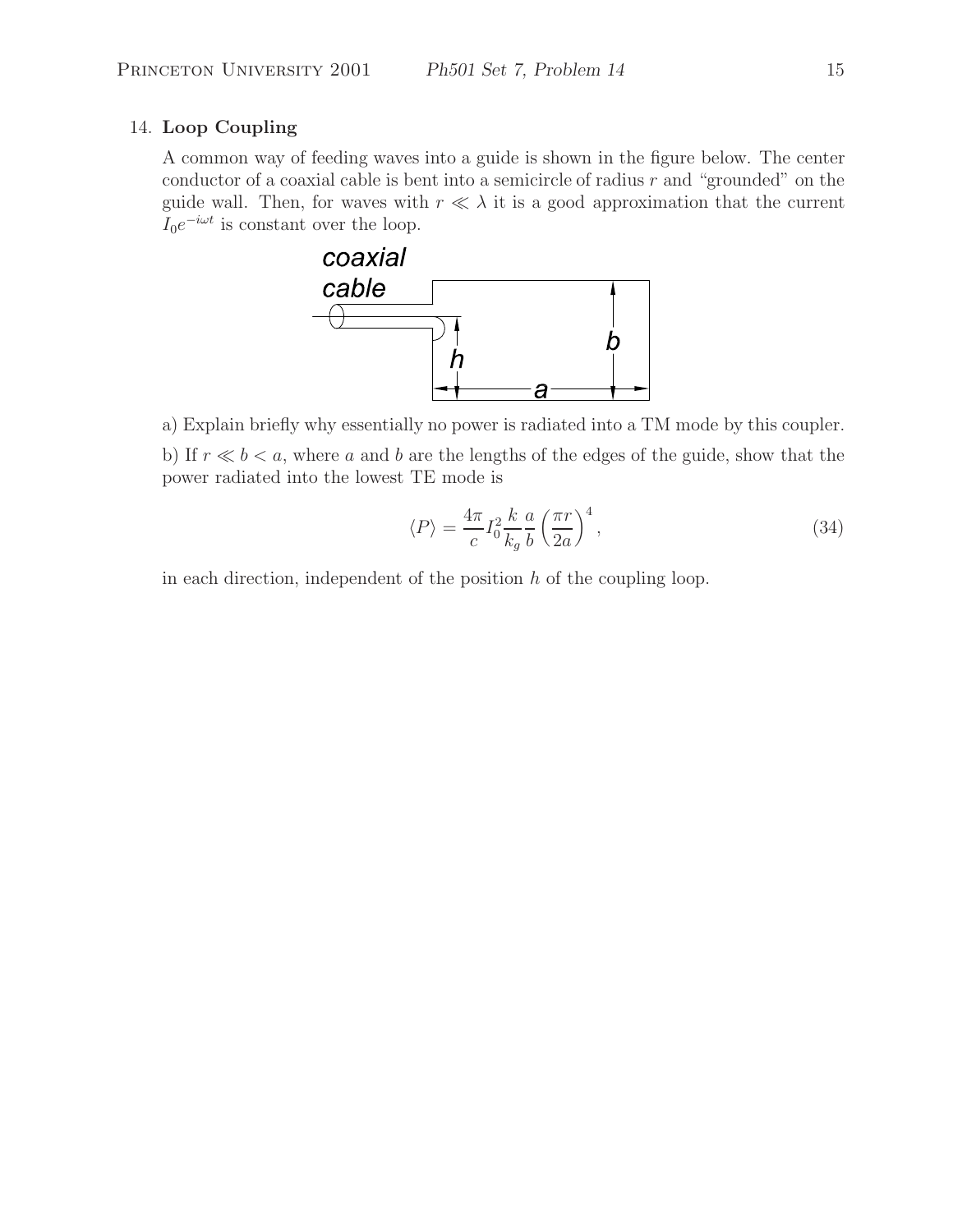## **Solutions**

1. This solution is adapted from Born and Wolf, *Principles of Optics*, 7th ed., sec. 14.2. (see also Landau and Lifshitz, *The Electrodynamics of Continuous Media*, sec. 67), and finds application in the calibration of the polarization dependence of detectors for cosmic microwave background radiation (E.J. Wollack, Princeton Ph.D. dissertation, 1994, Appendix C.1.1; C. Herzog, Princeton U. Generals Expt., 1999).

In eq. (2) we need the Fresnel equations of reflection that

$$
\left. \frac{E_{0r}}{E_{0i}} \right|_{\perp} = \frac{\sin(\theta_t - \theta_i)}{\sin(\theta_t + \theta_i)}, \qquad \left. \frac{E_{0r}}{E_{0i}} \right|_{\parallel} = \frac{\tan(\theta_t - \theta_i)}{\tan(\theta_t + \theta_i)}, \tag{35}
$$

where  $i, r$ , and  $t$  label the incident, reflected, and transmitted waves, respectively.

The solution is based on the fact that eq. (1) holds separately for each polarization of the emitted radiation, and is also independent of the angle of the radiation. This result is implicit in Planck's derivation of Kirchhoff's law of radiation, and is stated explicitly in Reif, *Fundamentals of statistical and thermal physics*, sec. 9.14.

That law describes the thermodynamic equilibrium of radiation emitted and absorbed throughout a volume. The emissivity  $P_v$  and the absorption coefficient  $A_v$  can depend on the polarization of the radiation and on the angle of the radiation, but the definitions of polarization parallel and perpendicular to a plane of emission, and of angle relative to the normal to a surface element, are local, while the energy conservation relation  $P_{\nu} = A_{\nu} K(\nu, T)$  is global. A "ray" of radiation whose polarization can be described as parallel to the plane of emission is, in general, a mixture of parallel and perpendicular polarization from the point of view of the absorption process. Similarly, the angles of emission and absorption of a ray are different in general. Thus, the concepts of parallel and perpendicular polarization and of the angle of the radiation are not well defined after integrating over the entire volume. Thermodynamic equilibrium can exist only if a single spectral intensity function  $K(\nu,T)$  holds independent of polarization and of angle.

All that remains is to evaluate the reflection coefficients  $\mathcal{R}_{\perp}$  and  $\mathcal{R}_{\parallel}$  for the two polarizations at a vacuum-metal interface. These are well known, but we derive them for completeness.

To use the Fresnel equations (35), we need expressions for  $\sin \theta_t$  and  $\cos \theta_t$ . The boundary condition that the phase of the wave be continuous across the vacuum-metal interface leads, as is well known, to the general form of Snell's law:

$$
k_i \sin \theta_i = k_t \sin \theta_t,\tag{36}
$$

where  $k = 2\pi/\lambda$  is the wave number. Then,

$$
\cos \theta_t = \sqrt{1 - \frac{k_i^2}{k_t^2} \sin^2 \theta_i}.
$$
\n(37)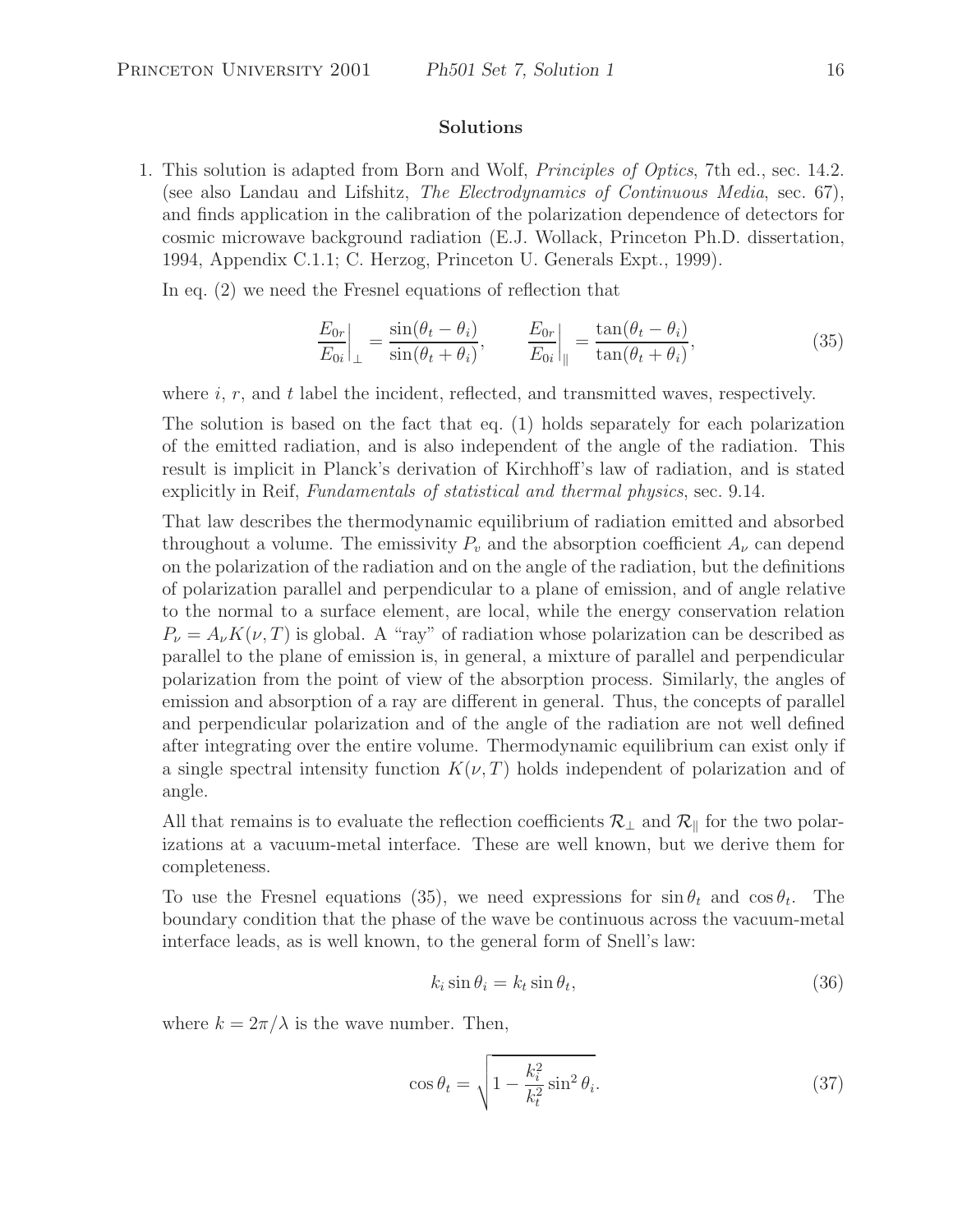To determine the relation between wave numbers  $k_i$  and  $k_t$  in vacuum and in the conductor, we consider a plane wave of angular frequency  $\omega = 2\pi\nu$  and complex wave vector **k**,

$$
\mathbf{E} = \mathbf{E}_0 e^{i(\mathbf{k_t} \cdot \mathbf{r} - \omega t)},\tag{38}
$$

which propagates in a conducting medium with dielectric constant  $\epsilon$ , permeability  $\mu$ , and conductivity  $\sigma$ . The wave equation for the electric field in such a medium is

$$
\nabla^2 \mathbf{E} - \frac{\epsilon \mu}{c^2} \frac{\partial^2 \mathbf{E}}{\partial t^2} = \frac{4\pi \mu \sigma}{c^2} \frac{\partial \mathbf{E}}{\partial t},\tag{39}
$$

where c is the speed of light. We find the dispersion relation for the wave vector  $k_t$  on inserting eq. (38) in eq. (39):

$$
k_t^2 = \epsilon \mu \frac{\omega^2}{c^2} + i \frac{4\pi \sigma \mu \omega}{c^2}.
$$
\n(40)

For a good conductor, the second term of eq. (40) is much larger than the first, so we write

$$
k_t \approx \frac{\sqrt{2\pi\sigma\mu\omega}}{c}(1+i) = \frac{1+i}{d} = \frac{2}{d(1-i)},\tag{41}
$$

where

$$
d = \frac{c}{\sqrt{2\pi\sigma\mu\omega}} \ll \lambda \tag{42}
$$

is the frequency-dependent skin depth. Of course, on setting  $\epsilon = 1 = \mu$  and  $\sigma = 0$  we obtain expressions that hold in vacuum, where  $k_i = \omega/c$ .

We see that for a good conductor  $|k_t| \gg k_i$ , so according to eq. (37) we may take  $\cos \theta_t \approx 1$  to first order of accuracy in the small ratio  $d/\lambda$ . Then the first of the Fresnel equations becomes

$$
\left. \frac{E_{0r}}{E_{0i}} \right|_{\perp} = \frac{\cos \theta_i \sin \theta_t / \sin \theta_i - 1}{\cos \theta_i \sin \theta_t / \sin \theta_i + 1} = \frac{(k_i / k_t) \cos \theta_i - 1}{(k_i / k_t) \cos \theta_i + 1} \approx \frac{(\pi d/\lambda)(1 - i) \cos \theta_i - 1}{(\pi d/\lambda)(1 - i) \cos \theta_i + 1}, \tag{43}
$$

and the reflection coefficient is approximated by

$$
\mathcal{R}_{\perp} = \left| \frac{E_{0r}}{E_{0i}} \right|_{\perp}^{2} \approx 1 - \frac{4\pi d}{\lambda} \cos \theta_{i} = 1 - 2 \cos \theta_{i} \sqrt{\frac{\nu}{\sigma}}.
$$
\n(44)

For the other polarization, we see that

$$
\left. \frac{E_{0r}}{E_{0i}} \right|_{\parallel} = \left. \frac{E_{0r}}{E_{0i}} \right|_{\perp} \frac{\cos(\theta_i + \theta_t)}{\cos(\theta_i - \theta_t)} \approx \left. \frac{E_{0r}}{E_{0i}} \right|_{\perp} \frac{\cos\theta_i - (\pi d/\lambda)(1 - i)\sin^2\theta_i}{\cos\theta_i + (\pi d/\lambda)(1 - i)\sin^2\theta_i},\tag{45}
$$

so that

$$
\mathcal{R}_{\parallel} \approx \mathcal{R}_{\perp} \left( 1 - \frac{4\pi d}{\lambda} \frac{\sin^2 \theta_i}{\cos \theta_i} \right) \approx 1 - \frac{4\pi d}{\lambda \cos \theta_i} = 1 - \frac{2}{\cos \theta_i} \sqrt{\frac{\nu}{\sigma}}.
$$
 (46)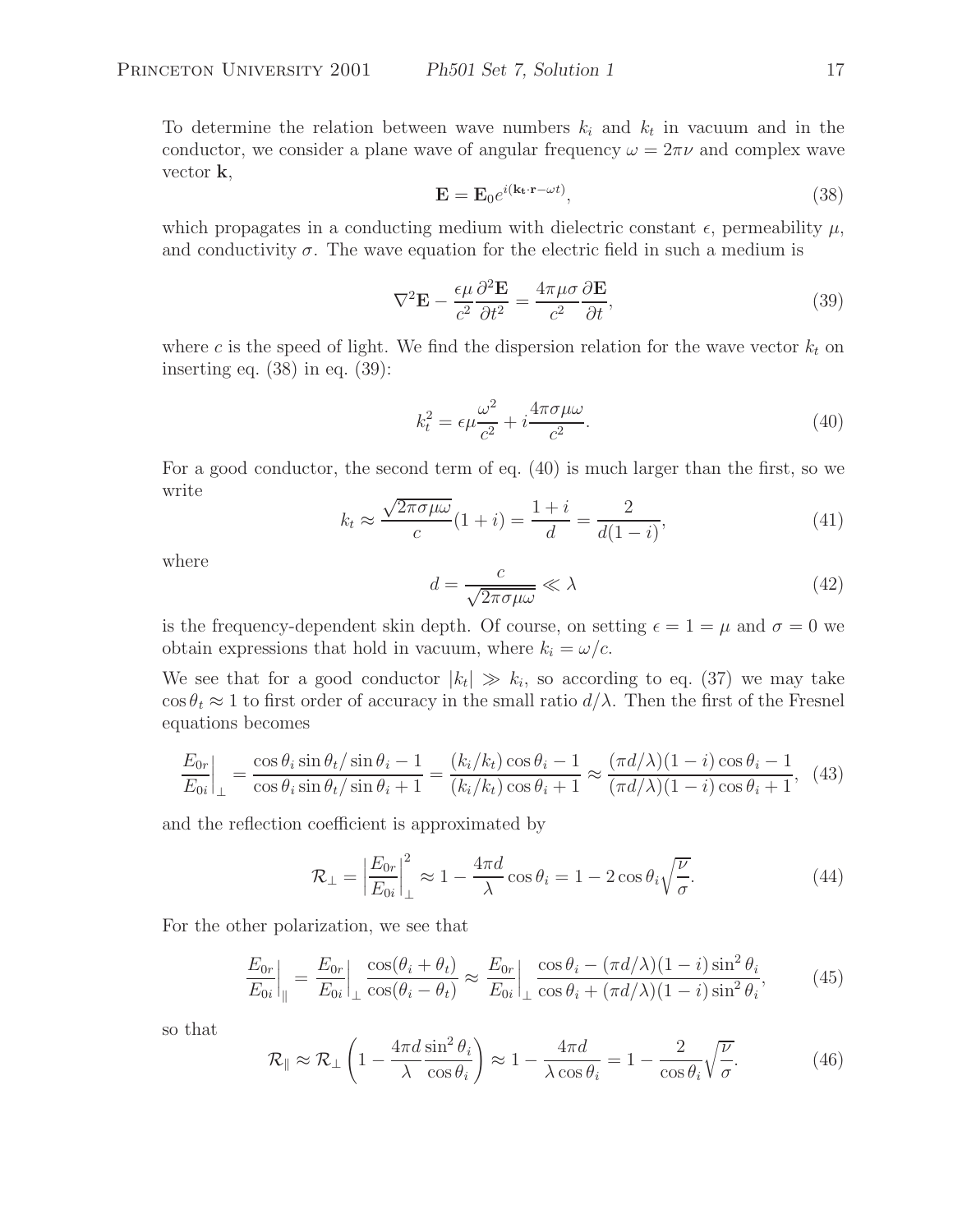An expression for  $\mathcal{R}_{\parallel}$  valid to second order in  $d/\lambda$  has been given in Stratton, *Electromagnetic Theory*, sec. 9.9. For  $\theta_i$  near 90°,  $\mathcal{R}_\perp \approx 1$ , but eq. (46) for  $\mathcal{R}_\parallel$  is not accurate. Writing  $\theta_i = \pi/2 - \vartheta_i$  with  $\vartheta_i \ll 1$ , eq. (45) becomes

$$
\left. \frac{E_{0r}}{E_{0i}} \right|_{\parallel} \approx \frac{\vartheta_i - (\pi d/\lambda)(1 - i)}{\vartheta_i + (\pi d/\lambda)(1 - i)},\tag{47}
$$

For  $\theta_i = \pi/2$ ,  $\mathcal{R}_{\parallel} = 1$ , and  $\mathcal{R}_{\parallel, \text{min}} = (5 - \sqrt{2})/(5 + \sqrt{2}) = 0.58$  for  $\vartheta_i = 2\sqrt{2}\pi d/\lambda$ . Finally, combining eqs.  $(1)$ ,  $(2)$ ,  $(44)$  and  $(46)$  we have

$$
P_{\nu\perp} \approx \frac{4\pi d \cos\theta}{\lambda^3} \frac{h\nu}{e^{h\nu/kT} - 1}, \qquad P_{\nu\parallel} \approx \frac{4\pi d}{\lambda^3 \cos\theta} \frac{h\nu}{e^{h\nu/kT} - 1}, \tag{48}
$$

and

$$
\frac{P_{\nu\perp}}{P_{\nu\parallel}} = \cos^2\theta\tag{49}
$$

for the emissivities at angle  $\theta$  such that  $\cos \theta \gg d/\lambda$ .

The conductivity  $\sigma$  that appears in eq. (48) can be taken as the dc conductivity so long as the wavelength exceeds 10  $\mu$ m. If in addition  $h\nu \ll kT$ , then eq. (48) can be written

$$
P_{\nu\perp} \approx \frac{4\pi d \ kT \cos \theta}{\lambda^3}, \qquad P_{\nu\parallel} \approx \frac{4\pi d \ kT}{\lambda^3 \cos \theta},\tag{50}
$$

in terms of the skin depth d.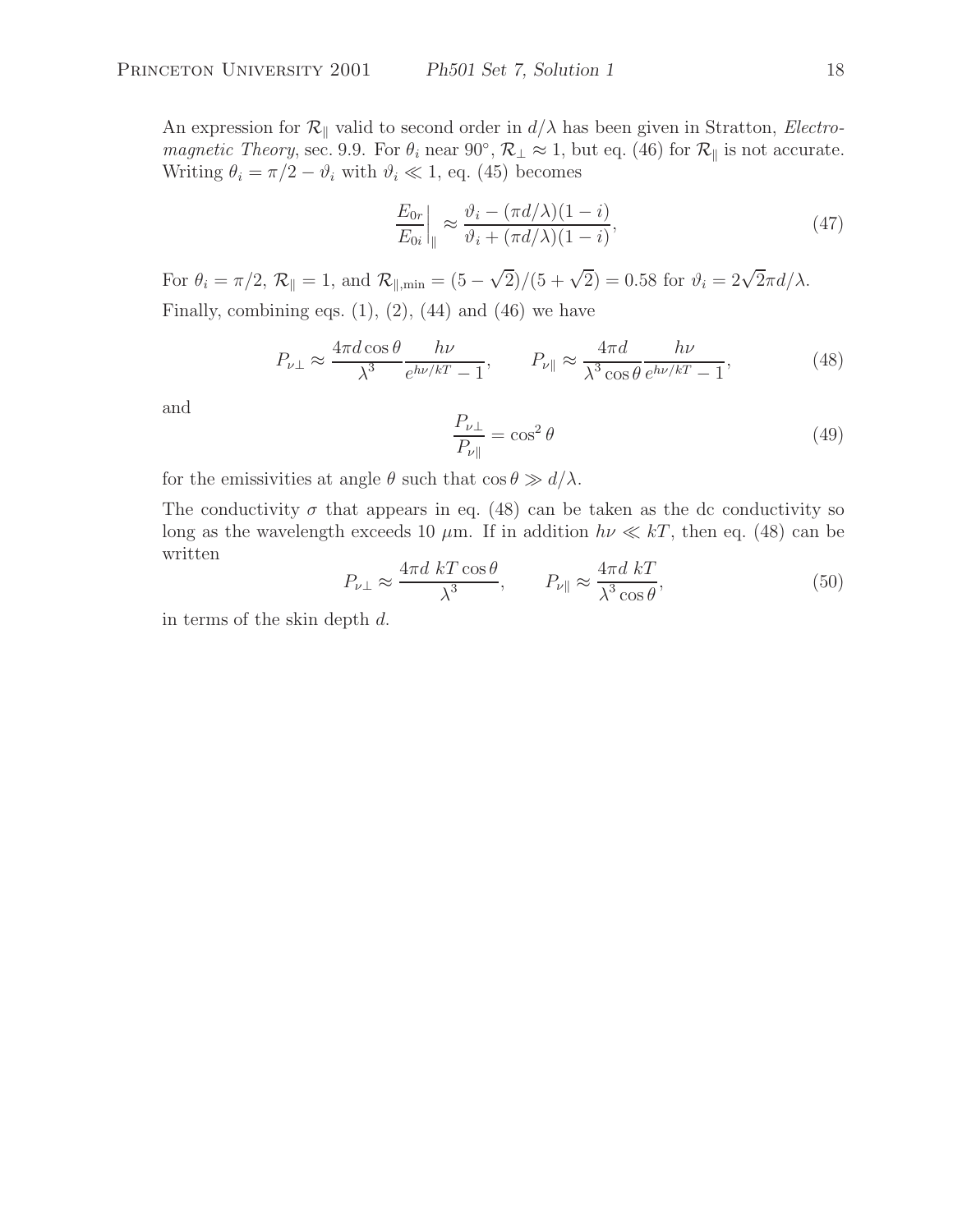2. Inside a conductor the magnetic field at angular frequency  $\omega$  is related to the electric field by

$$
\mathbf{H} = \frac{c}{\mu \omega d} (1 + i) \hat{\mathbf{k}} \times \mathbf{E}, \tag{51}
$$

where c is the speed of light,  $\mu$  is the permeability, and  $d = c/\sqrt{2\pi\sigma\mu\omega}$  is the skin depth. Hence, the time-averaged Poynting vector is

$$
\langle \mathbf{S} \rangle = \frac{c^2}{8\pi\mu\omega d} |E|^2 \hat{\mathbf{k}},\tag{52}
$$

where for waves just inside the surface of the conductor  $\hat{\mathbf{k}}$  is very nearly normal to the surface.

Since  $\lambda \ll d$ , the electric field is very small inside the conductor, and Ampere's law applied to a loop of radius a gives

$$
2\pi a H_0 \approx \frac{4\pi}{c} I,\tag{53}
$$

or

$$
\frac{2I}{ac} \approx H_0 = \frac{c}{\mu \omega d} (1 + i) \hat{\mathbf{k}} \times \mathbf{E}_0.
$$
 (54)

Thus,

$$
|E_0| \approx \frac{\sqrt{2}\mu\omega d \, |I|}{ac^2},\tag{55}
$$

and eq. (52) gives

$$
\langle \mathbf{S}_0 \rangle \approx \frac{\mu \omega d}{4\pi a^2 c^2} |I|^2 \hat{\mathbf{k}}.\tag{56}
$$

In terms of the effective resistance  $R$  per unit length of the wire, the average power dissipated per unit length is

$$
\frac{1}{2}|I|^2 R = 2\pi a \langle \mathbf{S}_0 \rangle \approx \frac{\mu \omega d}{2ac^2} |I|^2. \tag{57}
$$

Hence, we identify the effective resistance at frequency  $\omega$  as

$$
R \approx \frac{\mu\omega d}{ac^2} = \frac{\mu\omega}{ac\sqrt{2\pi\sigma\mu\omega}} \cdot \frac{\sqrt{2\pi\sigma\mu\omega}}{\sqrt{2\pi\sigma\mu\omega}} = \frac{1}{2\pi a d\sigma} = \frac{a}{2d} \frac{1}{\pi a^2 \sigma} = \frac{a}{2d} R_0,
$$
(58)

where  $R_0 = 1/\pi a^2 \sigma$  is the dc resistance (per unit length) of the wire to longitudinal currents.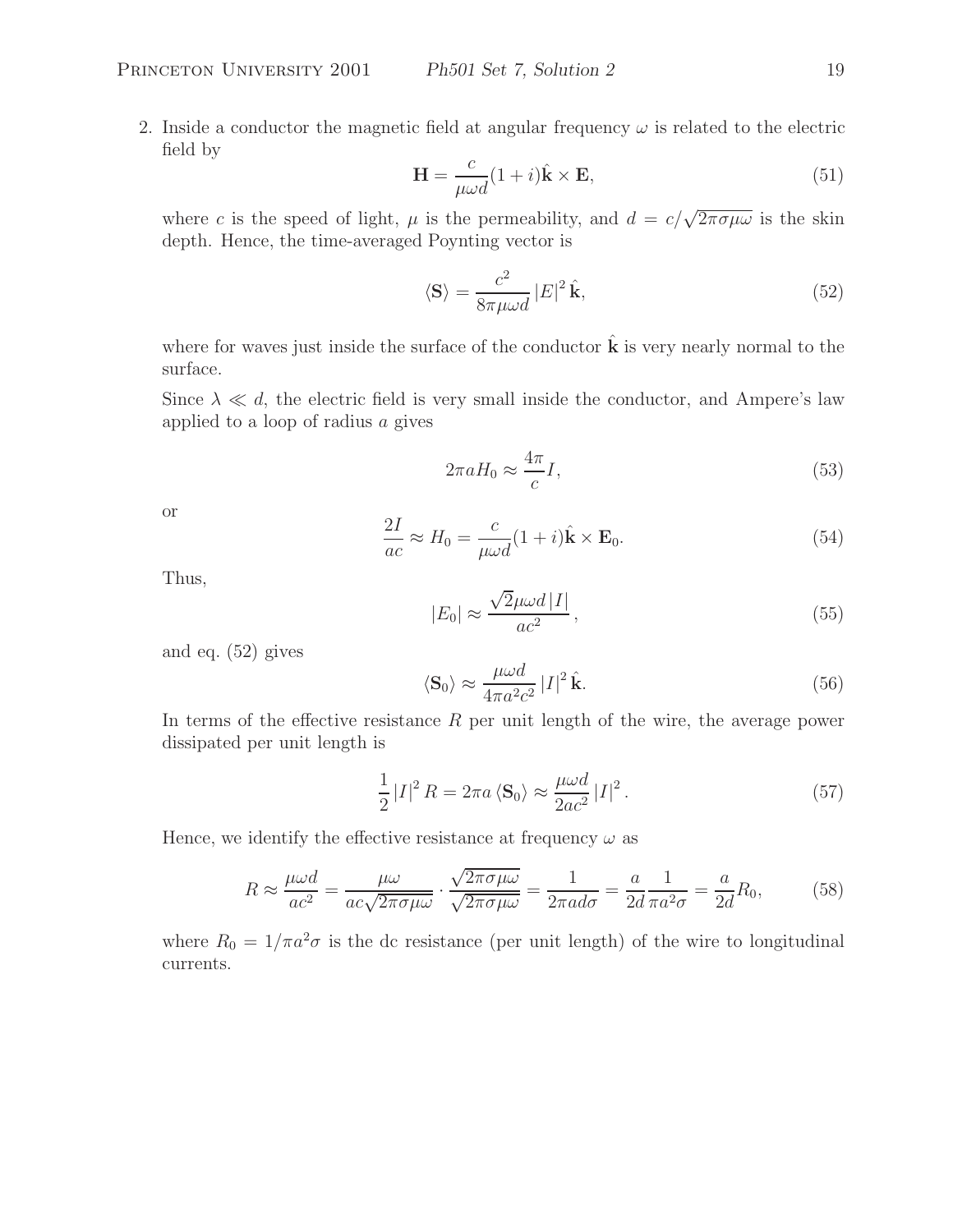3. Referring to the sketch, Kirchoff's rule for the circuit of length dz shown by dashed lines tells us

$$
V(x) - I(Rdx) - V(x+dx) - (Ldx)\frac{\partial I}{\partial t} = 0, \qquad \text{or} \qquad -\frac{\partial V}{\partial x} = L\frac{\partial I}{\partial t} + IR. \tag{59}
$$



Next, the charge  $dQ$  that accumulates on length  $dx$  of the upper wire during time  $dt$ is  $(Cdx)dV$  in terms of the change of voltage dV between the wires, which also can be written in terms of currents as

$$
Q = (Cdx)dV = (I(x) - I(x+dx) - I_{\text{leakage}})dt, \qquad \text{so} \qquad -\frac{\partial I}{\partial x} = C\frac{\partial V}{\partial t} + KV. \tag{60}
$$
\n
$$
\begin{array}{c|c|c}\n & \xrightarrow{\text{1}} & \text{1} & \text{1} & \text{1} \\
\hline\n & \text{1} & \text{1} & \text{1} & \text{1} \\
\hline\n & \text{1} & \text{1} & \text{1} & \text{1} \\
\hline\n & \text{1} & \text{1} & \text{1} & \text{1} \\
\hline\n & \text{1} & \text{1} & \text{1} & \text{1} \\
\hline\n & \text{1} & \text{1} & \text{1} & \text{1} \\
\hline\n & \text{1} & \text{1} & \text{1} & \text{1} \\
\hline\n & \text{1} & \text{1} & \text{1} & \text{1} \\
\hline\n & \text{1} & \text{1} & \text{1} & \text{1} \\
\hline\n & \text{1} & \text{1} & \text{1} & \text{1} \\
\hline\n & \text{1} & \text{1} & \text{1} & \text{1} \\
\hline\n & \text{1} & \text{1} & \text{1} & \text{1} \\
\hline\n & \text{1} & \text{1} & \text{1} & \text{1} \\
\hline\n & \text{1} & \text{1} & \text{1} & \text{1} \\
\hline\n & \text{1} & \text{1} & \text{1} & \text{1} \\
\hline\n & \text{1} & \text{1} & \text{1} & \text{1} \\
\hline\n & \text{1} & \text{1} & \text{1} & \text{1} \\
\hline\n & \text{1} & \text{1} & \text{1} & \text{1} \\
\hline\n & \text{1} & \text{1} & \text{1} & \text{1} \\
\hline\n & \text{1} & \text{1} & \text{1} & \text{1} \\
\hline\n & \text{1} & \text{1} & \text{1} & \text{1} \\
\hline\n & \text{1} & \text{1} & \text{1} & \text{1} \\
\hline\n & \text{1} & \text{1} & \text{1} & \text{1}
$$

Together these imply the desired wave equation

$$
\frac{\partial^2 I}{\partial x^2} = LC \frac{\partial^2 I}{\partial t^2} + (RC + KL) \frac{\partial I}{\partial t} + KRI.
$$
\n(61)

We seek solutions of the form

$$
I = e^{-\gamma x} f(x - vt),\tag{62}
$$

for which

$$
\frac{\partial I}{\partial t} = -ve^{-\gamma x} f', \quad \text{and} \quad \frac{\partial^2 I}{\partial t^2} = v^2 e^{-\gamma x} f'', \tag{63}
$$

while

$$
\frac{\partial I}{\partial x} = -\gamma e^{-\gamma x} f + e^{-\gamma x} f', \qquad \text{so} \qquad \frac{\partial^2 I}{\partial x^2} = \gamma^2 e^{-\gamma x} f - 2\gamma e^{-\gamma x} f' + e^{-\gamma x} f''. \tag{64}
$$

Inserting these into the wave equation we find

$$
\gamma^{2} f - 2\gamma f' + f'' = v^{2} L C f'' - v (RC + KL) f' + KRf.
$$
 (65)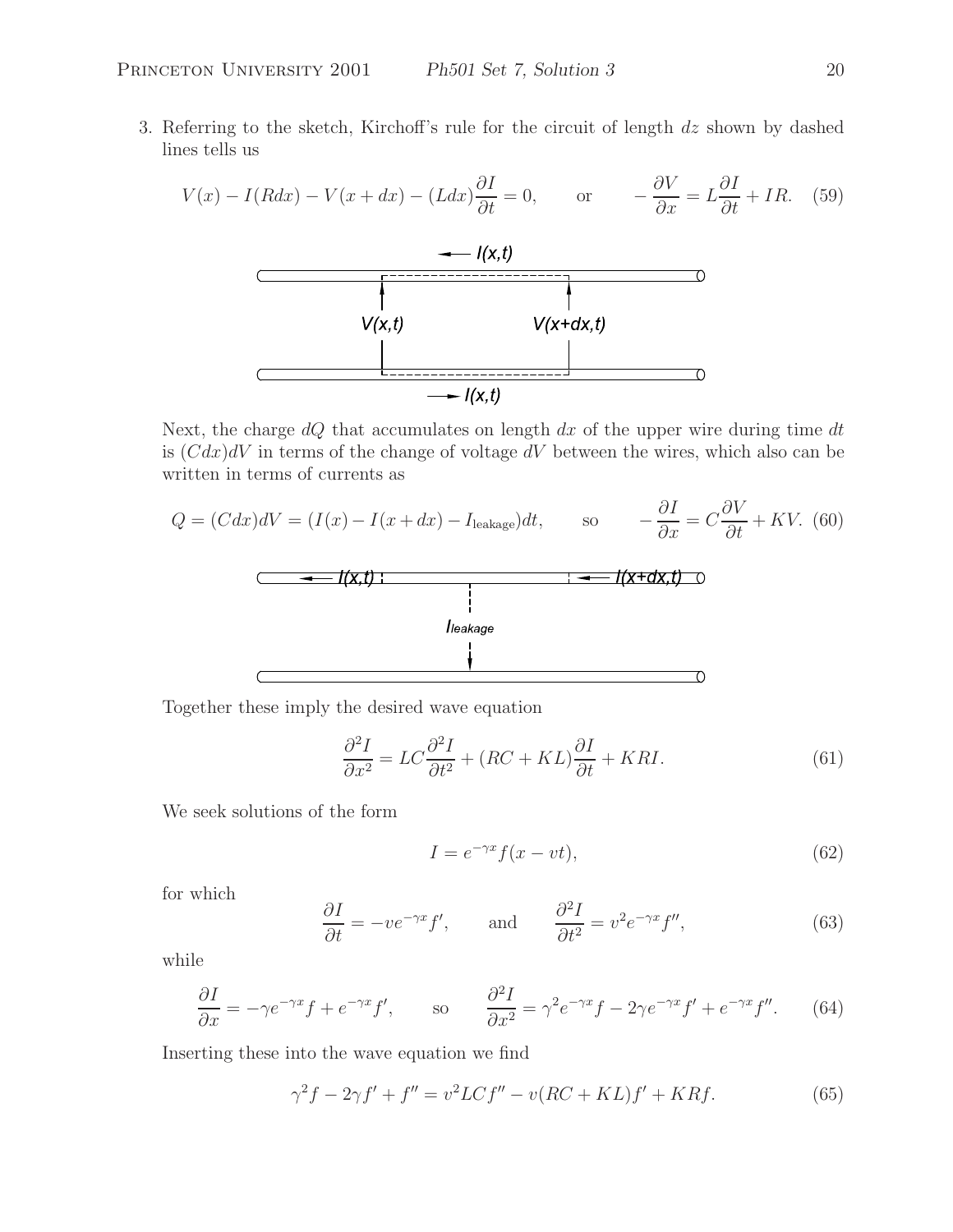This should be true for an arbitrary function  $f$ , so the coefficients of each derivative of f must separately be equal:

$$
v = \sqrt{\frac{1}{LC}}, \qquad \gamma = \sqrt{KR}, \qquad \text{and} \qquad 2\frac{\gamma}{v} = RC + KL = 2\sqrt{RCKL}, \tag{66}
$$

where we have used the first two relations in obtaining the second form of the third. In general,  $a + b \neq 2\sqrt{ab}$ ; this only holds when  $a = b$ . So we deduce the desired condition

$$
RC = KL,\t(67)
$$

for distortionless telegraphy.

With this condition, we can re-express  $\gamma$  as

$$
\gamma = R \sqrt{\frac{C}{L}}.\tag{68}
$$

Finally, we relate this to the impedance  $Z = V/I$  when  $R = 0 = K$ . For this, we suppose that  $V = V_0 f(x - vt)$  and  $I = I_0 f$ , where  $V_0$  and  $I_0$  can be related by either of the first-order differential equations above. We quickly find that  $V_0 = vLI_0$ , so  $Z = \sqrt{L/C}$ . Then,

$$
\gamma = \frac{R}{Z},\tag{69}
$$

once we have arranged that  $RC = KL$ .

Remark: This problem was solved by O. Heaviside (1887) who argued that longdistance telegraph lines (including trans-Atlantic cables) should be designed to be 'distortionless'. Previous cables were fairly far from this ideal. However, long cables are expensive so there was considerable hesitation to abandon the large existing capital investment and implement the proposed improvements. Indeed, the editor of the journal that published Heaviside's papers was fired for being too sympathetic to Heaviside's views that were initially quite unpopular with industry. Heaviside, who was unemployed for most of his life, could not be fired! Large-scale implementation of 'distortionless" telegraphy occured only after 1900 following vigorous advocacy by M. Pupin of the U.S.A., for whom the physics building of Columbia U. is named.

A typical cable has  $RC \gg KL$ . It costs a lot to reduce RC, although this was the direction of industry prior to Heaviside. He noted that one shouldn't even try to reduce leakage  $K$ , so long as the signal is not attenuated until it is undetectable – and the distortion-free condition makes it much easier to detect small signals. Rather one should increase the inductance, or leakage, or both! This counterintuitive result did not sit well with industry leaders, who, needless to say, were little guided by partial differential equations.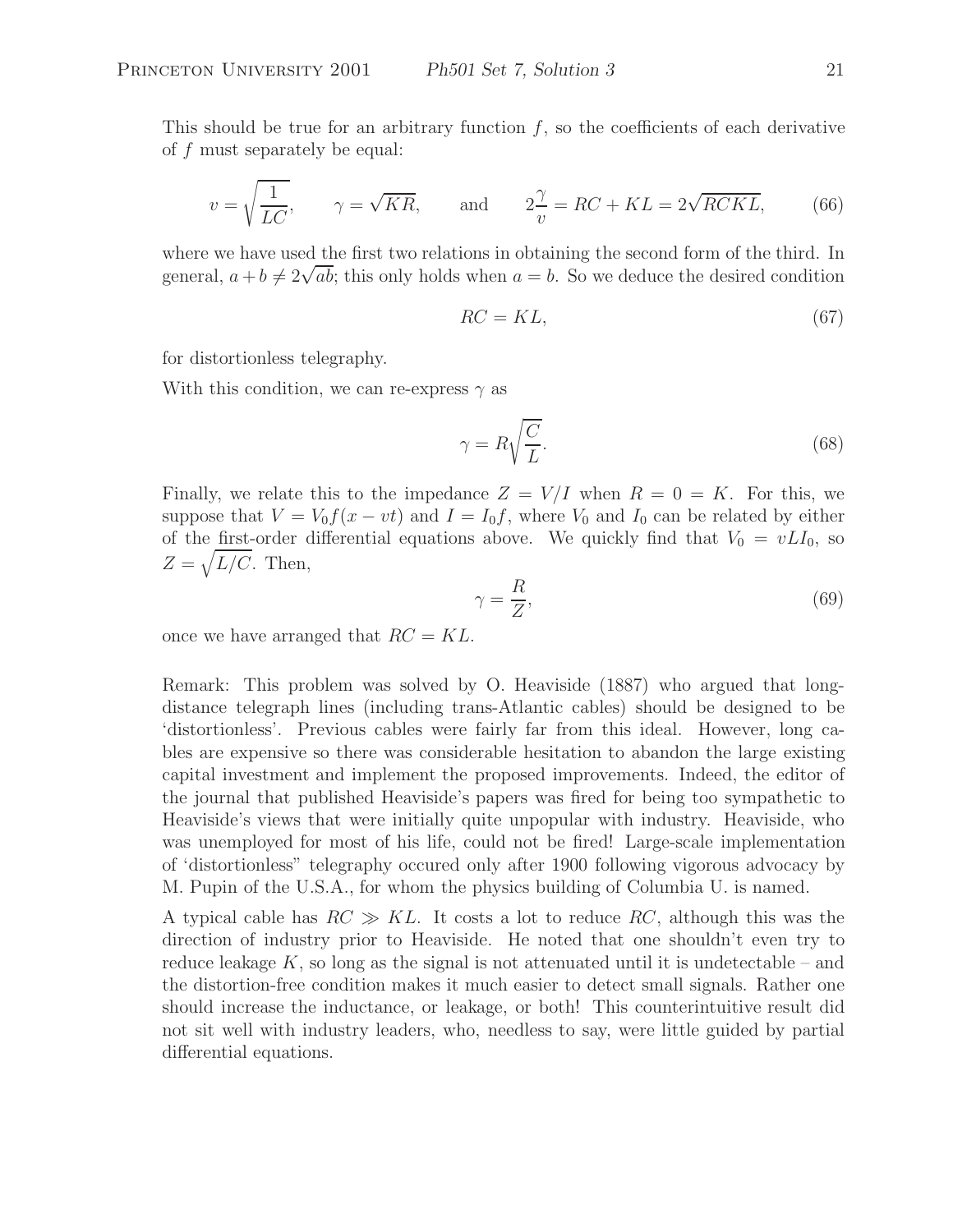4. a) For a two-wire transmission line with negligible resistance, the voltage V between the wires is related to the current  $I$  in each of the wires by

$$
\frac{\partial V}{\partial z} = L \frac{\partial I}{\partial t},\tag{70}
$$

which follows from Kirchhoff's law applied to a short length of the line, and

$$
\frac{\partial V}{\partial t} = \frac{1}{C} \frac{\partial I}{\partial z},\tag{71}
$$

which follows from charge conservation, where  $C$  and  $L$  are the capacitance and inductance per unit length. For a wave of frequency  $\omega$  moving in the  $+z$  direction, the waveforms are

$$
V = V_0 e^{i(kz - \omega t)}, \qquad \text{and} \qquad I = I_0 e^{i(kz - \omega t)}.
$$
 (72)

Substituting these forms into eqs. (70)-(71) we find

$$
kV = -\omega LI, \qquad \text{and} \qquad -\omega V = \frac{kI}{C}, \tag{73}
$$

and hence,

$$
\frac{V}{I} = \sqrt{\frac{L}{C}} \equiv Z.
$$
\n(74)

Since C and L are real numbers, the impedance  $Z$  is real in this case. This implies that  $V_0/I_0$  is also real, and so the current and voltage are in phase.

b) When a transmission line of impedance  $Z_1$  that occupies  $z < 0$  is connected to a line of impedance  $Z_2$  for  $z > 0$ , the current and voltage will be continuous at the boundary  $z=0.$ 

An incident wave of frequency  $\omega$  from a source at  $z = -\infty$  has current  $I_i e^{i(k_1z - \omega t)}$ . This results in a reflected wave  $I_re^{-i(k_1z+\omega t)}$  for  $z>0$  and a transmitted wave  $I_te^{i(k_2z-\omega t)}$  for  $z > 0$ . Of course,  $V_i = Z_1 I_i$ ,  $V_r = Z_1 I_r$ , and  $V_t = Z_2 I_t$ .

Continuity of the current at  $z = 0$  tells us that

$$
I_i - I_r = I_t, \qquad \text{and hence} \qquad V_i - V_r = \frac{Z_1}{Z_2} V_t,
$$
\n
$$
\tag{75}
$$

since a positive value for  $I_r$  corresponds to current flowing in the  $-z$  direction. Continuity of the voltage at  $z = 0$  tells us that

$$
V_i + V_r = V_t. \tag{76}
$$

Equations (75) and (76) yield

$$
V_t = \frac{2Z_2}{Z_2 + Z_1} V_i, \quad \text{and} \quad V_r = \frac{Z_2 - Z_1}{Z_2 + Z_1} V_i.
$$
 (77)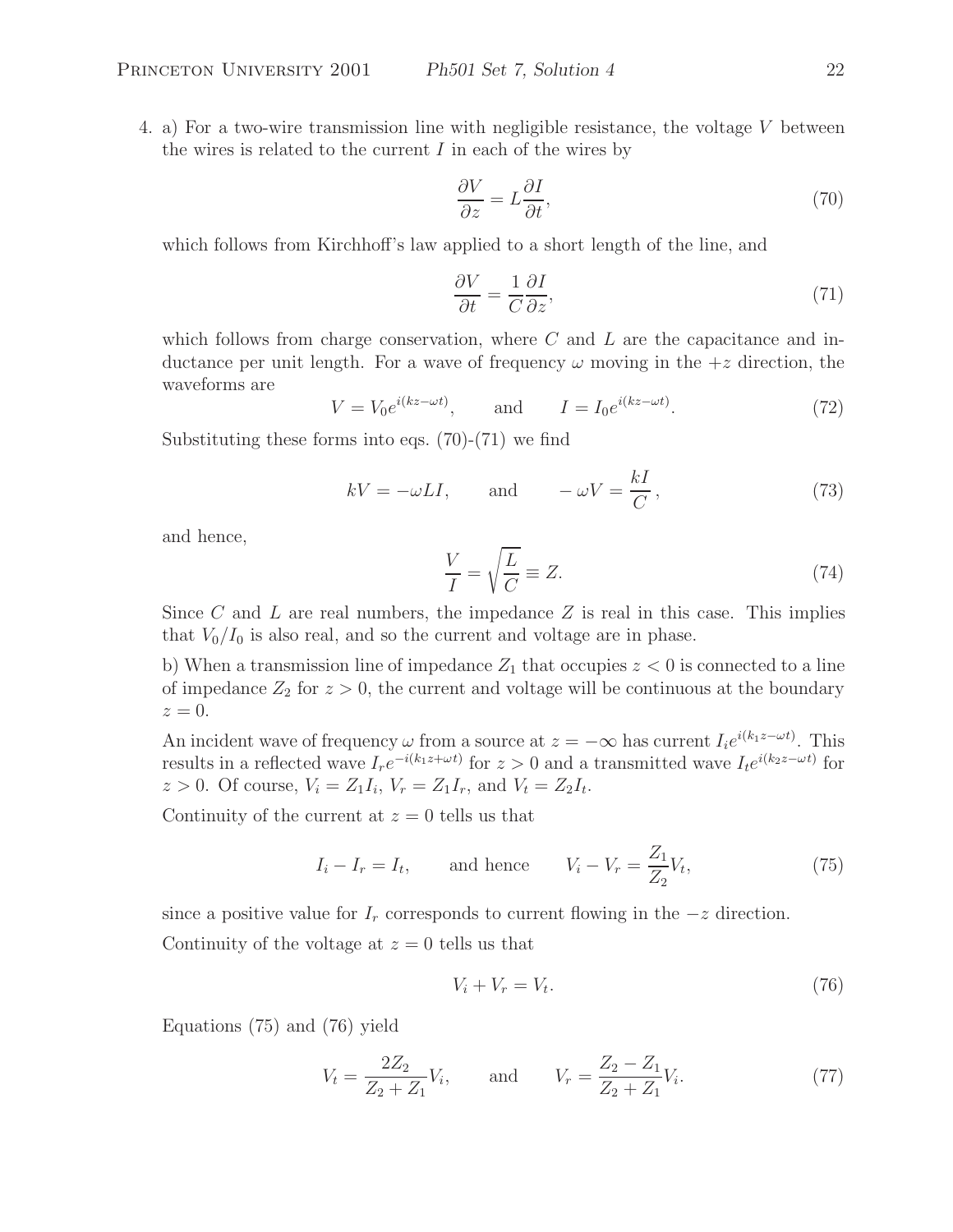At position  $z = -l$  the total voltage is

$$
V(-l) = V_i e^{i(-k_1 l - \omega t)} + V_r e^{-i(-k_1 l + \omega t)} = V_i e^{-i\omega t} \left( e^{-ik_1 l} + \frac{Z_2 - Z_1}{Z_2 + Z_1} e^{ik_1 l} \right)
$$
  
\n
$$
= \frac{V_i e^{-i\omega t}}{Z_2 + Z_1} \left( (Z_2 + Z_1) e^{-ik_1 l} + (Z_2 - Z_1) e^{ik_1 l} \right)
$$
  
\n
$$
= \frac{V_i e^{-i\omega t}}{Z_2 + Z_1} \left( Z_2 (e^{ik_1 l} + e^{-ik_1 l}) - Z_1 (e^{ik_1 l} - e^{-ik_1 l}) \right)
$$
  
\n
$$
= \frac{2V_i e^{-i\omega t}}{Z_2 + Z_1} (Z_2 \cos k_1 l - i Z_1 \sin k_1 l), \qquad (78)
$$

and (again noting that positive  $I_r$  implies a negative current) the total current is

$$
I(-l) = I_i e^{i(-k_1 l - \omega t)} - I_r e^{-i(-k_1 l + \omega t)} = \frac{V_i}{Z_1} e^{-i\omega t} \left( e^{-ik_1 l} - \frac{Z_2 - Z_1}{Z_2 + Z_1} e^{ik_1 l} \right)
$$
  
\n
$$
= \frac{V_i e^{-i\omega t}}{Z_1 (Z_2 + Z_1)} \left( (Z_2 + Z_1) e^{-ik_1 l} - (Z_2 - Z_1) e^{ik_1 l} \right)
$$
  
\n
$$
= \frac{V_i e^{-i\omega t}}{Z_1 (Z_2 + Z_1)} \left( Z_1 (e^{ik_1 l} + e^{-ik_1 l}) - Z_2 (e^{ik_1 l} - e^{-ik_1 l}) \right)
$$
  
\n
$$
= \frac{2V_i e^{-i\omega t}}{Z_1 (Z_2 + Z_1)} (Z_1 \cos k_1 l - i Z_2 \sin k_1 l), \qquad (79)
$$

Hence, we find the impedance

$$
Z(-l) = \frac{V(-l)}{I(-l)} = Z_1 \frac{Z_2 \cos k_1 l - i Z_1 \sin k_1 l}{Z_1 \cos k_1 l - i Z_2 \sin k_1 l} = Z_1 \frac{Z_2 - i Z_1 \tan k_1 l}{Z_1 - i Z_2 \tan k_1 l}.
$$
 (80)

When  $l = \lambda_1/4 = \pi/2k_1$ , then  $\tan k_1 l \rightarrow \infty$  and  $Z(-l) = Z_1^2/Z_2$  is a real number, which permits the region  $\pi/2k_1 < z < 0$  of impedance  $Z_1$  to be an antireflection matching section between a line of impedance  $Z_0 = Z_1^2/Z_2$  and one of impedance  $Z_2$ .

c) A signal propagates in line 1 without reflection is that line is terminated in (real) impedance  $Z_1$ . Thus, for the circuit

$$
R = Z_1 - Z_2
$$

We need  $Z_1 = R + Z_2$ , since the resistor is in series with line 2 (as viewed from line 1). A proper match is possible so long as  $Z_1 > Z_2$ . The currents are the same in lines 1 and 2, so the transmitted voltage is  $V_2 = V_1 Z_2/Z_1$ . However, this is smaller than the transmitted voltage (77) for an unmatched line, because the matching resistor dissipates more power than is "lost" to the reflection at an unmatched junction.

If  $Z_1 < Z_2$ , then a proper match to line 1 can be obtained with a resistor R in parallel with line 2, as shown below,

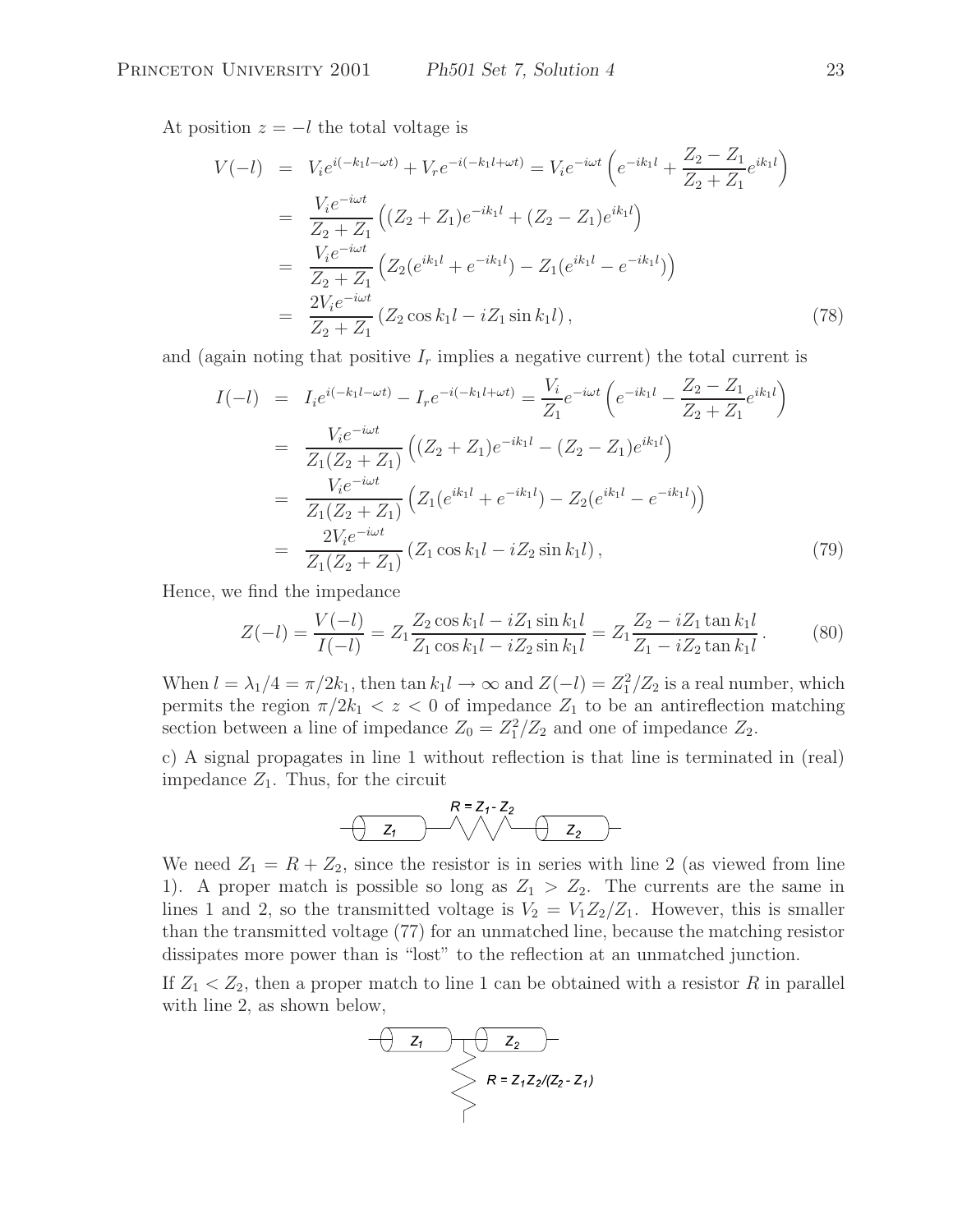provided the effective resistance of R and  $Z_2$  is again  $Z_1$ , *i.e.*,

$$
\frac{1}{Z_1} = \frac{1}{R} + \frac{1}{Z_2} \qquad \Rightarrow \qquad R = \frac{Z_1 Z_2}{Z_2 - Z_1} \,. \tag{81}
$$

Here, the transmitted voltage is the same as that in line 1, but the transmitted current is less:  $I_2 = I_1 Z_1/Z_2$ .

To match lines 1 and 2 for signals moving in either direction, a combination of the



Signals emanating from line 1 must be terminated in impedance  $Z_1$ ; hence,

$$
Z_1 = R_1 + \frac{R_2 Z_2}{R_2 + Z_2}.
$$
\n(82)

Likewise, signals from line 2 must be terminated in impedance  $Z_2$ ; hence,

$$
Z_2 = \frac{R_2(R_1 + Z_1)}{R_1 + R_2 + Z_1}.
$$
\n(83)

From eq. (82) we have

$$
Z_1 Z_2 = R_1 R_2 + R_1 Z_2 - R_2 (Z_1 - Z_2), \tag{84}
$$

while eq. (83) gives

$$
Z_1 Z_2 = R_1 R_2 - R_1 Z_2 + R_2 (Z_1 - Z_2), \tag{85}
$$

Adding eqs. (84) and (84) we find

$$
Z_1 Z_2 = R_1 R_2, \t\t(86)
$$

while subtracting gives

$$
R_1 = R_2 \frac{Z_1 - Z_2}{Z_2} \,. \tag{87}
$$

Solving these, we find

$$
R_1 = \sqrt{Z_1(Z_1 - Z_2)}
$$
, and  $R_2 = Z_2 \sqrt{\frac{Z_1}{Z_1 - Z_2}}$ . (88)

For signals emanating from line 1, the transmitted voltage is

$$
V_2 = V_1 \left( 1 - \sqrt{\frac{Z_1 - Z_2}{Z_1}} \right),\tag{89}
$$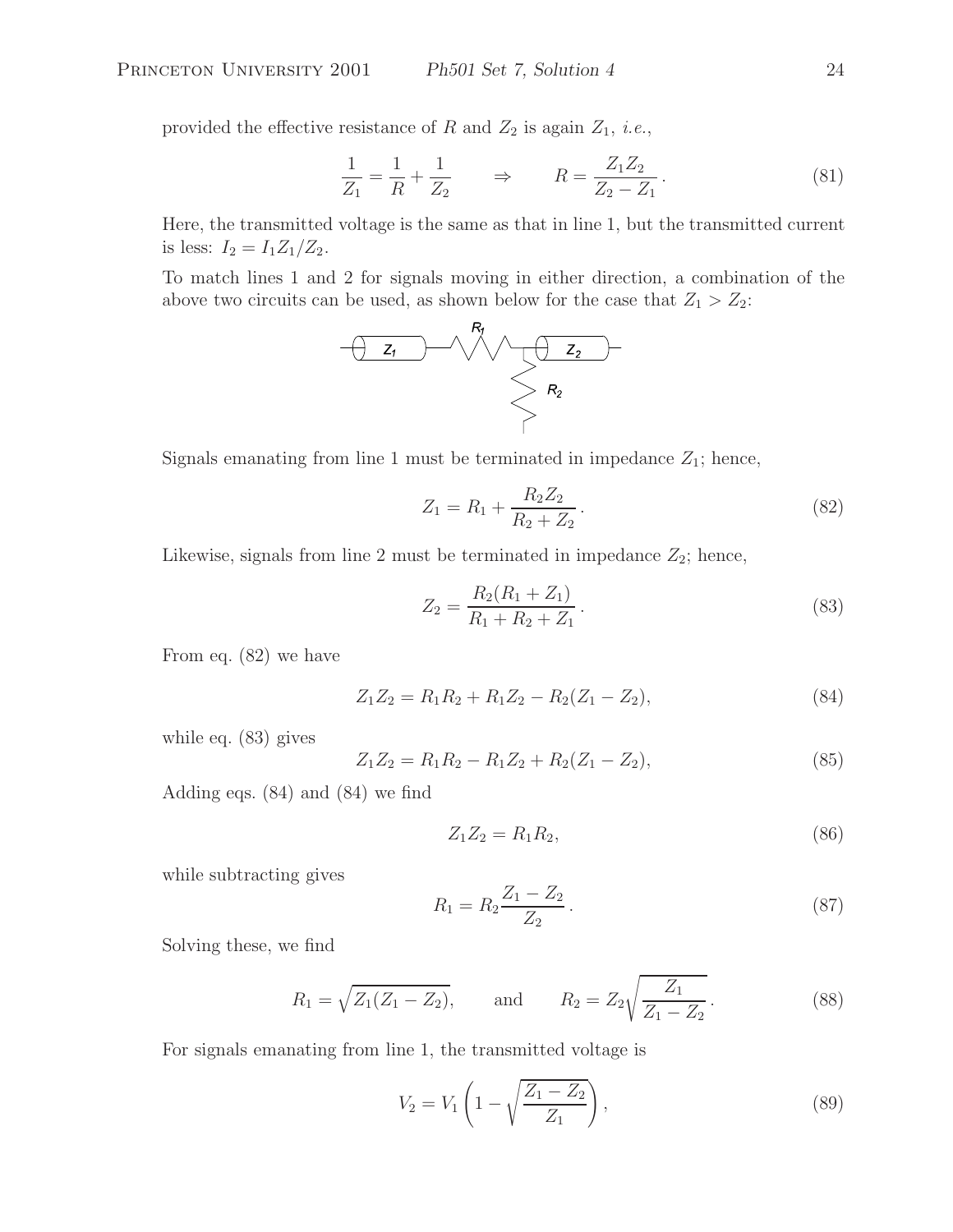while for signals emanating from line 2, the transmitted voltage is

$$
V_1 = V_2 \frac{Z_1}{Z_2} \left( 1 - \sqrt{\frac{Z_1 - Z_2}{Z_1}} \right). \tag{90}
$$

In both cases, the transmitted voltage is less than the incident.

For a reflectionless split of the signal in a line of impedance Z we case use the circuit:



where the desired ratio of currents (and voltages) is

$$
A = \frac{I_1}{I_2} = \frac{R_1 + Z}{R_2 + Z} \,. \tag{91}
$$

Hence,

$$
R_2 = AR_1 + (A - 1)Z.
$$
\n(92)

Also, the two output lines must combine to terminate the input line in impedance Z, which tells us that

$$
Z = \frac{(R_1 + Z)(R_2 + Z)}{R_1 + R_2 + 2Z}.
$$
\n(93)

Substituting eq. (92) in (93) we find

$$
R_1 = AZ, \qquad \text{and} \qquad R_2 = \frac{Z}{A} \,. \tag{94}
$$

For a 50/50 split,  $A = 1$  and  $R_1 = R_2 = Z$ .



the matching condition is

$$
Z = R + \frac{R+Z}{2},\tag{95}
$$

and hence,

$$
R = \frac{Z}{3} \,. \tag{96}
$$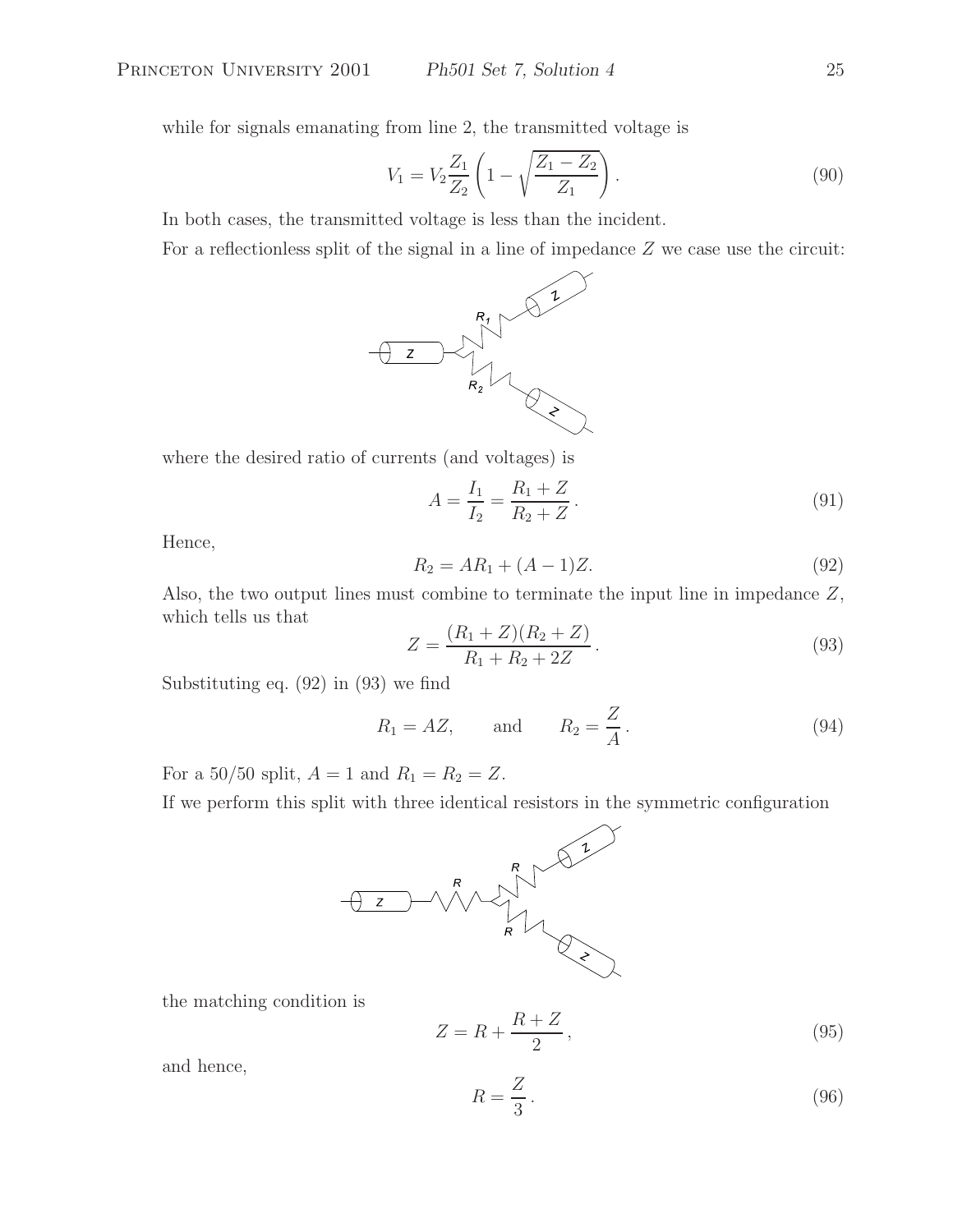5. As shown on p. 156 of the Notes, the inductance and capacitance per unit length of any two-conductor transmission line are related by

$$
LC = \frac{\epsilon}{c^2},\tag{97}
$$

where  $c$  is the speed of light in vacuum and the medium outside the conductors is filled with a dielectric of constant  $\epsilon$ . [The permeability  $\mu$  is taken to be unity, and the frequency of the waves of interest is high enough that the skin depth is small compared to the transverse size of the conductors.] Thus, the impedance of the transmission line can be expressed as

$$
Z = \sqrt{\frac{L}{C}} = \frac{\sqrt{\epsilon}}{cC} = \frac{30\sqrt{\epsilon} \ \Omega}{C}.
$$
\n(98)

#### a) **Wire over Ground**

The capacitance of the wire over ground is twice the capacitance of the wire plus its image wire (since  $C = Q/\Delta V$  and  $\Delta V$  in the present example is 1/2 that for the case of two wires):



Recall prob. 11b, Set 3 to obtain the "exact" solution:

$$
C = \frac{\epsilon}{2\ln\left(\frac{2h + \sqrt{4h^2 - d^2}}{d}\right)} \approx \frac{\epsilon}{2\ln\frac{4h}{d}}.\tag{99}
$$

Here, the presence of the dielectric medium leads to the factor  $\epsilon$  in the numerator. Using the approximate form in eq. (99), which holds for  $d \ll h$ , we find

$$
Z \approx \frac{60 \ \Omega}{\sqrt{\epsilon}} \ln \frac{4h}{d} \,. \tag{100}
$$

The approximate result can be obtained quickly as follows. When  $d \ll h$ , the charge on the wire is distributed nearly uniformly, so we may use the result that the potential for a uniformly charged wire embedded in a medium of dielectric constant  $\epsilon$  varies as  $V(r) = 2(Q/\epsilon) \ln r$ . Thus, the potential difference between the wire of radius  $d/2$ and its image are distance 2h due to charge Q per unit length on the wire is  $\Delta V \approx$  $2(Q/\epsilon) \ln[2h/(d/2)]$ . In evaluating the capacitance, we suppose that the image wire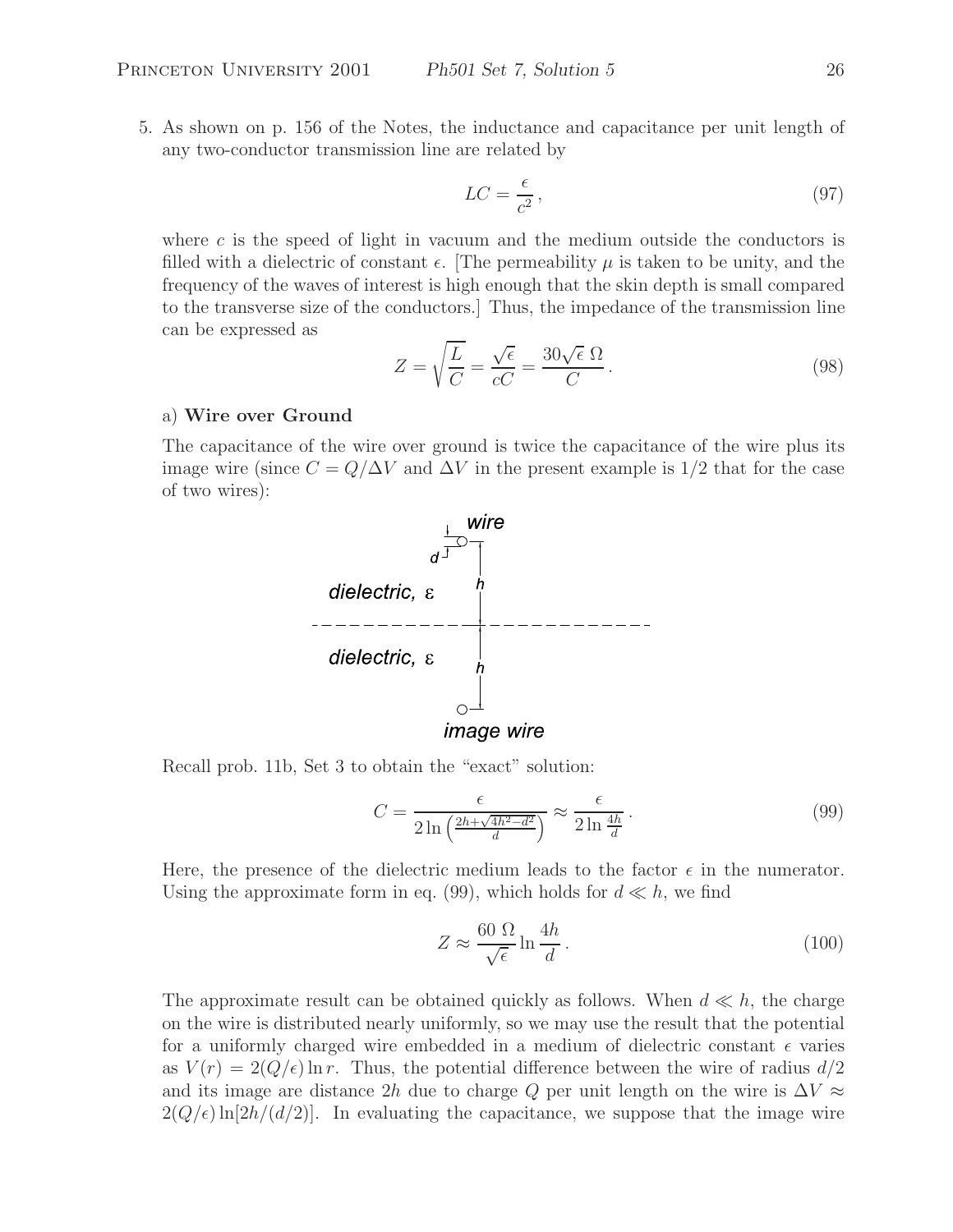has charge −Q per unit length, which doubles the potential difference between the two wires. Finally, we recall that the voltage difference between the wire and the ground plane is 1/2 that between the wire and its image. Hence,

$$
\Delta V = 2(Q/\epsilon) \ln \frac{4h}{d} = \frac{Q}{C},\qquad(101)
$$

which leads to the approximate result of eq. (99).

#### b) **Stripline**

If the strip width  $w$  is large compared to height  $h$ , then the capacitance per unit length is roughly,

$$
C \approx \frac{\epsilon w}{4\pi h},\tag{102}
$$

as follows from Gauss' law,  $\nabla \cdot \mathbf{D} = 4\pi \rho_{\text{free}}$ , and the stripline impedance is,

$$
Z \approx \frac{120\pi \ \Omega}{\sqrt{\epsilon}} \frac{h}{w} = \frac{377 \ \Omega}{\sqrt{\epsilon}} \frac{h}{w} \,. \tag{103}
$$

In practical circuit boards,  $w \approx h$ , and we expect the impedance to be between the estimates (103) and (100). If we use the "exact" form of eq. (99) and take  $d = h = w$ , we find,

$$
C = \frac{\epsilon}{2\ln(2+\sqrt{3})} = \frac{\epsilon}{2.6},\qquad(104)
$$

and we estimate a lower bound on the impedance to be,

$$
Z \approx \frac{80 \ \Omega}{\sqrt{\epsilon}} \,. \tag{105}
$$

There does not appear to be a closed-form analytic solution to the present problem, but many numerical algorithms exist. See, for example,

http://www.ideaconsulting.com/strip.htm

This program estimates the impedance of a stripline with  $h = w$  embedded in a thick dielectric medium to be,  $1100$ 

$$
Z \approx \frac{110 \,\Omega}{\sqrt{\epsilon}}.\tag{106}
$$

Analytic approximations based on conformal mapping are given in sec. 5 of http://physics.princeton.edu/~mcdonald/examples/EM/assadourian\_pire\_40\_1651\_52.pdf See also sec. 11, p. 353 of

http://physics.princeton.edu/~mcdonald/examples/EM/love\_plms\_22\_337\_24.pdf

The case of an infinitely thin strip midway between two infinite, conducting planes can be solved analytically,

http://physics.princeton.edu/~mcdonald/examples/EM/bates\_iretmtt\_4\_28\_56.pdf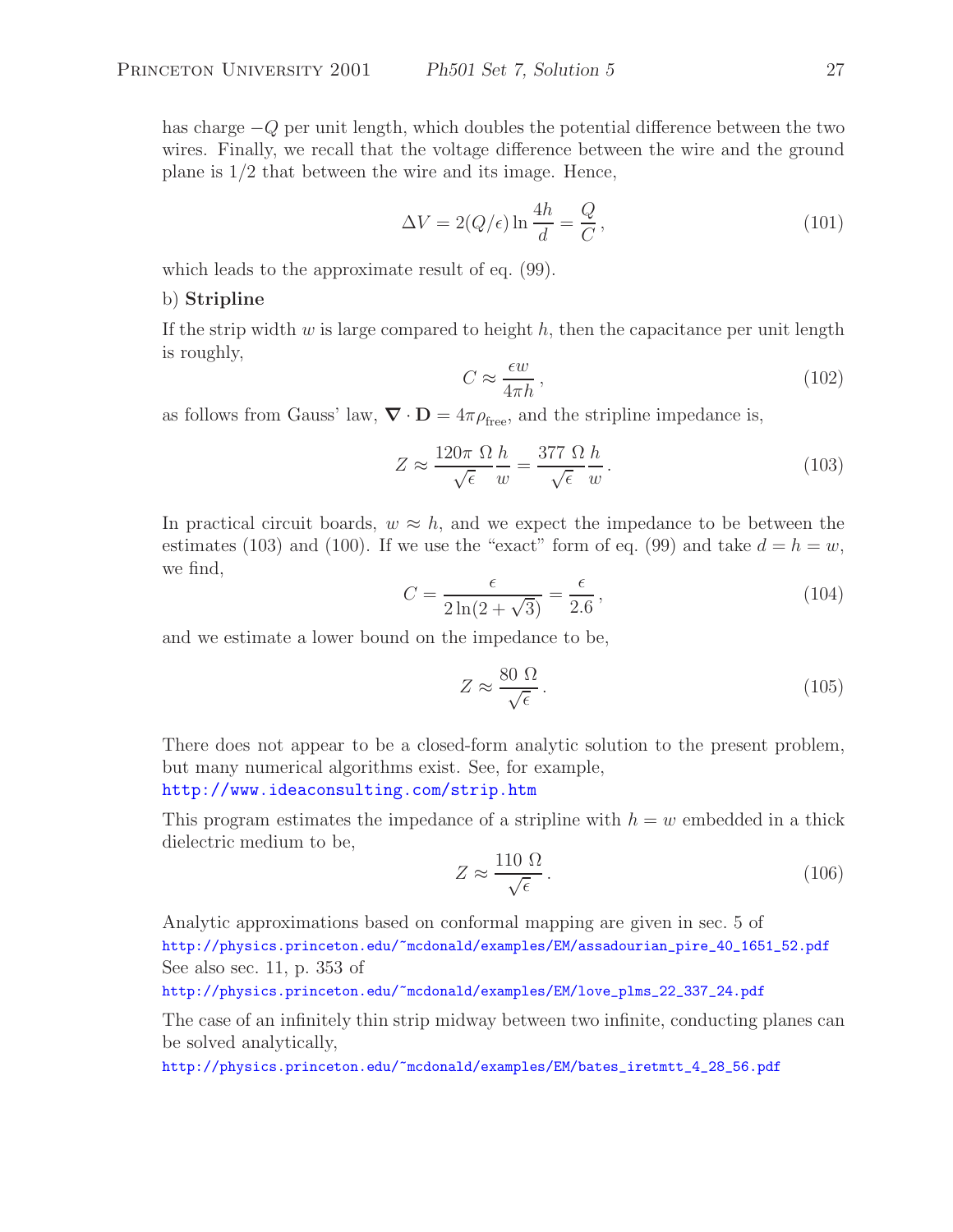6. We use Gaussian units, and convert the impedance  $Z = \sqrt{L/C}$  to MKSA units by noting that  $1/c = 30\Omega$ , where c is the speed of light.

We don't need to calculate both the capacitance  $C$  per unit length and the inductance L per unit length, since in the case of a (perfectly conducting) transmission line they are related by

$$
LC = \frac{\epsilon \mu}{c^2},\tag{107}
$$

where the dielectric constant  $\epsilon$  and the permeability  $\mu$  are unity in the present case. The assumed smallness of the skin depth permits us to approximate the present transmission line as perfectly conducting.

We first present two calculations of the capacitance (secs. a and b), and then a calculation of the inductance (sec. c) as illustrations of various possible techniques.

#### a) **The Capacitance Via the Image Method**

It is expedient to use the image method for 2-dimensional cylindrical geometries. Recall that in the case of a wire of charge  $q$  per unit length at distance  $b$  from a ground conducting cylinder of radius  $a$ , as shown in the figure, one can think of an image wire of charge  $-q$  at radius  $a^2/b$ .



To apply this to the present problem, sketched in the figure below, note that the image wires of charge  $\pm q$  per unit length are both located to the left of the center of the inner conductor, say at distances  $r_a$  and  $r_b$ .



For the inner cylinder to be an equipotential, we must have

$$
r_b = \frac{a^2}{r_b},\tag{108}
$$

and the outer cylinder is also an equipotential provided

$$
r_b + \delta = \frac{b^2}{r_a + \delta},\tag{109}
$$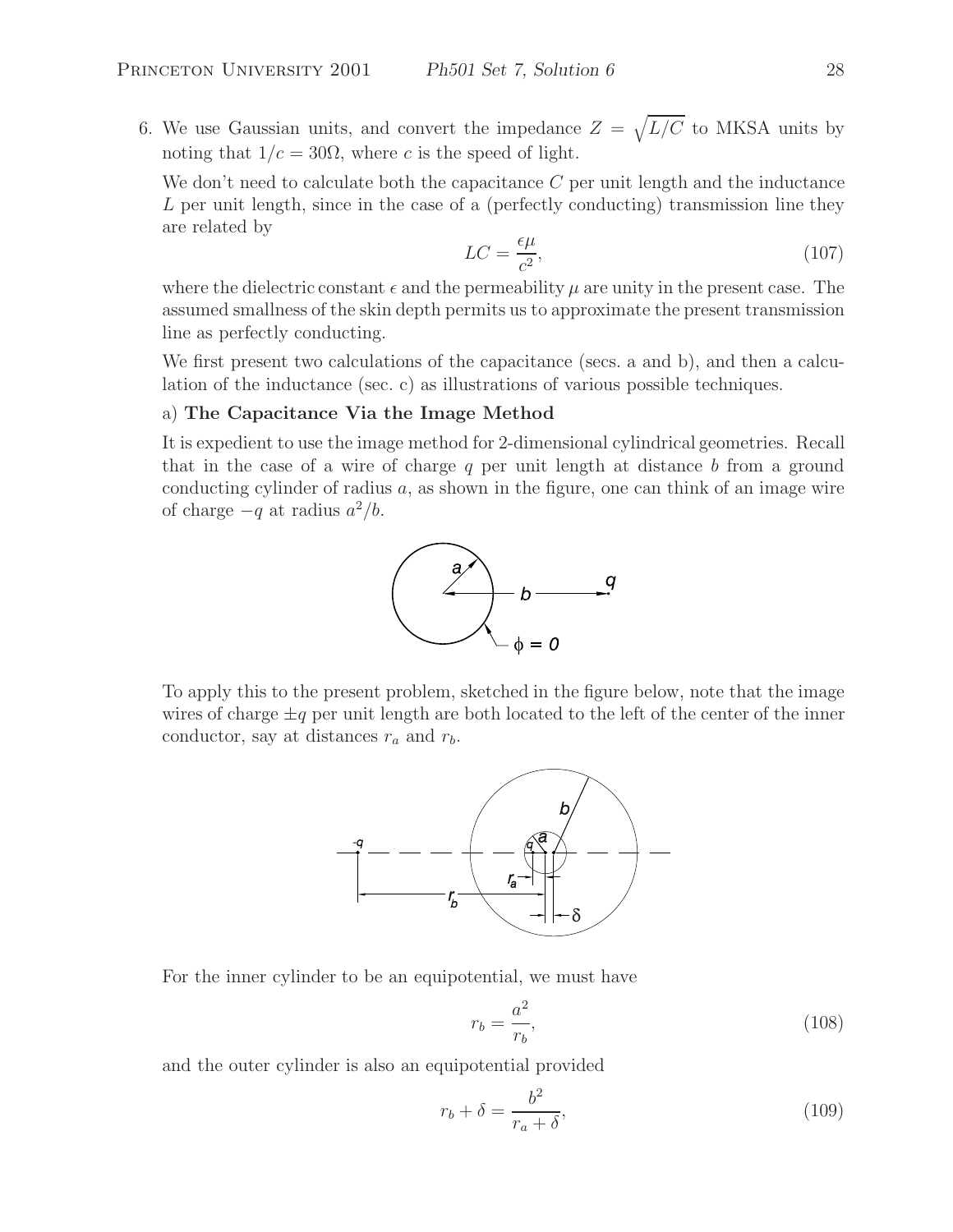noting the offset by  $\delta$  between the inner and outer cylinder. Combining eqs. (108) and (109), and noting that  $r_a \to 0$  as  $\delta \to 0$ , we find

$$
r_a = \frac{b^2 - a^2 - \delta^2 - \sqrt{(b^2 - a^2 - \delta^2)^2 - 4a^2 \delta^2}}{2\delta}.
$$
\n(110)

The capacitance is related by  $C = q/\Delta V$ , where  $\Delta V = V_b - V_a$  is the potential difference between the two cylinders. Recall that the potential at distance  $r$  from a wire of charge q per unit length is  $2q \ln r + \text{constant}$ . We evaluate the potentials at the points where the cylinders are closest to one another:

$$
V_a = 2q \ln(a - r_a) - 2q \ln(r_b - a) = 2q \ln \frac{a - r_a}{a^2/r_a - a} = 2q \ln \frac{r_a}{a},
$$
 (111)

using eq. (108), and

$$
V_b = 2q \ln(b - \delta - r_a) - 2q \ln(r_b - b + \delta) = 2q \ln \frac{b - r_a - \delta}{b^2/(r_a + \delta) - b} = 2q \ln \frac{r_a + \delta}{b}, (112)
$$

using eq. (109). Then,

$$
\Delta V = 2q \ln \left[ \frac{a}{b} \left( 1 + \frac{\delta}{r_a} \right) \right].
$$
 (113)

When combined with eq. (110), this is an "exact" solution for any  $\delta < b - a$ . In particular, as  $\delta \to b - a$ , then  $r_a \to a$ , and the cylinders touch with the result that  $\Delta V = 0.$ 

Here, we suppose that  $\delta \ll b - a$ , and expand  $\delta / r_a$  to second order:

$$
\frac{\delta}{r_a} = \frac{b^2 - a^2 - \delta^2 + \sqrt{(b^2 - a^2 - \delta^2)^2 - 4a^2 \delta^2}}{2a^2} \approx \frac{b^2 - a^2}{a^2} - \frac{b^2 \delta^2}{a^2 (b^2 - a^2)},\tag{114}
$$

so that

$$
1 + \frac{\delta}{r_a} \approx \frac{b^2}{a^2} \left( 1 - \frac{\delta^2}{b^2 - a^2} \right). \tag{115}
$$

The capacitance per unit length is therefore,

$$
C = \frac{q}{\Delta V} \approx \frac{1}{2\left(\ln\frac{b}{a} - \frac{\delta^2}{b^2 - a^2}\right)},\tag{116}
$$

using eq. (113).

The inductance per unit length now follows from eq. (107):

$$
L = \frac{2}{c^2} \left( \ln \frac{b}{a} - \frac{\delta^2}{b^2 - a^2} \right),
$$
\n(117)

and the impedance is

$$
Z = \sqrt{\frac{L}{C}} \approx \frac{2}{c} \left( \ln \frac{b}{a} - \frac{\delta^2}{b^2 - a^2} \right) = 60 \left( \ln \frac{b}{a} - \frac{\delta^2}{b^2 - a^2} \right) \Omega.
$$
 (118)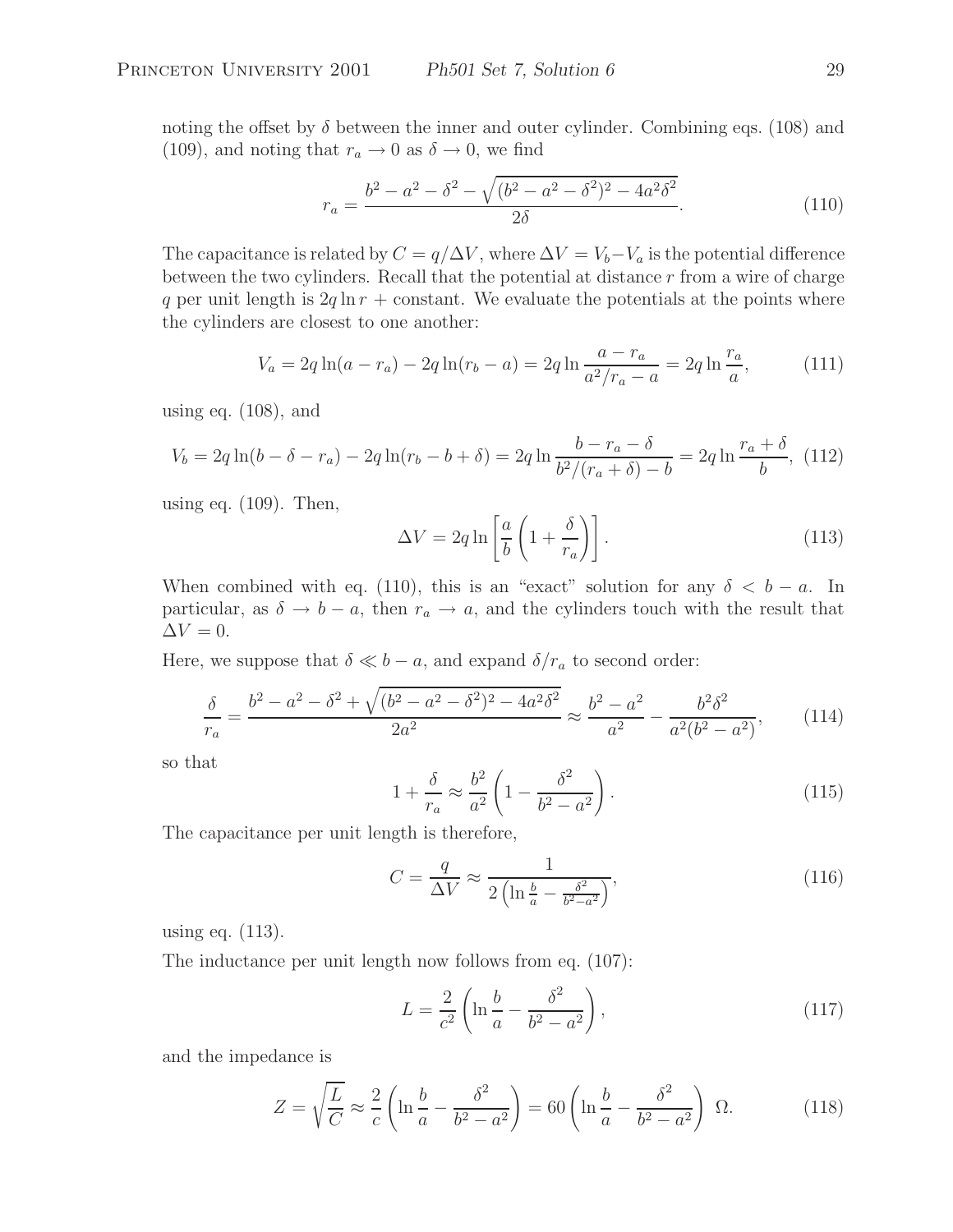Remark: The "exact" expression (113) is often written in a different fashion, which is convenient for large  $\delta$ , but perhaps less useful for small  $\delta$ . The "exact" version of (114) leads to

$$
1 + \frac{\delta}{r_a} = \frac{b^2 + a^2 - \delta^2 + \sqrt{(b^2 + a^2 - \delta^2)^2 - 4a^2b^2}}{2a^2},
$$
\n(119)

which in turn leads to

$$
C = \frac{q}{\Delta V} = \frac{1}{2 \ln \frac{b^2 + a^2 - \delta^2 + \sqrt{(b^2 + a^2 - \delta^2)^2 - 4a^2 b^2}}{2ab}} = \frac{1}{2 \cosh^{-1} \frac{a^2 + b^2 - \delta^2}{2ab}}.
$$
(120)

#### b) **Capacitance Via Series Expansion of the Potential**

The image method can be deduced by an application of series expansion techniques for the electrostatic potential. In this section, we explore a direct use of such techniques. A full solution is long, and when we leave off some steps at the end, we get an answer that is not quite correct.

We define the electrostatic potential  $\phi$  to be zero on the inner conductor,

$$
\phi(r=a) = 0,\tag{121}
$$

and V on the outer conductor whose surface is approximately given by  $r = b + \delta \cos \theta$ ,

$$
\phi(r = b + \delta \cos \theta) = V. \tag{122}
$$

The potential is symmetric about  $\theta = 0$ :

$$
\phi(-\theta) = \phi(\theta),\tag{123}
$$

so terms in  $\sin n\theta$  cannot appear in the series expansion of the potential:

$$
\phi(r,\theta) = A_0 \ln r + \sum_{n=1} \left( A_n r^n + \frac{B_n}{r^n} \right) \cos n\theta.
$$
 (124)

The capacitance C per unit length is, of course, given by  $C = Q/V$ , where the charge Q per unit length on the inner conductor is given by

$$
Q = 2\pi a \int_0^{2\pi} \sigma(\theta) \ d\theta = 2\pi a \int_0^{2\pi} \frac{E_r(a,\theta)}{4\pi} \ d\theta = \frac{a}{2} \int_0^{2\pi} \frac{\partial \phi(a,\theta)}{\partial r} \ d\theta = \frac{A_0}{2}.\tag{125}
$$

Thus,

$$
C = \frac{A_0}{2V}.\tag{126}
$$

Applying the boundary condition (121) to the general form (124), we have

$$
0 = A_0 \ln a + \sum_{n=1} \left( A_n a^n + \frac{B_n}{a^n} \right) \cos n\theta.
$$
 (127)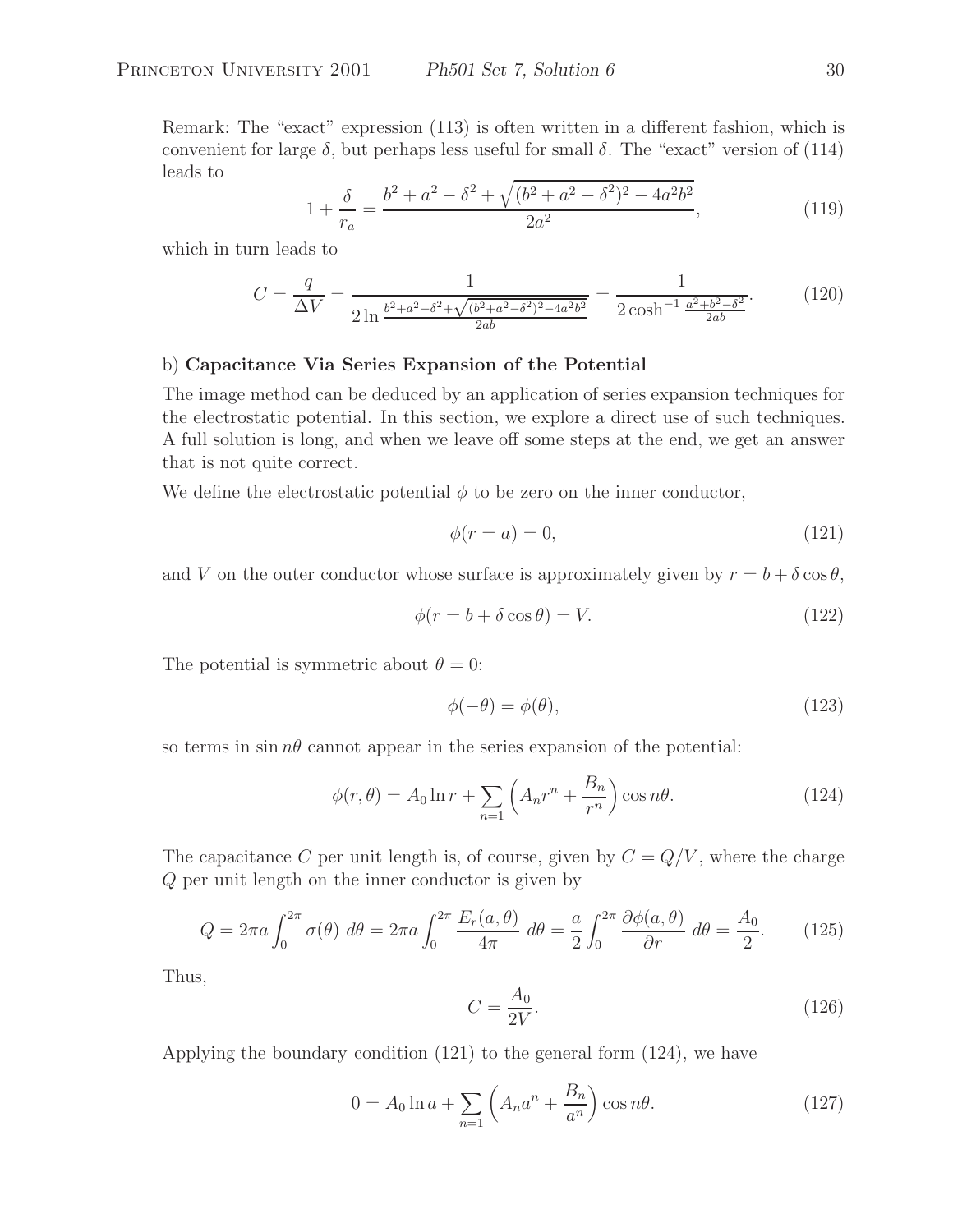Likewise, the boundary condition (122) yields

$$
V = A_0 \ln(b + \delta \cos \theta) + \sum_{n=1}^{\infty} \left( A_n (b + \delta \cos \theta)^n + \frac{B_n}{(b + \delta \cos \theta)^n} \right) \cos n\theta.
$$
 (128)

With considerable effort, the terms in eq. (128) of the form  $\cos^{\theta} \theta \cos m\theta$  can be expressed as sums of terms in the orthogonal set of functions  $\cos n\theta$ . Then, eqs. (127) and (128) can be combined to yield the Fourier coefficients  $A_n$  and  $B_n$ . Thus, subtracting eq. (127) from (128) and using the approximation (140), we have

$$
V = A_0 \left( \ln \frac{b}{a} + \frac{\delta \cos \theta}{b} - \frac{\delta^2 \cos^2 \theta}{2b^2} \right) + F(A_n, B_n, \theta)
$$
 (129)

IF the integral of F with respect to  $\theta$  vanished, then integrating eq. (129) yields

$$
V = A_0 \left( \ln \frac{b}{a} - \frac{\delta^2}{4b^2} \right),\tag{130}
$$

and the capacitance would be

$$
C = \frac{A_0}{2V} \approx \frac{1}{2\left(\ln\frac{b}{a} - \frac{\delta^2}{4b^2}\right)}.\tag{131}
$$

However, we the presence of terms like  $A_1 \cos^2 \theta$  in F means that we cannot expect its integral to vanish, and eq. (131) is not quite correct.

## c) **Calculation of the Inductance**

The calculation of the inductance is complicated by the fact that the currents in this problem are distributed over surfaces, rather than flowing in filamentary wires. We would like to use the relation,

$$
\Phi = cLI,\tag{132}
$$

where  $I$  is the total (steady) current flowing down the inner conductor (and back up the outer conductor), and  $\Phi$  is the magnetic flux per unit length linked by the circuit. From Ampere's law, with the assumption that the currents are uniformly distributed on the inner and outer conductors, the azimuthal component  $B_{\theta}$  of the magnetic field in the region between the two conductors is given by

$$
B_{\theta}(r) = \frac{2I}{cr}.\tag{133}
$$

If the cable were truly coaxial, the flux would be simply

$$
\Phi_0 = \int_a^b B_\theta \, dr = \frac{2I}{c} \ln \frac{b}{a},\tag{134}
$$

and the corresponding inductance would be

$$
L_0 = \frac{2}{c^2} \ln \frac{b}{a}.\tag{135}
$$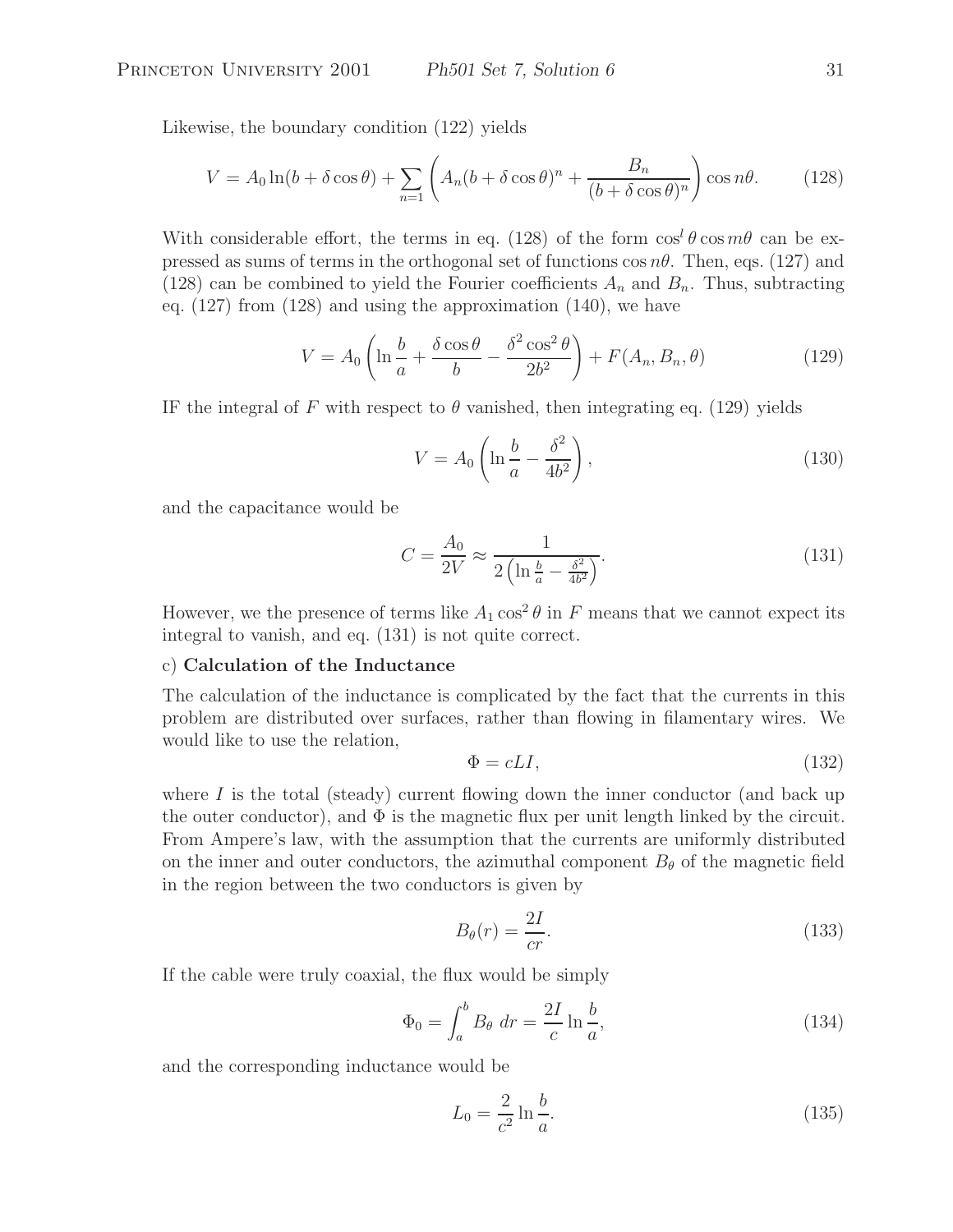Then, from eq. (107) the capacitance would be

$$
C_0 = \frac{1}{2\ln(b/a)},\tag{136}
$$

as is readily verified by an electrostatic analysis, and the transmission line impedance would be

$$
Z_0 = \sqrt{\frac{L_0}{C_0}} = \frac{2}{c} \ln \frac{b}{a} = 60 \ln \frac{b}{a} \Omega.
$$
 (137)

However, because the outer conductor is off center with respect to the inner, we cannot simply use eq. (134). We can segment the currents on the conductors into filaments of azimuthal extent  $d\theta$ , and calculate the flux  $\Phi(\theta)$  linked the circuit element defined by the segments centered on angle  $\theta$  on the inner and outer conductors. Then, the effective inductance of the whole cable can be estimated from eq. (132) using the average of  $\Phi(\theta)$ :

$$
L = \frac{1}{2\pi cI} \int_0^{2\pi} \Phi(\theta) d\theta = \frac{1}{2\pi cI} \int_0^{2\pi} d\theta \int_a^{r_{\text{max}}(\theta)} B_\theta(r) dr = \frac{1}{\pi c^2} \int_0^{2\pi} \ln \frac{r_{\text{max}}(\theta)}{a} d\theta,
$$
\n(138)

using (133) and (134). The result holds only to the extent that the current distribution is independent of azimuth, as discussed in sec. d. However, there will be a small azimuthal dependence to the current in this problem, so we will not obtain a completely correct result.



To complete the analysis, we need  $r_{\text{max}}(\theta)$ , the maximum radius about the center of the inner conductor of magnetic field lines that are linked by the segment of the outer conductor at azimuthal angle  $\theta$ . Assuming the currents is uniformly distributed over the inner and outer conductors, the magnetic field between the two conductors is entirely due to the current in the inner conductor, and the field is purely azimuthal about the axis of the inner conductor as given by eq. (133). Then, the geometry shown in the figure tells us that

$$
r_{\text{max}}(\theta) = b + \delta \cos \theta. \tag{139}
$$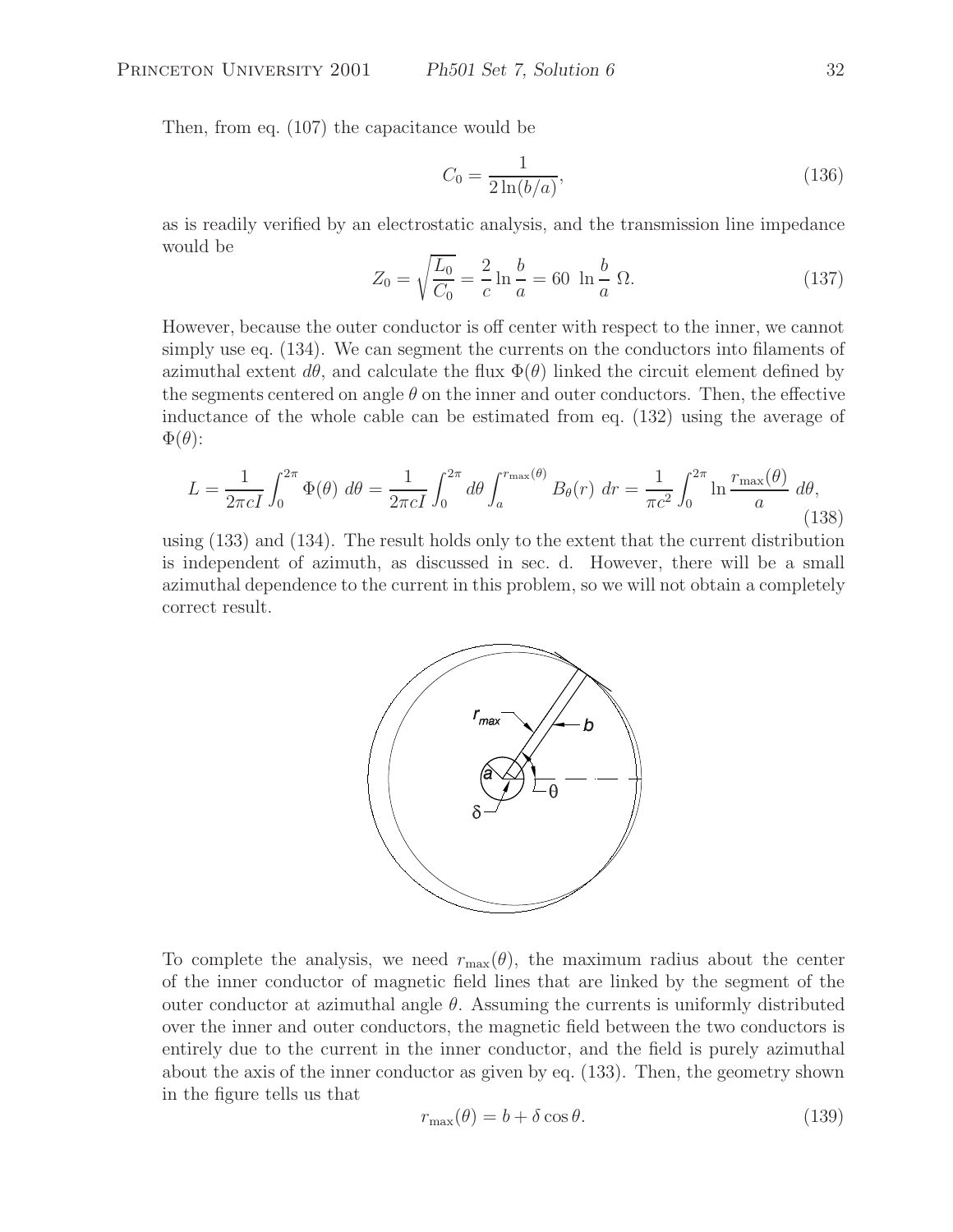This relation is "exact" to the extent that the currents are uniformly distributed; however, this is not actually the case in the present problem.

To use relation (139) in eq. (138), we approximate

$$
\ln \frac{r_{\text{max}}(\theta)}{a} = \ln \frac{b + \delta \cos \theta}{a} = \ln \frac{b}{a} + \ln \left( 1 + \frac{\delta \cos \theta}{b} \right) \approx \ln \frac{b}{a} + \frac{\delta \cos \theta}{b} - \frac{\delta^2 \cos^2 \theta}{2b^2},
$$
(140)

which leads to

$$
L \approx \frac{2}{c^2} \left( \ln \frac{b}{a} - \frac{\delta^2}{4b^2} \right). \tag{141}
$$

This result happens to agree with the result implied by sec. b, but differs somewhat from the more accurate result of sec. a.

### d) **The Magnetic Flux Linked by a Distributed Circuit**

The magnetic flux through a filamentary circuit (one in which the conductors are idealized as wires) is well defined as

$$
\Phi = \int \mathbf{B} \cdot d\mathbf{S},\tag{142}
$$

where the integral is taken over any surface bounded by the circuit. However, when the conductors of the circuit are distributed and have a finite cross sectional area A, then eq. (142) is not well defined.

We wish to show that a consistent definition of the flux through a distributed circuit is obtained by segmenting the conductors into a large number of circuits each with very small cross sectional area  $A_i$ , and defining

$$
\Phi = \frac{1}{A} \sum_{i} A_i \Phi_i,\tag{143}
$$

where the magnetic flux through subcircuit  $i$  is given by eq. (142).

We are interested in a definition of flux that gives consistency to the relation (132) in the context of circuit analysis. In particular, if the circuit has total resistance  $R$ , and the magnetic flux is changing, then we desire Faraday's law to be written as

$$
IR = \mathcal{E} = -\frac{1}{c}\frac{d\Phi}{dt},\tag{144}
$$

which is the same form as holds for each of the filamentary subcircuits:

$$
I_i R_i = \mathcal{E}_i = -\frac{1}{c} \frac{d\Phi_i}{dt}.
$$
\n(145)

We suppose that the current flowing in subcircuit  $i$  is related to the total current according to

$$
I_i = \frac{A_i}{A}I,\tag{146}
$$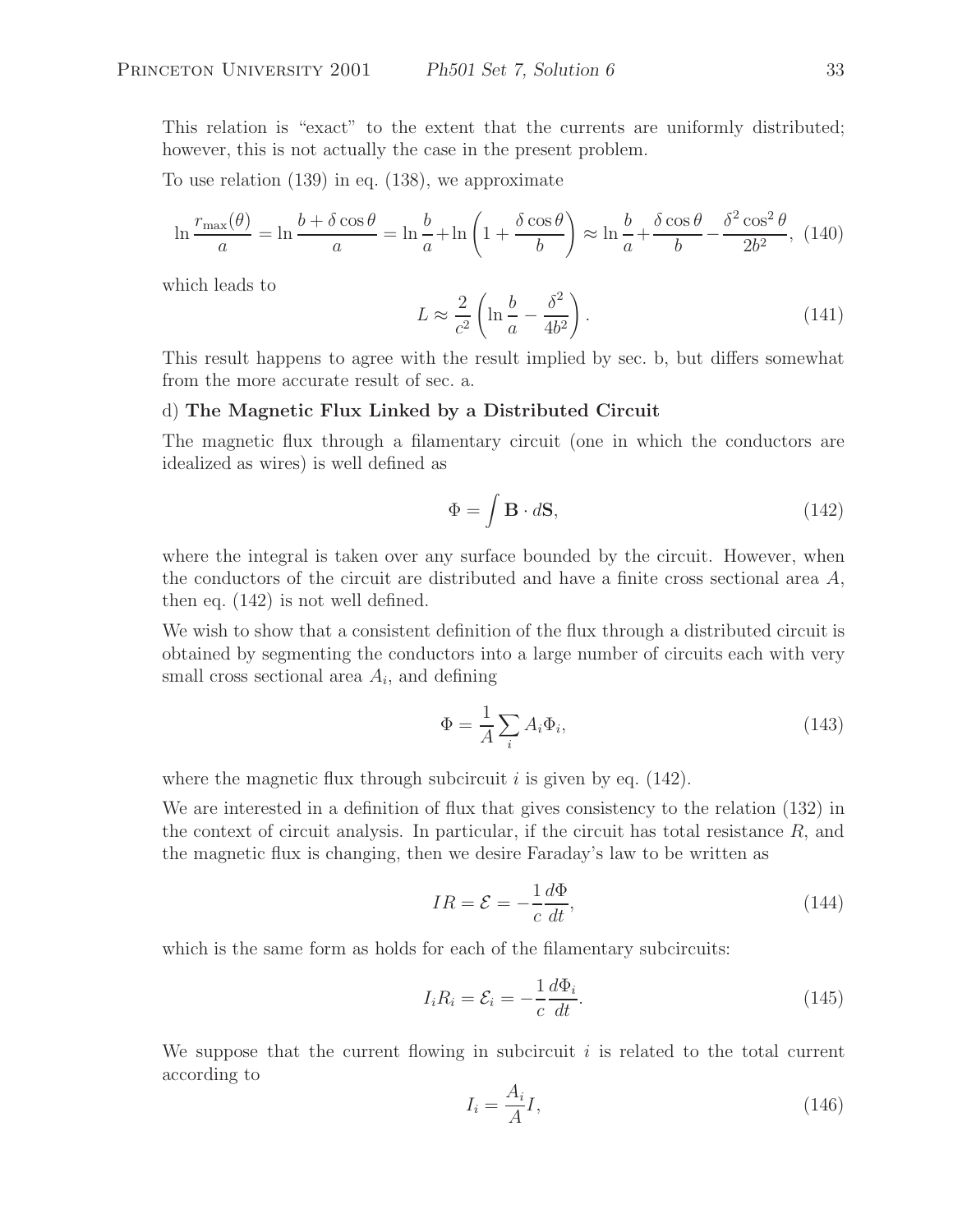in which case the resistance of subcircuit  $i$  is given by

$$
R_i = \frac{A}{A_i}R.\t(147)
$$

Then, we can combine eqs.  $(145)-(147)$  as

$$
I = \sum_{i} I_i = -\frac{1}{c} \sum_{i} \frac{1}{R_i} \frac{d\Phi_i}{dt} = -\frac{1}{cRA} \sum_{i} A_i \frac{d\Phi_i}{dt}.
$$
 (148)

Hence, the definition (143) leads to the desired relation (144) for the distributed circuit.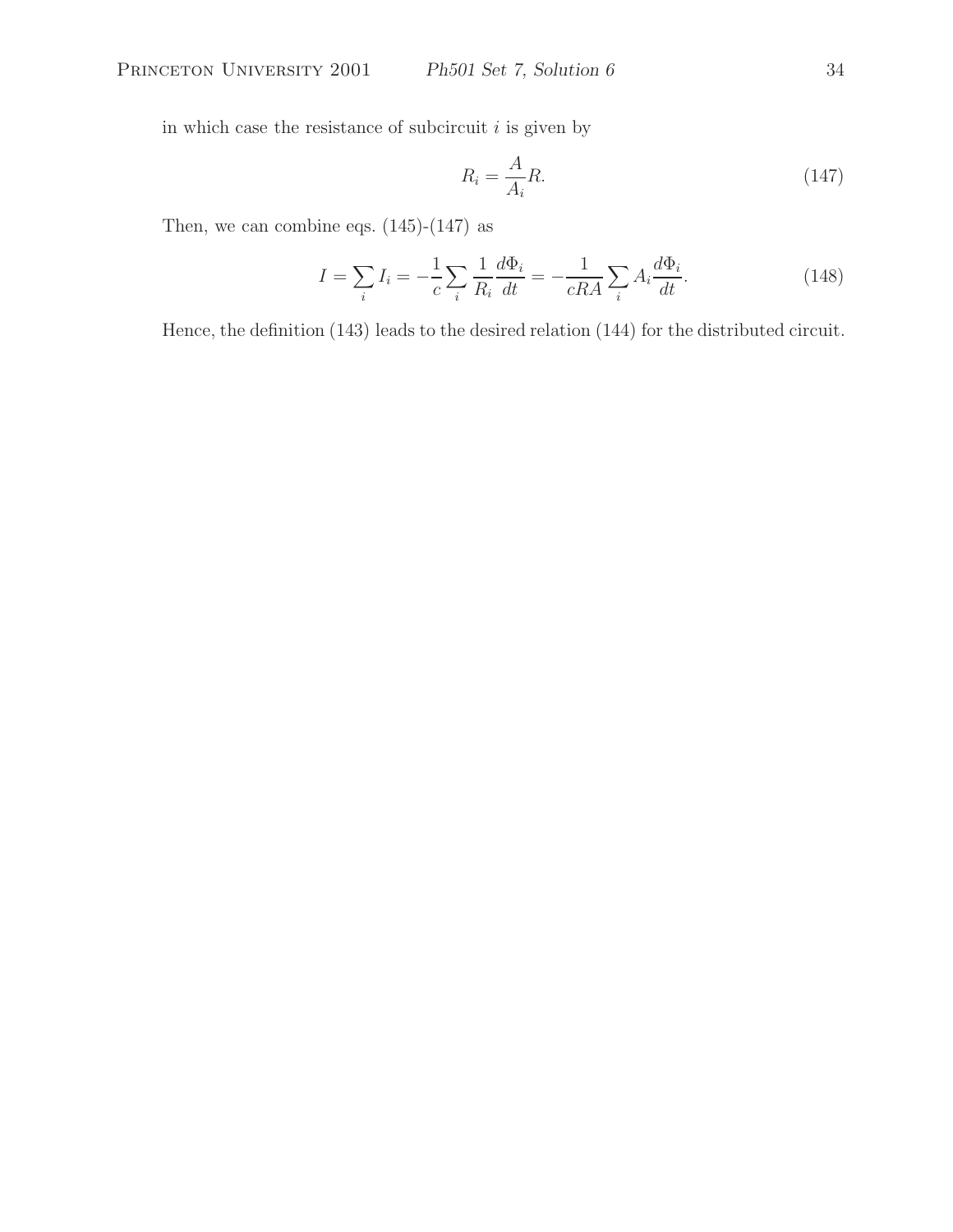7. a) The force on the cavity walls can be evaluated via the Maxwell stress tensor. Recall that for a good conductor the electric field is perpendicular to a conducting surface, and the magnetic field is parallel. Also, the Maxwell stress associated with a perpendicular field **E** is  $+E^2/8\pi$ , while that with a parallel field **H** is  $-H^2/8\pi$ . That is, the total, time-averaged force on a face of the cavity is given by

$$
\langle F \rangle = \frac{1}{2} \int_{\text{face}} \frac{|E|^2 - |H|^2}{8\pi} d\text{Area.}
$$
 (149)

A positive value of F corresponds to an inward force.

The electromagnetic fields of the (1,1,0) mode are

$$
E_x = 0, \tag{150}
$$

$$
E_y = 0, \tag{151}
$$

$$
E_z = E_0 \sin \frac{\pi x}{a} \sin \frac{\pi y}{a} e^{-i\omega t}, \qquad (152)
$$

$$
H_x = -i\frac{E_0}{\sqrt{2}}\sin\frac{\pi x}{a}\cos\frac{\pi y}{a}e^{-i\omega t},\qquad(153)
$$

$$
H_y = -i\frac{E_0}{\sqrt{2}}\cos\frac{\pi x}{a}\sin\frac{\pi y}{a}e^{-i\omega t},\qquad(154)
$$

$$
H_z = 0, \t\t(155)
$$

using eq. (10), Faraday's law

$$
\nabla \times \mathbf{E} = -\frac{1}{c} \frac{\partial \mathbf{H}}{\partial t},\qquad(156)
$$

and the wave equation

$$
\nabla^2 \mathbf{E} = \frac{1}{c^2} \frac{\partial^2 \mathbf{H}}{\partial t^2},\tag{157}
$$

which latter tells us that

$$
2\frac{\pi^2}{a^2} = \frac{\omega^2}{c^2}.
$$
\n(158)

The force on each of the four faces perpendicular to the x or  $y$  axes is the same by the symmetry of the problem, and can be calculated using the face at, say,  $x = 0$  to be

$$
\langle F \rangle = -\frac{1}{16\pi} \int_0^a dy \int_0^l dz \ |H_y|^2 = -\frac{alE_0^2}{64\pi}.
$$
 (159)

This force is outwards.

Likewise, the force on the two faces perpendicular to the z axis is the same, and is

$$
\langle F \rangle = \frac{1}{16\pi} \int_0^a dx \int_0^a dy \ (|E_z|^2 - |H_x|^2 - |H_y|^2) = 0. \tag{160}
$$

b) Turning to the cavity  $Q$ , we first calculate the time-averaged energy  $U$  in the cavity:

$$
\langle U \rangle = \frac{1}{2} \int d \text{Vol} \, \frac{|E|^2 + |H|^2}{8\pi} = \frac{a^2 l E_0^2}{32\pi} \,. \tag{161}
$$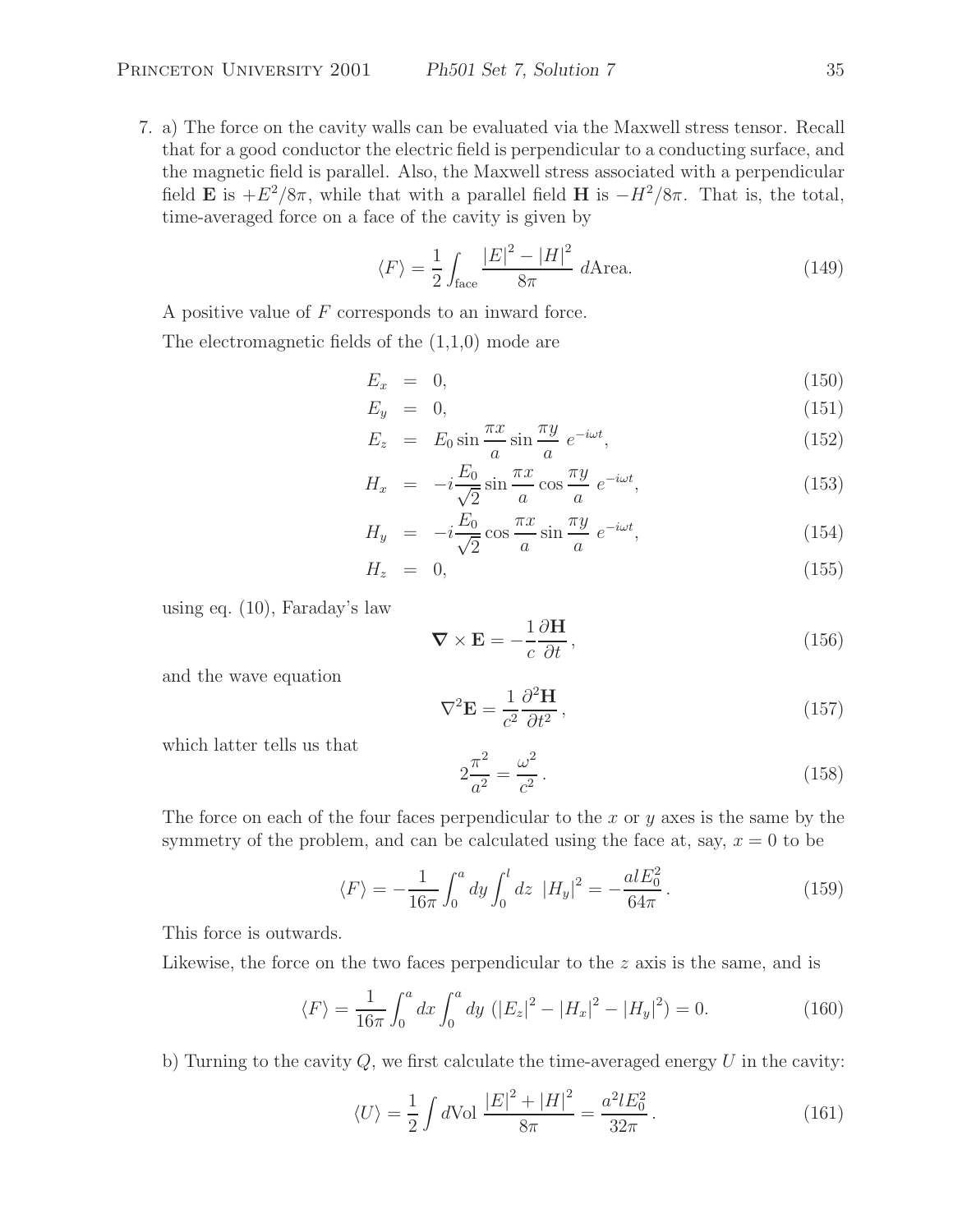The energy lost per cycle into the walls is the time-averaged power loss  $\langle P \rangle$  times the period  $T = 2\pi/\omega$ .

The power  $\langle P \rangle$  lost in the cavity walls can be calculated by evaluating the component of the (time-averaged) Poynting vector perpendicular to the walls:

$$
\langle P \rangle = \int \langle \mathbf{S} \rangle_{\perp \text{ to walls}} d\text{Area} = \frac{c}{8\pi} \int Re(\mathbf{E} \times \mathbf{H}^*)_{\perp \text{ to walls}} d\text{Area}
$$
  
=  $\frac{c}{8\pi} \int Re(\mathbf{E}_{\parallel} \times \mathbf{H}_{\parallel}^*) d\text{Area}.$  (162)

If the fields were actually those specified by eqs. (150)-(155), which assume perfect conductors, the power lost to the walls would be zero. For a good, but not perfect, conductor, it is an excellent approximation to suppose the cavity magnetic field is that given by the perfect-conductor approximation, eqs. (153)-(155), but to take the electric field near the conducting walls as having a small parallel component given by

$$
\mathbf{E}_{\parallel \text{ at the walls}} = -\frac{\omega d}{2c}(1-i)\hat{\mathbf{n}} \times \mathbf{H}_{\parallel},\tag{163}
$$

where

$$
d = \frac{c}{\sqrt{2\pi\sigma\omega}}\tag{164}
$$

is the skin depth at frequency  $\omega$  for the walls of conductivity  $\sigma$ , and  $\hat{\bf n}$  is the outward normal vector. This relation follows from the 4th Maxwell equation, evaluated just inside the surface of the conductor where  $\mathbf{J} = \sigma \mathbf{E}$ ,

$$
\nabla \times \mathbf{H} = \frac{4\pi}{c} \mathbf{J} + \frac{1}{c} \frac{\partial \mathbf{E}}{\partial t} = \frac{4\pi\sigma}{c} \mathbf{E} + \frac{1}{c} \frac{\partial \mathbf{E}}{\partial t} \approx \frac{4\pi\sigma}{c} \mathbf{E},
$$
(165)

the curl of which yields,

$$
\nabla^2 \mathbf{H} \approx \frac{4\pi\sigma}{c^2} \frac{\partial \mathbf{H}}{\partial t},\tag{166}
$$

where the approximations are valid for a good conductor. [This diffusion equation, due to Lord Kelvin, was the basis of time-dependent electrodynamics in the era shortly before Maxwell clarified that if  $\sigma = 0$  then waves can propagate with speed c without diffusionlike distortion. It is amazing from a modern perspective that the first telegraph systems were successfully constructed using eq. (166) as their theoretical model.]

Inside the conductor, and for waves of frequency  $\omega$  and wave vector **k** of the form  $e^{i(\mathbf{k}\cdot\mathbf{x}-\omega t)}$ , eq. (166) becomes

$$
k^2 \approx \frac{4\pi i \sigma \omega}{c^2},\tag{167}
$$

so that

$$
k \approx \frac{\sqrt{4\pi\sigma\omega}}{c} \frac{1+i}{\sqrt{2}} \equiv \frac{1+i}{d} \,. \tag{168}
$$

Then, the Maxwell equation (165) becomes

$$
i\mathbf{k} \times \mathbf{H} \equiv ik\hat{\mathbf{n}} \times \mathbf{H} \approx \frac{4\pi\sigma}{c} \mathbf{E},\tag{169}
$$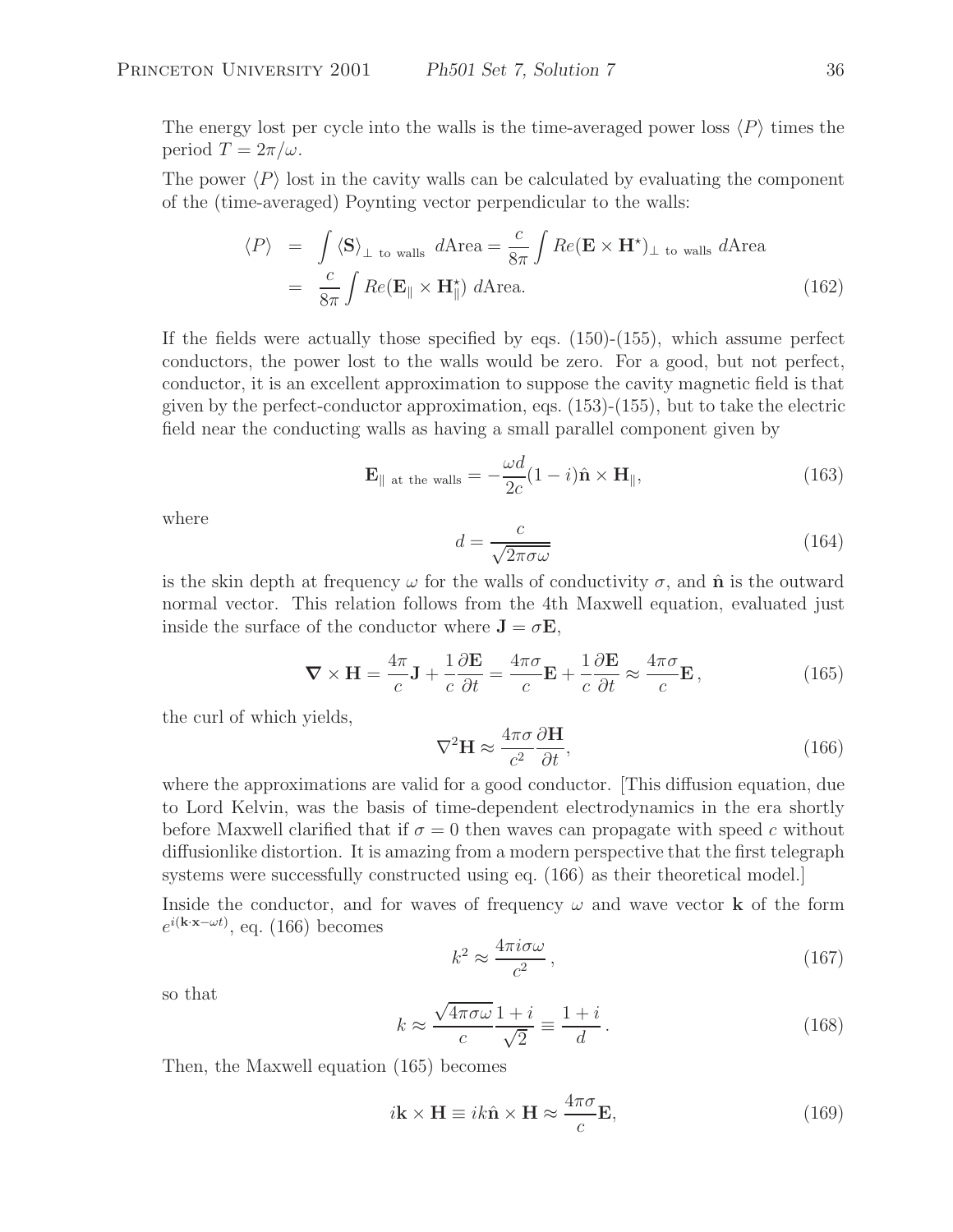which can also be written as eq. (163).

Inserting eq. (163) into (162), we find the general expression

$$
\langle P \rangle = \frac{\omega d}{16\pi} \int \left| H_{\parallel} \right|^2 \, d\text{Area.} \tag{170}
$$

Evaluating this for the present example, we find

$$
\langle P \rangle_{\text{into walls}} = \frac{\omega dE_0^2}{32\pi} (a^2 + 2al). \tag{171}
$$

The energy lost per cycle is  $\langle P \rangle$   $T$  =  $2\pi$   $\langle P \rangle$   $/ \omega,$  so the cavity  $Q$  is

$$
Q = \frac{\langle U \rangle}{\langle P \rangle 2\pi} = \frac{al}{2\pi d(a+2l)} = \frac{\text{volume}}{\pi d \cdot \text{surface area}}.
$$
 (172)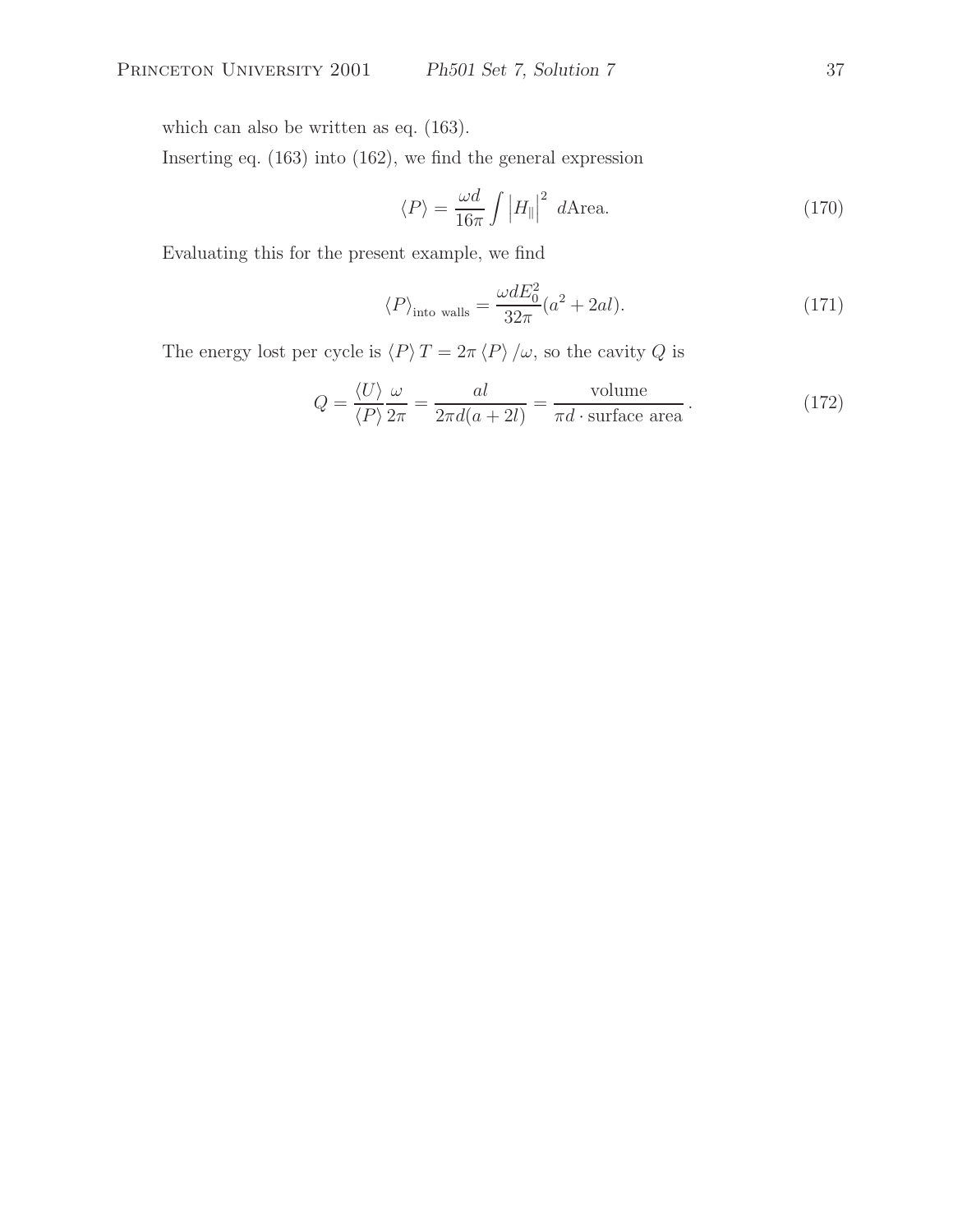8. Given the electric field

$$
E(t) = E_0 e^{-\omega_0 t / 4\pi Q} e^{-i\omega_0 t}, \qquad t > 0,
$$
\n(173)

its Fourier components are given by

$$
E_{\omega} = \frac{1}{2\pi} \int_0^{\infty} E(t)e^{i\omega t} dt = \frac{E_0}{2\pi} \int_0^{\infty} e^{i(\omega - \omega_0 + i\omega_0/4\pi Q)t} dt
$$
  
= 
$$
\frac{iE_0}{2\pi} \frac{1}{\omega - \omega_0 + i\omega_0/4\pi Q},
$$
(174)

where we ignore the oscillatory contribution associated with the limit  $t \to \infty$ . The Fourier analysis of the stored energy  $U$  therefore behaves as

$$
U_{\omega} \propto |E_{\omega}|^2 \propto \frac{1}{(\omega - \omega_0)^2 + (\omega_0/4\pi Q)^2}.
$$
 (175)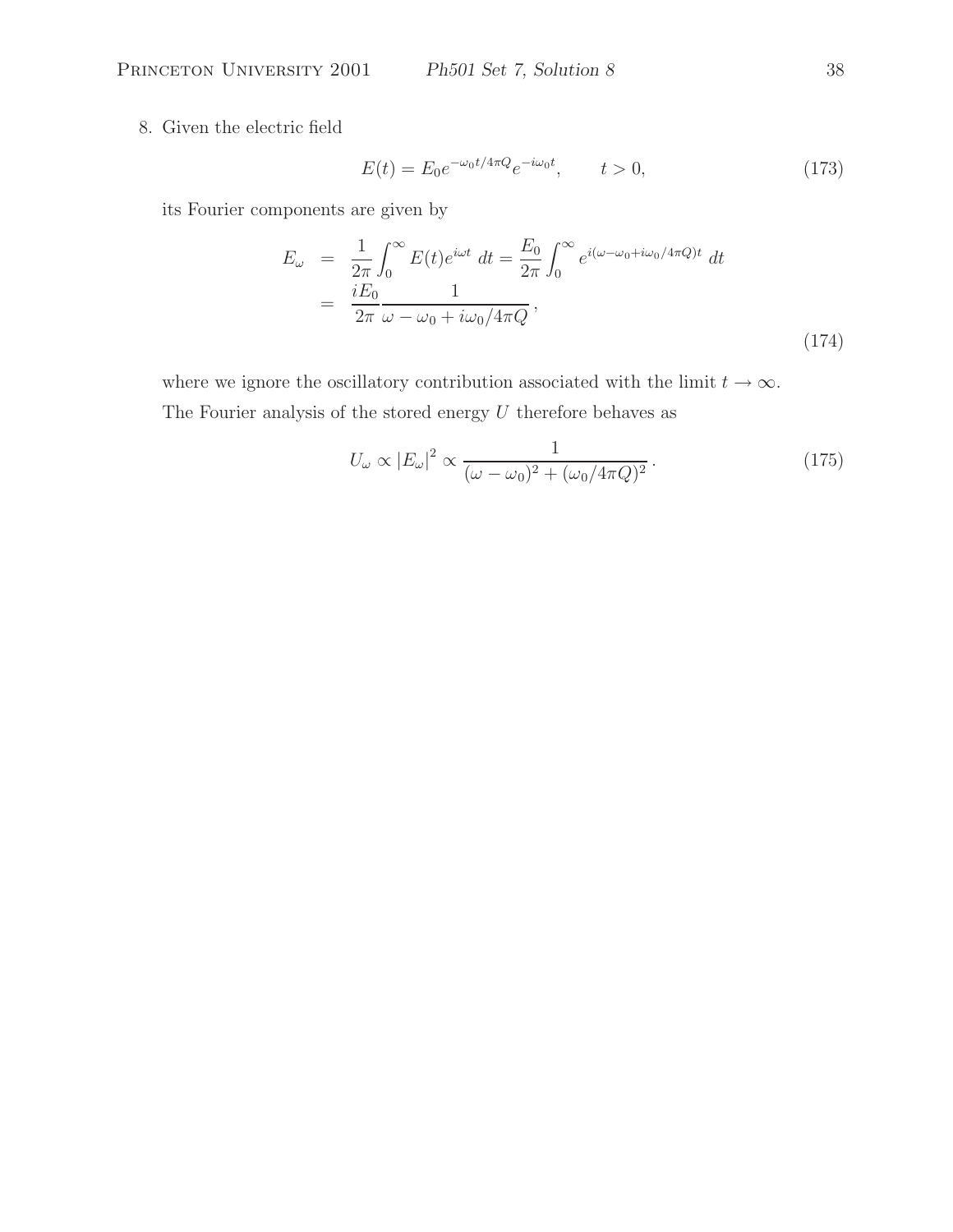$$
E_x = E_0 \cos \frac{l\pi x}{a} \sin \frac{m\pi y}{a} \sin \frac{n\pi z}{a} e^{-i\omega t},\tag{176}
$$

*etc.* The wave equation,

$$
\nabla^2 \mathbf{E} = \frac{1}{c^2} \frac{\partial^2 \mathbf{E}}{\partial t},\tag{177}
$$

yields the dispersion relation

$$
k = -\frac{\pi}{a}\sqrt{l^2 + m^2 + n^2} = \frac{\omega}{c}.
$$
 (178)

This leads to the interpretation that a mode  $(l, m, n)$  has a wave vector **k** whose components are

$$
\frac{\pi}{a}(l, m, n). \tag{179}
$$

The modes populate a cubical lattice in the first octant of **k**-space, with  $\pi/a$  as the lattice constant. For l, m, and n large, the number of modes in interval  $d\omega$  about frequency  $\omega = kc$  is equal to  $(a/\pi)^3$  times the volume of a shell of thickness  $dk = d\omega/c$ in the first octant of **k**-space – times two since there are two possible polarization of the electric field for each set of indices  $(l, m, n)$ .

Thus,

$$
dN = 2 \cdot \frac{a^3}{\pi^3} \cdot \frac{1}{8} \cdot 4\pi (\omega/c)^2 (d\omega/c) = \frac{a^3 \omega^2 d\omega}{\pi^2 c^3} \,. \tag{180}
$$

Jeans' contribution to this result was to note that only indices in the first octant correspond to physical modes, and therefore Rayleigh's original calculation was to be divided by 8.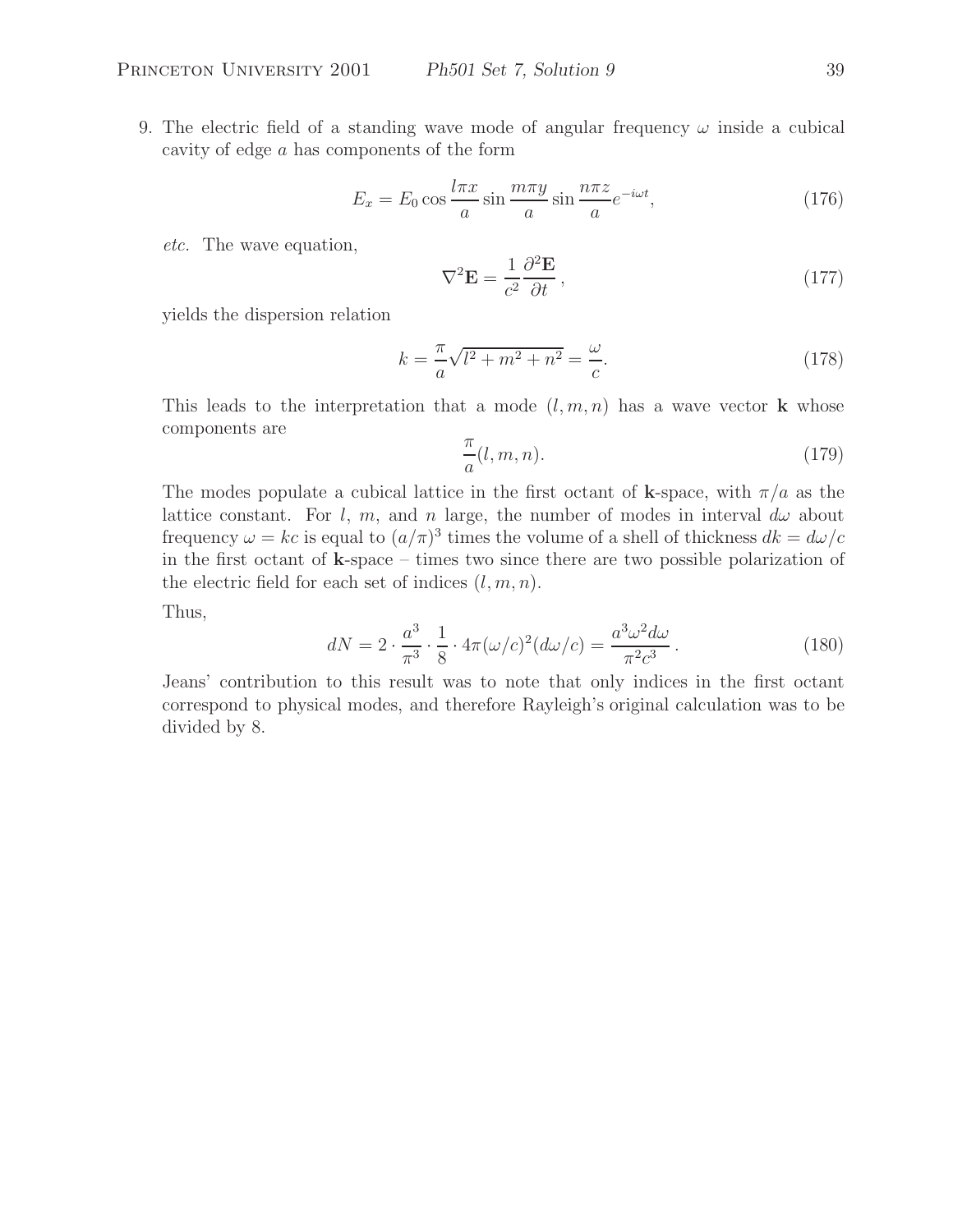10. Given the zeroth order electric field of a right circular cavity,

$$
E_{z,(0)} = E_0 e^{-i\omega t},\tag{181}
$$

we integrate the 4th Maxwell equation around a loop of radius  $r$  in the  $x-y$  plane to find the first correction to the (initially zero) magnetic field,

$$
\oint \mathbf{H}_{(1)} \cdot d\mathbf{l} = 2\pi r H_{\phi,(1)} = \frac{1}{c} \int \frac{\partial \mathbf{E}_{z,(0)}}{\partial t} \cdot d\mathbf{S} = -\frac{i\omega \pi r^2}{c} E_0 e^{-i\omega t},\tag{182}
$$

so that

$$
H_{\phi,(1)} = -\frac{i\omega r}{2c} E_0 e^{-i\omega t}.
$$
\n(183)

Next, we consider a loop in the x-z plane that includes the z axis and the line  $x = r$ , for which Faraday's law tells us that

$$
\oint \mathbf{E}_{(1)} \cdot d\mathbf{l} = -hE_{z,(1)} = -\frac{1}{c} \int \frac{\partial \mathbf{H}_{\phi,(1)}}{\partial t} \cdot d\mathbf{S} = \frac{\omega^2 hr^2}{4c^2} E_0 e^{-i\omega t},\tag{184}
$$

so that

$$
E_{z,(1)} = -\frac{\omega^2 r^2}{4c^2} E_0 e^{-i\omega t}.
$$
\n(185)

We now iterate, first using a loop of radius  $r$  in the  $x-y$  plane to find

$$
\oint \mathbf{H}_{(2)} \cdot d\mathbf{l} = 2\pi r H_{\phi,(2)} = \frac{1}{c} \int \frac{\partial \mathbf{E}_{z,(1)}}{\partial t} \cdot d\mathbf{S} = \frac{i\omega^3 \pi r^4}{4c^3} E_0 e^{-i\omega t},\tag{186}
$$

so that

$$
H_{\phi,(2)} = \frac{i\omega^3 r^3}{8c^3} E_0 e^{-i\omega t}.
$$
\n(187)

Again, we consider a loop in the x-z plane that includes the z axis and the line  $x = r$ , for which Faraday's law tells us that

$$
\oint \mathbf{E}_{(2)} \cdot d\mathbf{l} = hE_{z,(2)} = -\frac{1}{c} \int \frac{\partial \mathbf{H}_{\phi,(2)}}{\partial t} \cdot d\mathbf{S} = \frac{\omega^4 h r^4}{16c^4} E_0 e^{-i\omega t},\tag{188}
$$

so that

$$
E_{z,(2)} = \frac{\omega^4 r^4}{16c^4} E_0 e^{-i\omega t}.
$$
\n(189)

Thus,

$$
E_z = E_0 e^{-i\omega t} \left( 1 - \frac{\omega^2 r^2}{4c^2} + \frac{\omega^4 r^4}{16c^4} - \dots \right) = E_0 e^{-i\omega t} \sum_{n=0}^{\infty} \frac{(-1)^n}{(n!)^2} \left( \frac{\omega r}{2c} \right)^{2n} = E_0 J_0 \left( \frac{\omega r}{c} \right) e^{-i\omega t}.
$$
\n(190)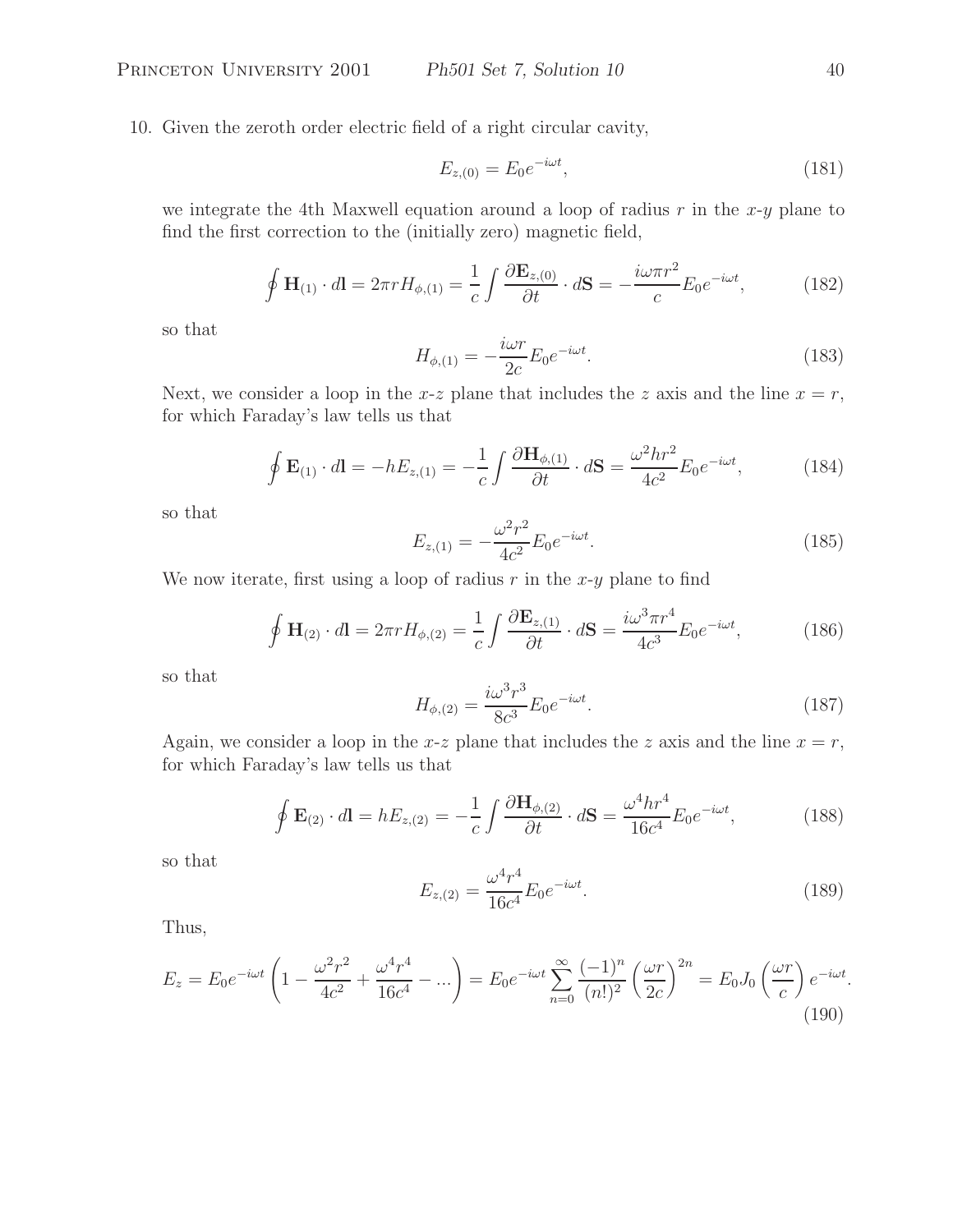11. We seek a standing wave solution where, say, the time dependence of  $E_z$  is  $\cos \omega t$ . The cavity is symmetric about the plane  $z = 0$ , so we expect the z dependence of  $E<sub>z</sub>$  to have the form  $\cos k_n z$ , where

$$
k_n = \begin{cases} (2n-1)\pi/2d, & \text{if } E_z(0, -d) = E_z(0, d) = 0, \\ n\pi/d, & \text{if } \partial E_z(0, -d)/\partial z = \partial E_z(0, d)/\partial z = 0. \end{cases}
$$
(191)

We can combine these two cases in the notation

$$
k_n = (2n - n_0)\frac{\pi}{2d}, \text{ where }\begin{cases} n_0 = 1, & \text{if } E_z(0, -d) = E_z(0, d) = 0, \\ n_0 = 2, & \text{if } \partial E_z(0, -d)/\partial z = \partial E_z(0, d)/\partial z = 0. \end{cases}
$$
(192)

where  $n = 1, 2, 3, ...$ 

Our trial solution,

$$
E_z(r, z, t) = f_n(r) \cos k_n z \cos \omega t, \qquad (193)
$$

must satisfy the wave equation

$$
\nabla^2 E_z - \frac{1}{c^2} \frac{\partial^2 E_z}{\partial t^2} = \frac{1}{r} \frac{\partial}{\partial r} \left( \frac{r \partial f_n}{r} \right) - \left( k_n^2 - \frac{\omega^2}{c^2} \right) f_n = 0. \tag{194}
$$

This is the differential equation for the modified Bessel function of order zero,  $I_0(K_n r)$ , where

$$
K_n^2 = k_n^2 - \frac{\omega^2}{c^2} = \left[ (2n - n_0) \frac{\pi}{2d} \right]^2 - \left( \frac{2\pi}{\lambda} \right)^2,
$$
\n(195)

the free-space wavelength at frequency  $\omega$  is  $\lambda = 2\pi c/\omega$ , and

$$
I_0(x) = 1 + (x/2)^2 + \frac{(x/2)^4}{(2!)^2} + \frac{(x/2)^6}{(3!)^2} + \cdots
$$
 (196)

In the special case of  $k_n = 0$ , eq. (194) reverts to that for the ordinary Bessel function  $J_0$ , and the fields  $(30)-(31)$  are obtained. Since this form cannot exist in a cavity with apertures, we ignore it in further discussion.

A Fourier series for  $E_z$  with nonzero  $k_n$  is then

$$
E_z(r, z, t) = \sum_{n=1}^{\infty} a_n I_0(K_n r) \cos k_n z \cos \omega t.
$$
 (197)

The radial component of the electric field is obtained from

$$
\nabla \cdot \mathbf{E} = \frac{1}{r} \frac{\partial r E_r}{\partial r} + \frac{\partial E_z}{\partial z} = 0,
$$
\n(198)

so that

$$
E_r(r, z, t) = \frac{1}{r} \sum_n a_n k_n \int r I_0(K_n r) dr \sin k_n z \cos \omega t
$$
  

$$
= \frac{r}{2} \sum_n a_n k_n \tilde{I}_1(K_n r) \sin k_n z \cos \omega t,
$$
 (199)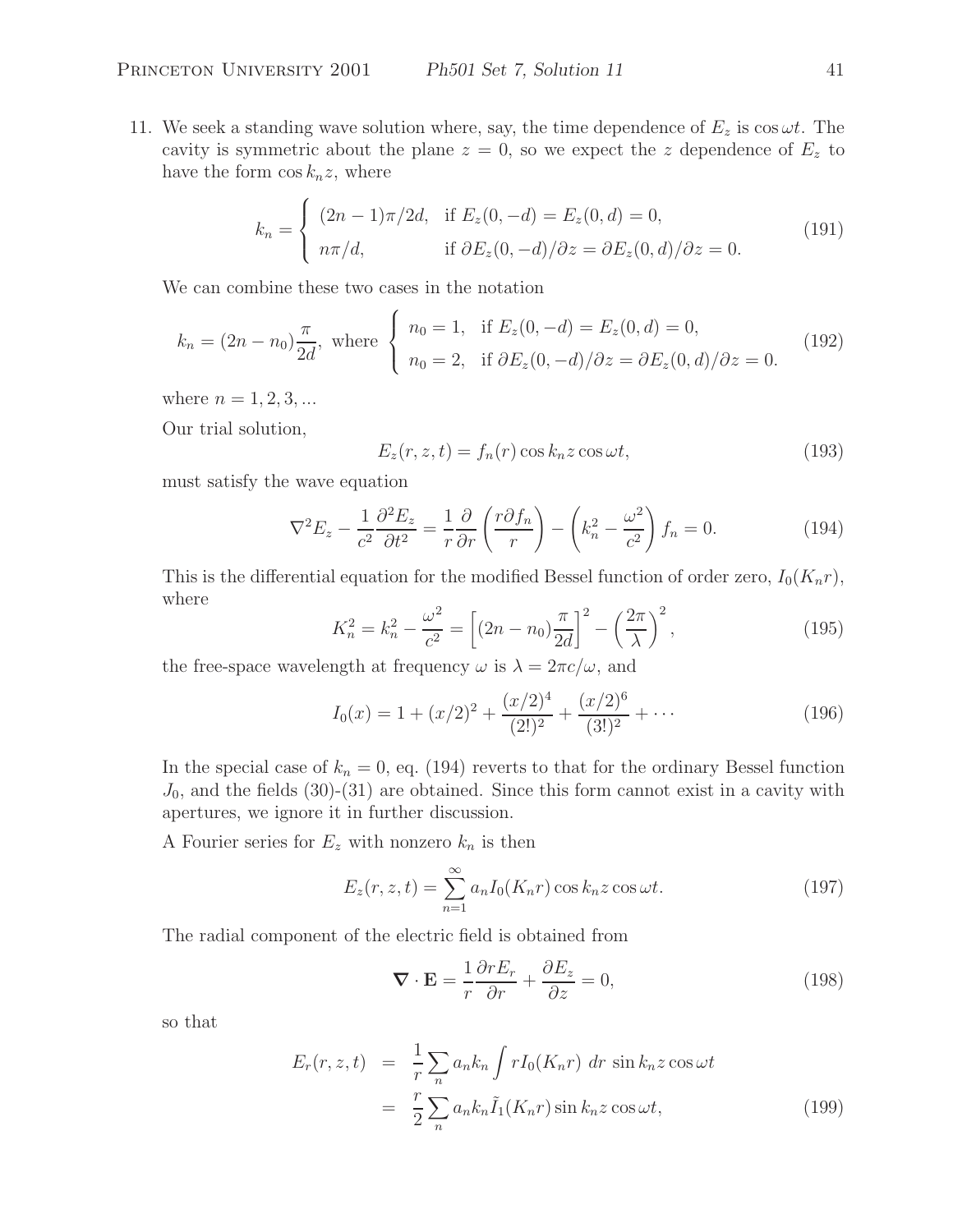using the fact that  $d(xI_1)/dx = xI_0$ , and where

$$
\tilde{I}_1(x) = \frac{2I_1(x)}{x} = 1 + \frac{(x/2)^2}{1!2!} + \frac{(x/2)^4}{2!3!} + \cdots
$$
\n(200)

The azimuthal component of the magnetic field is obtained from

$$
(\nabla \times \mathbf{E})_{\theta} = \frac{\partial E_r}{\partial z} - \frac{\partial E_z}{\partial r} = -\frac{1}{c} \frac{\partial B_{\theta}}{\partial t},\tag{201}
$$

so that

$$
B_{\theta}(r, z, t) = \frac{c}{\omega} \sum_{n} a_n \left( \frac{dI_0(K_n r)}{dr} - \frac{k_n^2 r}{2} \tilde{I}_1(K_n r) \right) \cos k_n z \sin \omega t
$$
  

$$
= \frac{\pi r}{\lambda} \sum_{n} a_n \tilde{I}_1(K_n r) \cos k_n z \sin \omega t,
$$
 (202)

using the fact that  $I'_0(x) = I_1(x)$ .

We desire that the transverse fields  $E_r$  and  $B_\theta$  vary linearly with r. According to eqs. (199)-(200) and (202), this requires that  $K_n = 0$ . The simplest choice is  $n = 1$ ,  $n_0 = 1$ , so that  $k_n = \pi/2d$  and  $d = \lambda/4$ . The fields are

$$
E_z = E_0 \cos \frac{\pi z}{2d} \cos \omega t, \qquad (203)
$$

$$
E_r = \frac{\pi r}{4d} E_0 \sin \frac{\pi z}{2d} \cos \omega t, \qquad (204)
$$

$$
B_{\theta} = \frac{\pi r}{4d} E_0 \cos \frac{\pi z}{2d} \sin \omega t.
$$
 (205)

The cavity length is  $2d = \lambda/2$ , and  $E_z$  vanishes on axis at the ends of the cavity. This configuration is called the  $\pi$  mode in accelerator physics. Since  $E_r(z = \pm d) \neq 0$ , this mode cannot exist in a structure with conducting walls at the planes  $z = \pm d$ ; apertures are required.

The electric field is perpendicular to the walls of a perfectly conducting cavity. Expressing the shape of the walls as  $r(z)$ , we then have

$$
\frac{dr}{dz} = -\frac{E_z}{E_r} = -\frac{4d}{\pi r} \cot \frac{\pi z}{wd},\tag{206}
$$

which integrates to the form

$$
r^2 = b^2 - \left(\frac{4d}{\pi}\right)^2 \ln \left|\sin \frac{\pi z}{2d}\right|,\tag{207}
$$

where b is the radius of the apertures at  $z = \pm d$ . Near  $z = \pm d$ , the profile is a hyperbola. Since  $r \to \infty$  as  $z \to 0$ , no real cavity can support the idealized fields  $(203)-(205)$ . However, it turns out that a cavity with maximum radius  $a = 0.4d$  has a Fourier expansion (197) where  $a_2 = 0.15a_1$ , so the fields can be a good approximation to eqs.  $(203)-(205)$  in real devices.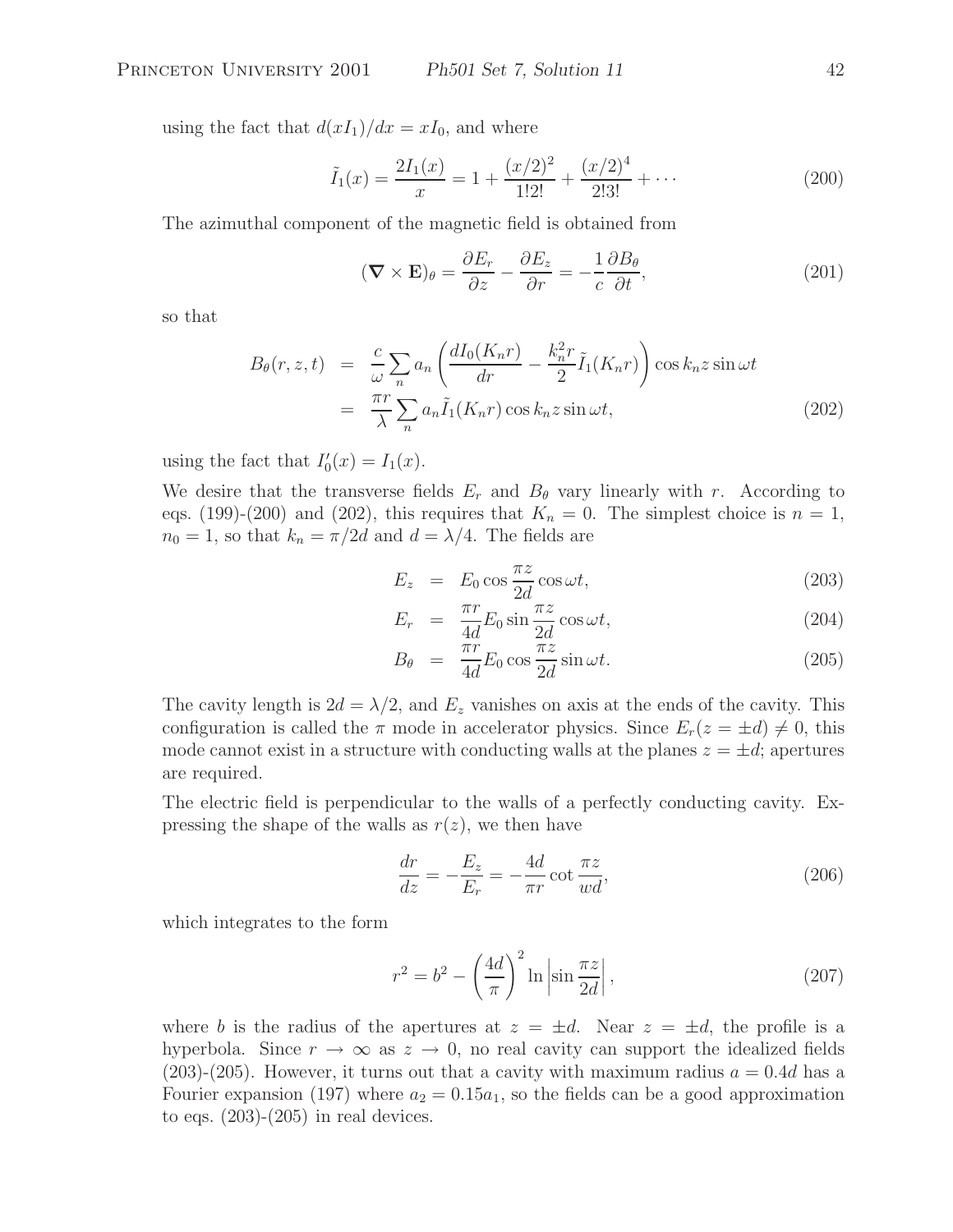We can obtain additional formal solutions in which  $K_n = 0$  for any value of n, and for  $n_0$  either 1 or 2. However, these solutions are not really distinct from eqs. (203)-(205), but are simply the result of combining any number of  $\lambda/2$  cells into a larger structure. Such multicell  $\pi$ -mode structures are difficult to operate in practice, because the strong coupling of the fields from one cell to the next makes the useful range of drive frequencies extremely narrow. The main application of  $\pi$ -mode cavities is for so-called rf guns, in which a half cell has a surface at  $z \approx 0$  suitable for laser-induced photoemission of electrons, which are then accelerated further in one or a few more subsequent cells. See K.T. McDonald, *Design of the Laser-Driven RF Electron Gun for the BNL Accelerator Test Facility*, IEEE Trans. Electron Devices, 35, 2052 (1988).<sup>1</sup>

<sup>&</sup>lt;sup>1</sup>http://physics.princeton.edu/~mcdonald/examples/EM/mcdonald\_ieeeted\_35\_2052\_88.pdf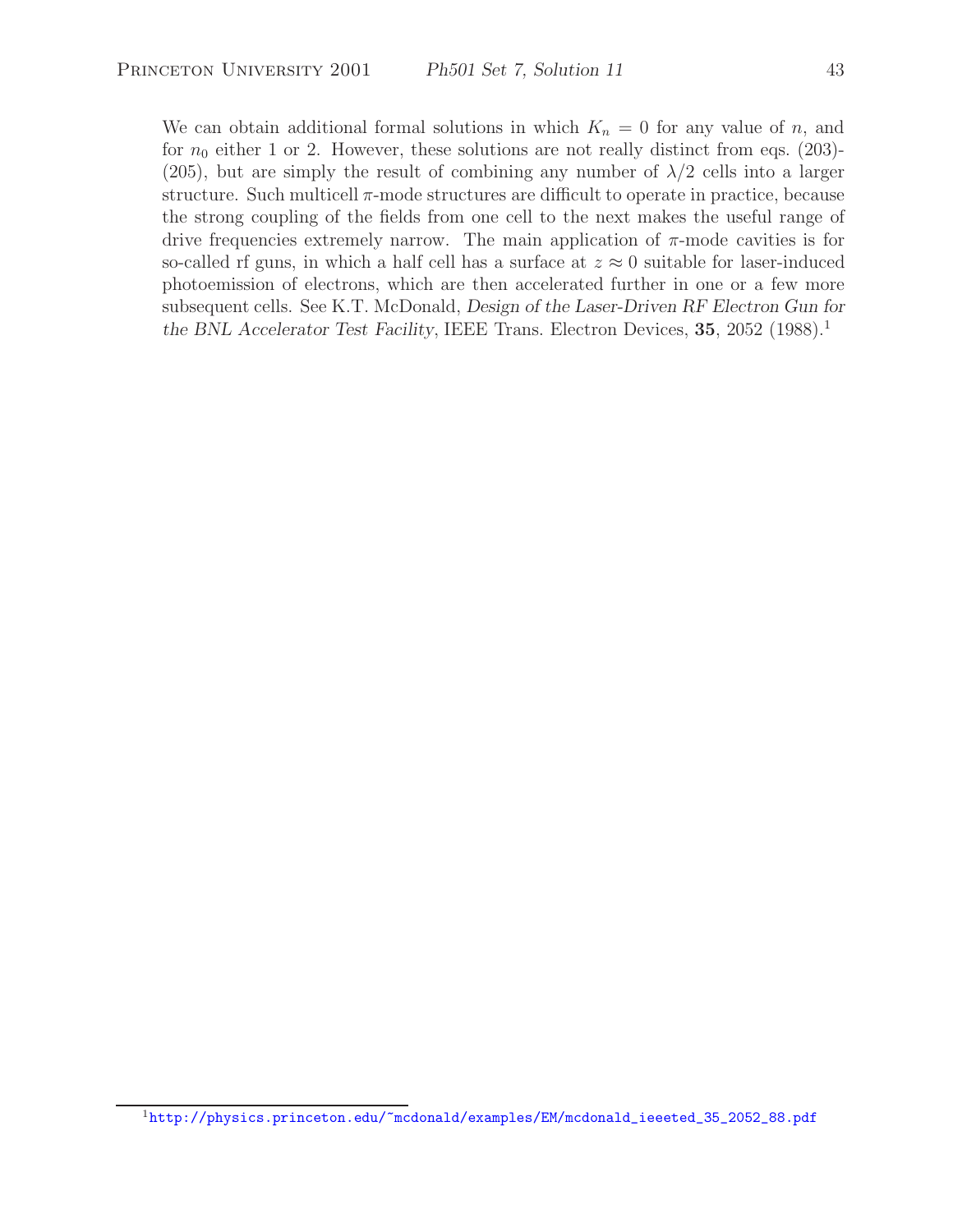12. An estimate of the lowest rf frequency of the reflex klystron cavity can be made via an equivalent LC circuit:



where  $C_1$  is the capacitance between the left termination plate and the disc of radius a at the left end of the center conductor,  $C_2$  is the capacitance between the inner and outer conductor, and  $L$  is the self inductance between the inner and outer conductor. The capacitances  $C_1$  and  $C_2$  are in parallel, and so are added to yield the total capacitance C.

 $C_1$  is estimated by the usual parallel-plate formula,

$$
C_1 \approx \frac{\text{Area}}{4\pi \cdot \text{height}} = \frac{a^2}{4d}.
$$
 (209)

 $C_2$  is estimated by the capacitance of length  $h - d$  of a coaxial cable,

$$
C_2 \approx \frac{h - d}{2 \ln b/a} \,. \tag{210}
$$

The main interest in this type of cavity is for small gap  $d$ , so we write

$$
C = C_1 + C_2 \approx \frac{a^2}{4d} \left( 1 + \frac{2dh}{a^2 \ln b/a} \right).
$$
 (211)

L is estimated by the inductance of length  $h - d \approx h$  of a coaxial cable,

$$
L \approx \frac{h - d}{c^2 [C_2/(h - d)]} \approx \frac{2h \ln b/a}{c^2},
$$
\n(212)

recalling that the product of the capacitance per unit length and the inductance per unit length of a transmission line (in vacuum) is  $1/c<sup>2</sup>$ .

The lowest cavity frequency is then estimated to be

$$
\omega \approx \frac{1}{\sqrt{LC}} \approx \frac{c}{a} \sqrt{\frac{2d}{h(1 + 2dh/a^2 \ln b/a) \ln b/a}}.
$$
\n(213)

For d small enough, we can neglect the capacitance  $C_2$ , and eq. (213) simplifies to

$$
\omega \approx \frac{1}{\sqrt{LC}} \approx \frac{c}{a} \sqrt{\frac{2d}{h \ln b/a}} \qquad (d \ll a^2/h). \tag{214}
$$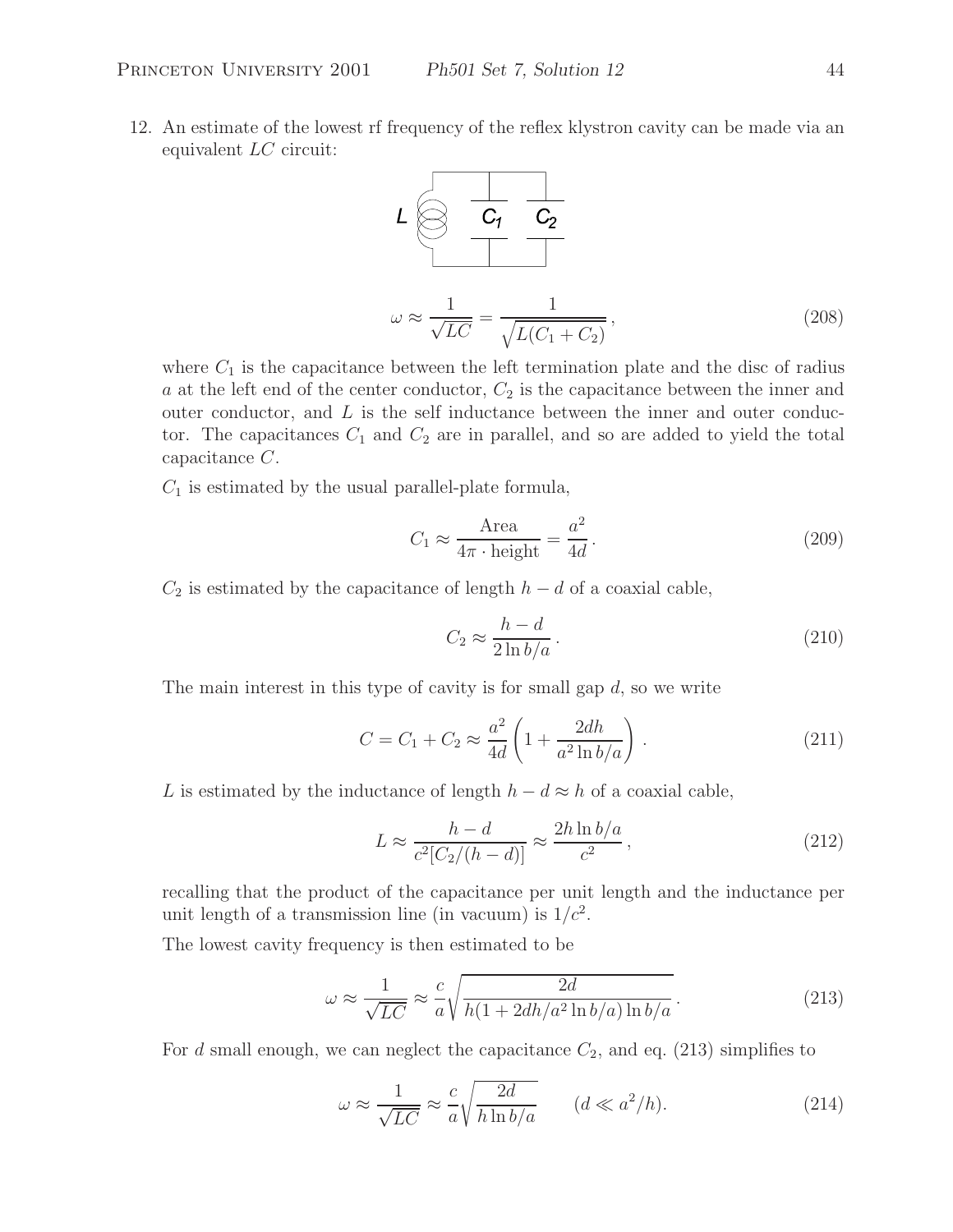This result is small compared to  $\omega = \pi c/h$ , the resonant frequency of a terminated coaxial cable of length  $h$ , which shows that it is possible to obtain low cavity frequencies without large cavity size.

The book *Klystrons and Microwave Triodes* by Princetonian D.R. Hamilton (Dover, 1966) quotes (p. 75) a numerical analysis of the reflex klystron (dating from 1934) as claiming that  $\omega = 0.3c/a$  when  $b/a = 3$ ,  $h/a = 3$ , and  $d/a = 0.32$ . Equation (213) yields  $\omega \approx 0.44c/a$  for these values, in reasonable agreement.

Note that the simple coaxial cavity is not the limit of the reflex klystron cavity as  $d \to 0$ , since  $C_1 \to \infty$  in that case. Rather, the coaxial cavity obtains when  $C_1$  and d are both set to zero, in which case eq. (213) gives the estimate  $\omega \approx c/h$ , which is a factor of  $\pi$  smaller than the "exact" result.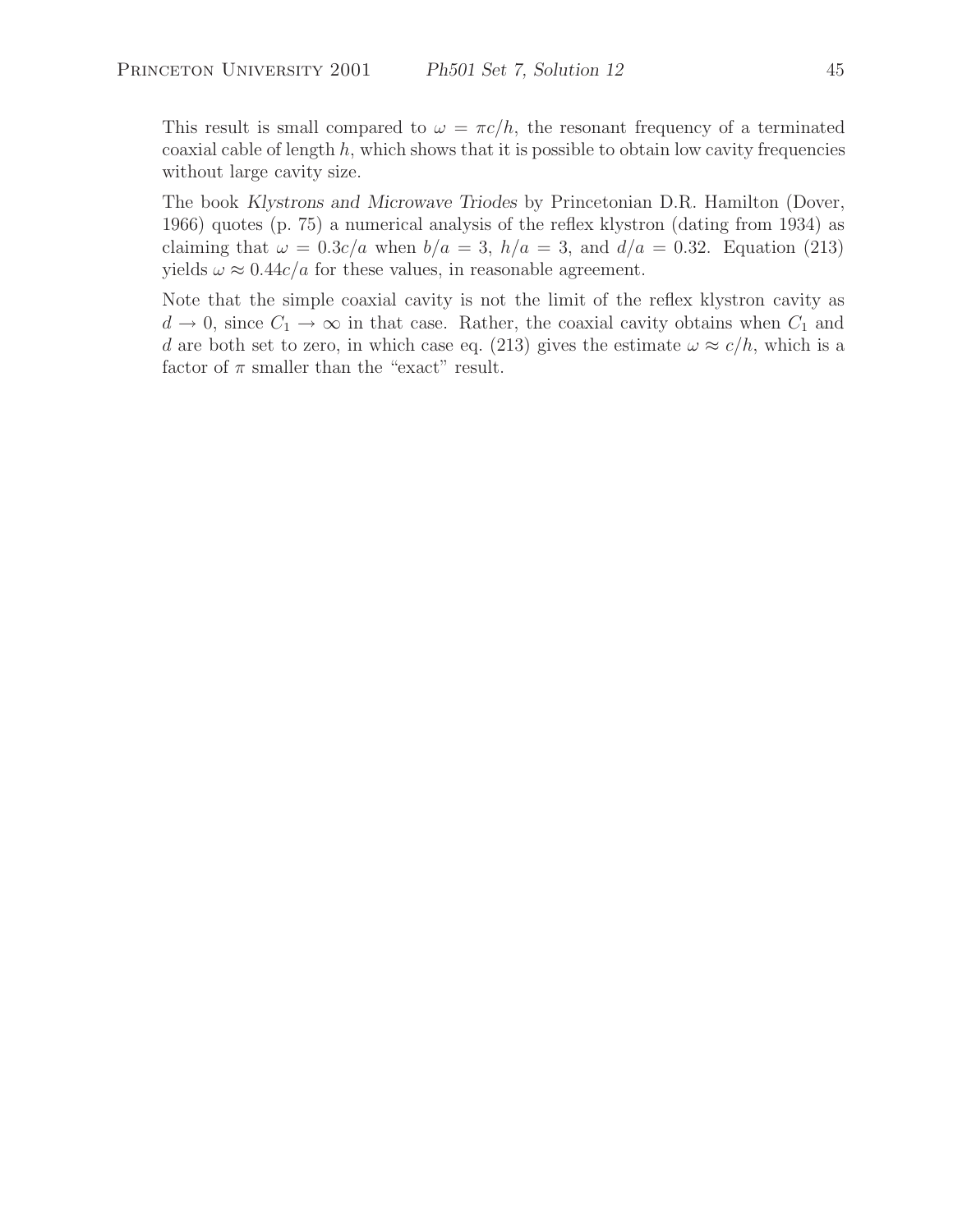13. The electric field of a TE mode in a rectangular waveguide of edges  $a < b$  has the form

$$
E_x = E_0 \cos \frac{m\pi x}{a} \sin \frac{n\pi y}{b} e^{i(k_g z - \omega t)}, \qquad (215)
$$

$$
E_y = E_0 \sin \frac{m\pi x}{a} \cos \frac{n\pi y}{b} e^{i(k_g z - \omega t)}, \qquad (216)
$$

$$
E_z = 0, \t\t(217)
$$

where the guide wave number  $k_g$  is found from the wave equation to obey

$$
w = c\sqrt{k_g^2 + \left(\frac{m\pi}{a}\right)^2 + \left(\frac{n\pi}{b}\right)^2}.
$$
\n(218)

The lowest frequency mode has indices  $m = 0$ ,  $n = 1$ , for which only  $E_x$  is nonzero. The magnetic field of this mode follows from Faraday's law,

$$
\nabla \times \mathbf{E} = -\frac{1}{c} \frac{\partial \mathbf{H}}{\partial t} = \frac{i\omega \mathbf{H}}{c},
$$
\n(219)

so that

$$
H_x = 0, \t\t(220)
$$

$$
H_y = \frac{ck_g}{\omega} E_0 \sin \frac{\pi y}{b} e^{i(k_g z - \omega t)}, \qquad (221)
$$

$$
H_z = \frac{i c \pi}{\omega b} E_0 \cos \frac{\pi y}{b} e^{i(k_g z - \omega t)}, \qquad (222)
$$

and

$$
k_g = \sqrt{\frac{\omega^2}{c^2} - \frac{\pi^2}{b^2}} = \frac{\omega}{c} \sqrt{1 - \left(\frac{\lambda}{2b}\right)^2}.
$$
\n(223)

The time-averaged power transmitted down the guide follows from the Poynting vector,

$$
\langle P \rangle_{\text{transmitted}} = \int \langle S_z \rangle \, dx \, dy = \frac{c}{8\pi} \int E_x H_y^* \, dx \, dy = \frac{c^2}{16\pi} a b \frac{k_g}{\omega} E_0^2
$$

$$
= \frac{c}{16\pi} a b E_0^2 \sqrt{1 - \left(\frac{\lambda}{2b}\right)^2}.
$$
(224)

To find the time-averaged power loss in the walls, we recall the argument of prob. 4, which led to the general result (170),

$$
\langle P \rangle_{\text{lost in walls}} = \frac{\omega d}{16\pi} \int \left| H_{\parallel} \right|^2 \, d\text{Area},\tag{225}
$$

where  $d = c/\sqrt{2\pi\sigma\omega}$  is the skin depth. For the present example, the power lost into the walls per unit length along the guide is

$$
\langle P \rangle_{\text{lost}} = 2 \frac{\omega d}{16\pi} \left( \int_0^a |H_z(x, 0, z)|^2 dx + \int_0^b [|H_y(0, y, z)|^2 + |H_z(0, y, z)|^2] dy \right)
$$
  
\n
$$
= \frac{\omega d}{8\pi} E_0^2 \left( \frac{c^2 \pi^2}{\omega^2 b^2} a + \left[ \frac{c^2 k_g^2}{\omega^2} + \frac{c^2 \pi^2}{\omega^2 b^2} \right] \frac{b}{2} \right) = \frac{\omega d}{8\pi} E_0^2 \left( \frac{c^2 \pi^2}{\omega^2 b^2} a + \frac{b}{2} \right)
$$
  
\n
$$
= \frac{bc}{16\pi} \sqrt{\frac{c}{\sigma \lambda}} E_0^2 \left( 1 + \frac{2a}{b} \left( \frac{\lambda}{2b} \right)^2 \right).
$$
 (226)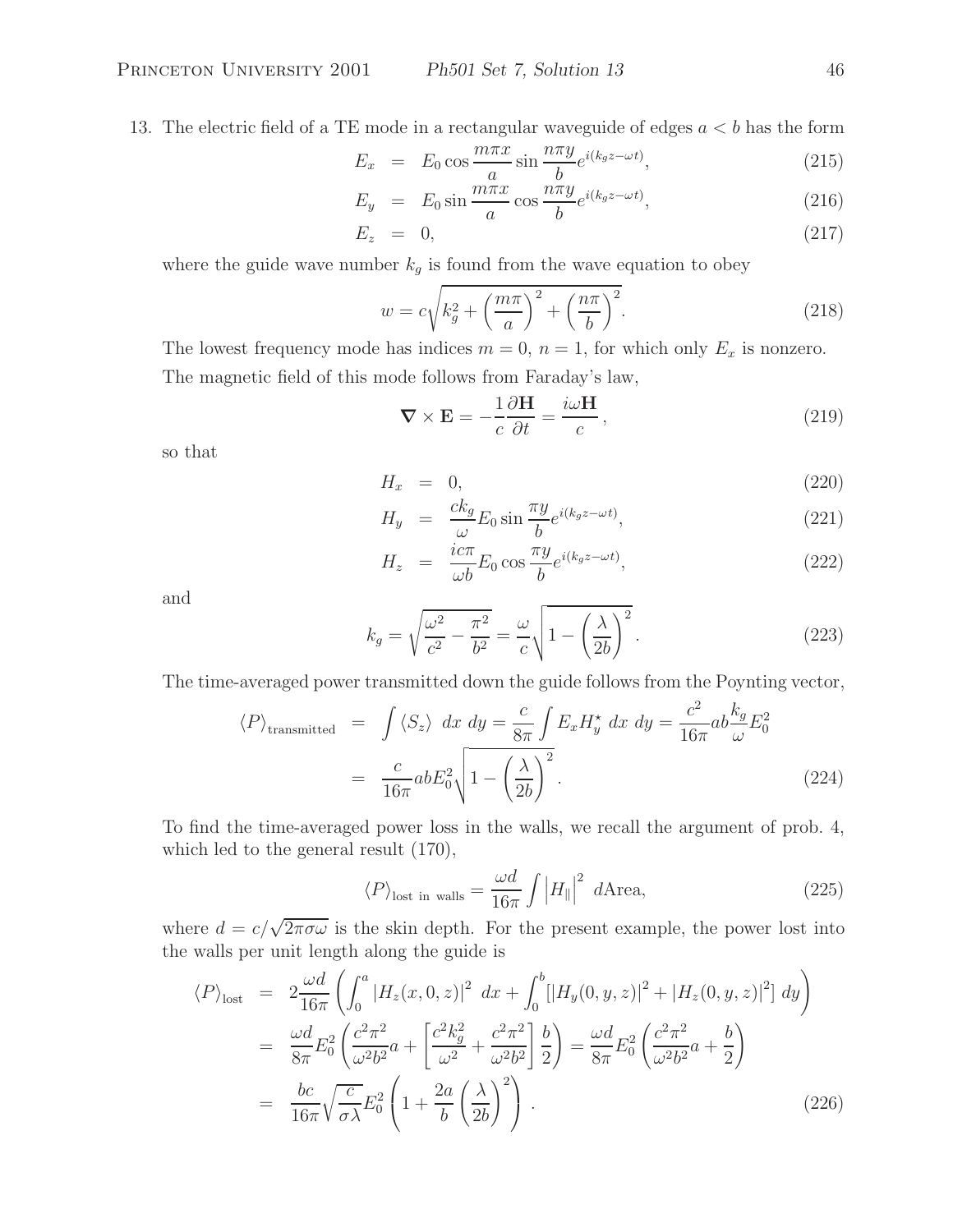Finally, the attenuation factor  $\beta$  is given by

$$
\beta = \frac{\langle P \rangle_{\text{lost}}}{\langle P \rangle_{\text{trans}}} = \frac{1}{a} \sqrt{\frac{c}{\sigma \lambda}} \frac{1 + \frac{2a}{b} \left(\frac{\lambda}{2b}\right)^2}{\sqrt{1 - \left(\frac{\lambda}{2b}\right)^2}} = \frac{c}{4\pi} \cdot \frac{4\pi}{a} \cdot \sqrt{\frac{1}{c\sigma \lambda}} \cdot \frac{1 + \frac{2a}{b} \left(\frac{\lambda}{2b}\right)^2}{\sqrt{1 - \left(\frac{\lambda}{2b}\right)^2}} \,. \tag{227}
$$